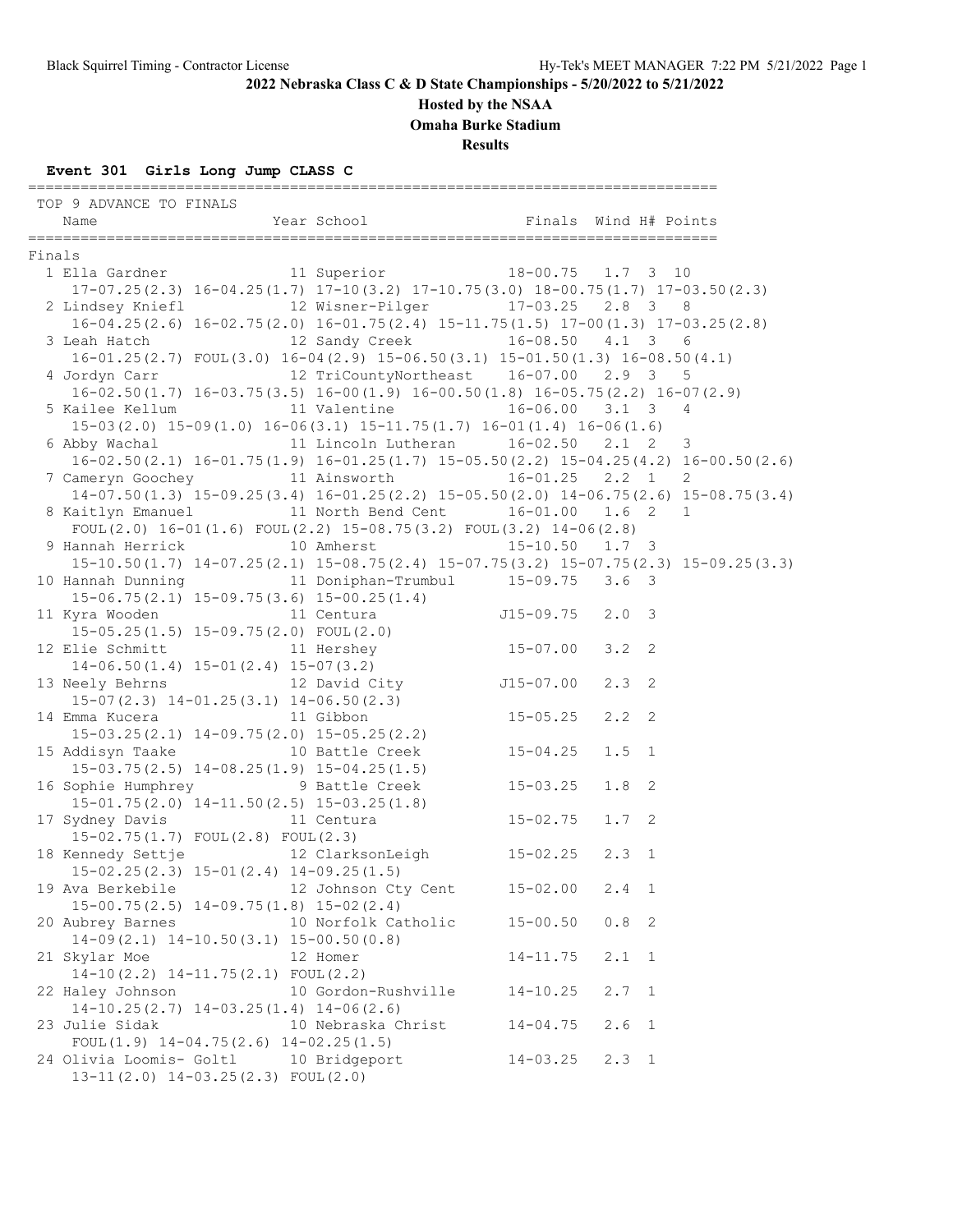## **Hosted by the NSAA**

**Omaha Burke Stadium**

**Results**

# **Event 302 Boys Long Jump CLASS C**

| TOP 9 ADVANCE TO FINALS                                                                                                                         |                                                      |              |                  |  |
|-------------------------------------------------------------------------------------------------------------------------------------------------|------------------------------------------------------|--------------|------------------|--|
| 1 Beau Lee 12 Lourdes Cen Cath 22-02.75 2.7 3 10<br>$20-11(3.3)$ $20-00(2.0)$ $19-11.25(2.1)$ $21-01(2.2)$ $22-02.75(2.7)$ $21-01.75(2.9)$      |                                                      |              |                  |  |
| 2 Landon Olson 12 Battle Creek 21-07.00 3.7 3 8                                                                                                 |                                                      |              |                  |  |
| $21-01(3.1) \quad 21-06.25(1.3) \quad 21-07(3.7) \quad 20-06(2.9) \quad 21-03(2.1) \quad 21-06.25(2.6)$                                         |                                                      |              |                  |  |
| 3 Myles Sadd 12 Doniphan-Trumbul 21-05.25 2.7 2 6<br>FOUL FOUL 21-05.25(2.7) 21-05(2.3) FOUL 20-07.25(1.1)                                      |                                                      |              |                  |  |
| 4 Isaac Herbek 12 Grand Island CC 20-11.75 1.6 3 5<br>$19-07.25(3.0)$ $20-00.50(2.4)$ FOUL $(2.4)$ $20-02.75(1.2)$ $20-06(2.4)$ $20-11.75(1.6)$ |                                                      |              |                  |  |
| 5 Casey Hanson 11 Perkins County 20-04.00 2.2 1 4                                                                                               |                                                      |              |                  |  |
| $18-11(2.6)$ 19-02.50(2.7) 20-04(2.2) FOUL 19-06(2.4) 19-11.75(NWI)                                                                             |                                                      |              |                  |  |
| 6 Caleb Thege 12 Aquinas Catholic 20-03.50 3.0 2 3<br>18-10.25(2.0) 20-03.50(3.0) 19-02.25(3.4) 20-01.75(3.0) 19-02(3.4) FOUL(1.7)              |                                                      |              |                  |  |
|                                                                                                                                                 |                                                      |              |                  |  |
| $20-03(2.9)$ $20-00.75(2.6)$ $18-01.75(1.7)$ $19-04.25(1.5)$ $18-08.75(3.2)$ $19-09(2.4)$                                                       |                                                      |              |                  |  |
| 8 Spencer Ramaekers 11 Twin River 20-01.00 2.8 3 1                                                                                              |                                                      |              |                  |  |
| $19-05.75(3.0)$ $20-01(2.8)$ $18-11.50(3.6)$ $19-11.50(2.3)$ $19-09.50(2.6)$ $19-02.50(3.6)$                                                    |                                                      |              |                  |  |
| 9 Chance Elwood 12 Sutherland 20-00.50 2.5 3<br>19-02.75(3.8) 20-00.50(2.5) 19-04(0.8) 18-08.25(4.8) 19-01.50(2.8) 18-01.75(0.5)                |                                                      |              |                  |  |
| 10 Mason Combs 12 Wilber-Clatonia 20-00.00 2.2 2                                                                                                |                                                      |              |                  |  |
| $19-11.25(2.4)$ $19-03.75(2.1)$ $20-00(2.2)$                                                                                                    |                                                      |              |                  |  |
| 11 Cade Hosier 11 Elmwood-Murdock 19-10.00 3.7 3                                                                                                |                                                      |              |                  |  |
|                                                                                                                                                 |                                                      |              |                  |  |
| 19-08.50(2.3) 18-10.50(3.2) 19-10(3.7)<br>12 Kaden Kratke 12 Wakefield 19-08.50<br>19-08.50(3.1) FOUL FOUL                                      |                                                      |              | $3.1 \quad 1$    |  |
|                                                                                                                                                 |                                                      |              |                  |  |
| 13 Brayden Schropp 12 Hastings St Cec 19-08.25                                                                                                  |                                                      |              | $2.3 \quad 3$    |  |
| 19-08.25(2.3) FOUL FOUL<br>14 Seth Golden 12 David City 19-06.25                                                                                |                                                      |              |                  |  |
|                                                                                                                                                 |                                                      |              | $3.5 \quad 2$    |  |
|                                                                                                                                                 |                                                      |              | $2.4$ 2          |  |
| 19-06.25(3.5) 18-00(2.9) 17-09.25(2.6)<br>15 Carter Skleba 10 Wilber-Clatonia 19-05.75<br>19-05.75(2.4) 19-04(4.4) 19-05.25(3.5)                |                                                      |              |                  |  |
| $19-05.75(2.4)$ $19-04(4.4)$ $19-03.25(3.5)$<br>16 Boden Obst 11 Battle Creek 19-04.75                                                          |                                                      |              | $4.7-2$          |  |
| $19-04.75(4.7)$ FOUL $18-11(2.7)$                                                                                                               |                                                      |              |                  |  |
| 17 Ryan Bernhardt 12 Chase County 19-03.75                                                                                                      |                                                      |              | 1.6 <sub>1</sub> |  |
| $19-01.25(2.2)$ $19-01(2.1)$ $19-03.75(1.6)$                                                                                                    |                                                      |              |                  |  |
| 18 Eli Hays                                                                                                                                     | 9-01(2.1) 19-03.75(1.6)<br>12 ClarksonLeigh 19-03.25 |              | $2.8 \quad 1$    |  |
| 18-10.75(2.6) 19-03.25(2.8) 19-00.25(1.7)<br>uke Walters 12 Malcolm 19-01.75 4.1 2                                                              |                                                      |              |                  |  |
| 19 Luke Walters 12 Malcolm<br>19-01.75(4.1) 18-10.75(3.0) 18-10.75(2.0)                                                                         |                                                      |              |                  |  |
| 19 Nate Decker                                                                                                                                  | 10 Elkhorn Valley                                    | $19 - 01.75$ | $2.3$ 3          |  |
| $18-06.50(2.2)$ $19-01.75(2.3)$ $19-01.75(2.4)$                                                                                                 |                                                      |              |                  |  |
| 21 Jacob Munos                                                                                                                                  | 12 Cornerstone Chr                                   | $18 - 09.50$ | $1.5 \quad 1$    |  |
| 18-09.50(1.5) 17-06(2.4) FOUL                                                                                                                   |                                                      |              |                  |  |
| 22 Tyler Jelinek                                                                                                                                | 11 West Holt                                         | $18 - 08.00$ | $2.2 \quad 1$    |  |
| 18-08 (2.2) 17-10 (2.0) 17-03.75 (3.1)                                                                                                          |                                                      |              |                  |  |
| 23 Alex Kuehn<br>$18-07.25(3.7)$ $17-03.25(3.2)$ $17-02.50(2.1)$                                                                                | 10 Hartington CC                                     | $18 - 07.25$ | $3.7 \quad 1$    |  |
| 24 Mason Dolezal                                                                                                                                | 11 Brld                                              | $18 - 07.00$ | $2.3 \quad 1$    |  |
| $18-06(1.4)$ $18-07(2.3)$ $17-08.75(2.9)$                                                                                                       |                                                      |              |                  |  |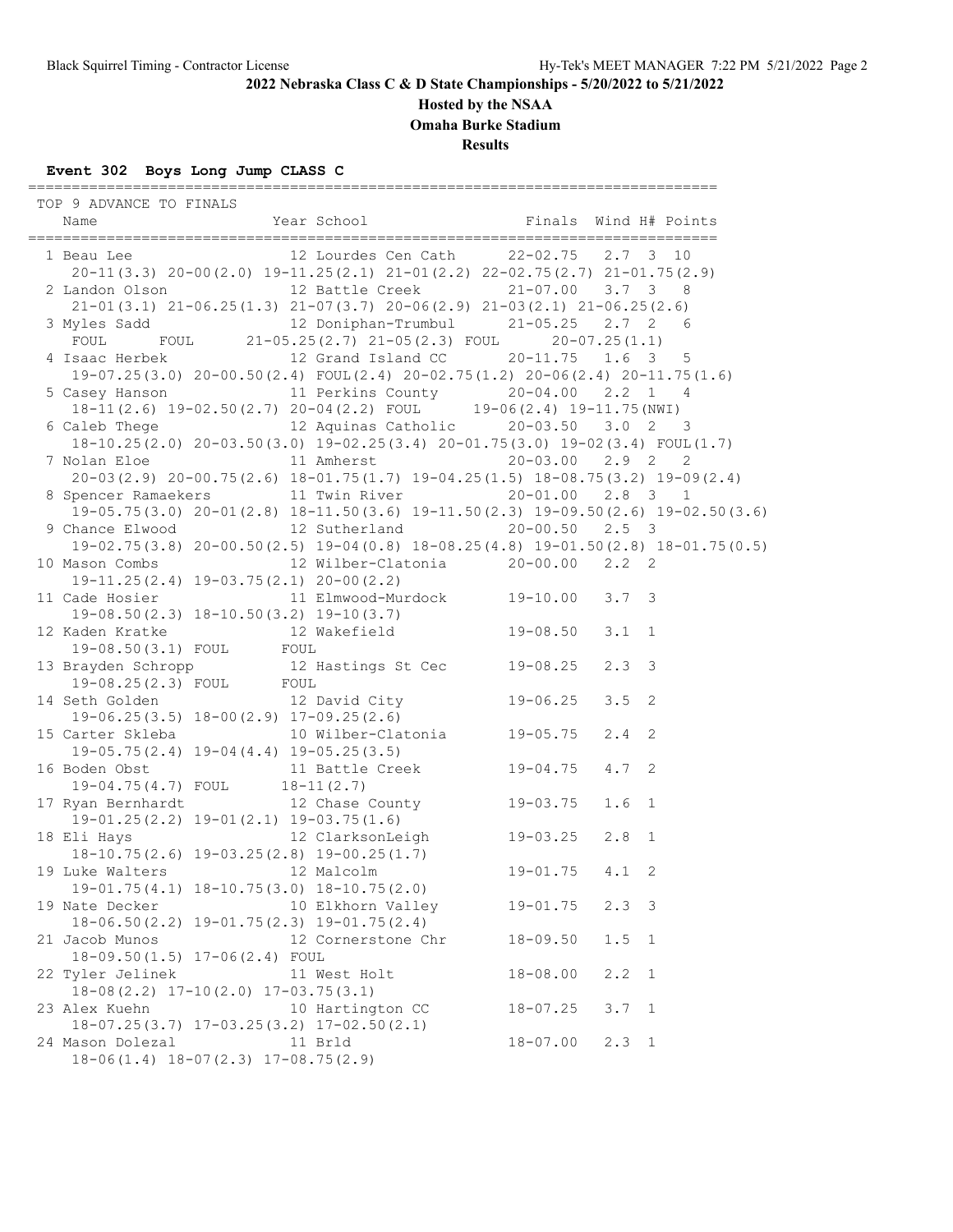## **Hosted by the NSAA**

**Omaha Burke Stadium**

**Results**

## **Event 303 Girls Triple Jump CLASS C**

| TOP 9 ADVANCE TO FINALS<br>Name                                                                                                                                            |      | NOW IO FINALS<br>Year School Tinals Wind H# Points |              |               |              |
|----------------------------------------------------------------------------------------------------------------------------------------------------------------------------|------|----------------------------------------------------|--------------|---------------|--------------|
| 1 Ella Gardner 11 Superior 37-03.25 3.4 3 10                                                                                                                               |      |                                                    |              |               |              |
| 36-00.75 (2.2) 35-03.75 (2.5) 33-09.50 (1.7) 37-02.75 (1.5) 37-03.25 (3.4) 37-00 (1.6)                                                                                     |      |                                                    |              |               |              |
| 2 Kali Jurgensmeier 12 Bishop Neumann 36-04.50 2.0 3 8                                                                                                                     |      |                                                    |              |               |              |
| 35-00.50(2.0) 33-11.75(2.3) 34-08.50(1.7) 36-04.50(2.0) 36-02.50(2.3) FOUL                                                                                                 |      |                                                    |              |               |              |
| 3 Lindsey Kniefl 12 Wisner-Pilger 36-01.50 1.9 2 6                                                                                                                         |      |                                                    |              |               |              |
| $35-04.75(2.5)$ $33-03.75(1.5)$ $35-02.50(0.7)$ $36-01.50(1.9)$ FOUL $35-10.25(2.1)$                                                                                       |      |                                                    |              |               |              |
| 4 Kyla Davis                       12 Palmyra                       35-10.00     1.0   3     5                                                                             |      |                                                    |              |               |              |
| FOUL 35-09.75(1.7) 35-01.25(1.5) 35-01.25(2.2) 35-10(1.0) 35-06.25(1.6)                                                                                                    |      |                                                    |              |               |              |
| 5 Lexis Vancura                 11 Ord                               35-03.00     1.5   2     4                                                                            |      |                                                    |              |               |              |
| FOUL 35-03(1.5) 34-03.75(0.8) 34-04(3.0) FOUL FOUL                                                                                                                         |      |                                                    |              |               |              |
| 6 Mya Zohner 11 Battle Creek 34-10.00 2.7 2 3                                                                                                                              |      |                                                    |              |               |              |
| $33-06.50(2.9)$ $33-01.75(2.0)$ $34-10(2.7)$ $33-11.75(0.7)$ $34-04.75(2.7)$ $34-02.75(2.2)$                                                                               |      |                                                    |              |               |              |
| 7 Jenna Heinz 12 Sandy Creek 34-09.50 1.3 3                                                                                                                                |      |                                                    |              |               | 2            |
| 33-10.75(1.5) 34-09.50(1.3) 33-07.25(1.8) 32-07.25(3.0) 32-07.75(2.9) 32-05.25(0.8)                                                                                        |      |                                                    |              |               |              |
| 8 Josi Noble 12 Cross County 34-08.75 1.4 3 1                                                                                                                              |      |                                                    |              |               |              |
| 33-08 (2.2) 34-02.25 (1.1) 34-08.75 (1.4) 34-02.75 (2.9) 34-07.25 (2.5) 33-08 (2.1)                                                                                        |      |                                                    |              |               |              |
| 9 Jordyn Carr 12 TriCountyNortheast 34-07.25 1.7 3                                                                                                                         |      |                                                    |              |               |              |
| $34-01.50(0.9)$ $32-05.75(2.1)$ $34-07.25(1.7)$ $33-11.50(2.3)$ $32-09.25(2.9)$ $33-07(2.2)$                                                                               |      |                                                    |              |               |              |
| 10 Avery Couch 11 David City 34-06.50 1.2 2                                                                                                                                |      |                                                    |              |               |              |
| 10 Avery Couch<br>32-03.50(1.4) 34-04.25(1.7) 34-06.50(1.2)<br>11 Hannah Herrick 10 Amherst 33-07.50 0.8 1                                                                 |      |                                                    |              |               |              |
|                                                                                                                                                                            |      |                                                    |              |               |              |
| 33-03(1.8) 33-07.50(0.8) 32-04(2.5)<br>12 Sydney Kuchar 9 Battle Creek 33-07.00                                                                                            |      |                                                    |              |               |              |
|                                                                                                                                                                            |      |                                                    |              | $1.1 \quad 2$ |              |
| $33-03(1.8)$ $33-07(1.1)$ $32-10.25(2.6)$                                                                                                                                  |      |                                                    |              |               |              |
| 13 Kendra Petersen 10 Lutheran NE 33-05.50                                                                                                                                 |      |                                                    |              | $4.2 \quad 2$ |              |
| $33-05.50(4.2)$ $33-00(3.1)$ $32-00(1.4)$                                                                                                                                  |      |                                                    |              |               |              |
|                                                                                                                                                                            |      |                                                    |              | $2.3 \quad 1$ |              |
|                                                                                                                                                                            |      |                                                    |              |               |              |
| 14 Journal Moran<br>33-05.00<br>33-05(2.3) 33-04.25(1.8) 33-03.25(3.1)<br>15 Caitlin Guenther<br>32-11.75(1.7) 33-03.75(2.7) 33-00(0.4)<br>16 Care Sample Control 32-03.75 |      |                                                    |              | $2.7-2$       |              |
|                                                                                                                                                                            |      |                                                    |              |               |              |
| 16 Isabel Hass 10 Guardian Ang CC 32-11.00                                                                                                                                 |      |                                                    |              | $1.7-2$       |              |
| $32-04.75(2.4)$ $32-11(1.7)$ $32-05.25(1.3)$                                                                                                                               |      |                                                    |              |               |              |
| 17 Eden Raymond 12 Ainsworth 32-10.75                                                                                                                                      |      |                                                    |              | $2.3 \quad 3$ |              |
| 32-10.75(2.3) FOUL FOUL<br>18 Kaitlyn Emanuel 11 North Bend Cent 32-10.00                                                                                                  |      |                                                    |              |               |              |
| Alianus (Alianus)<br>32-10(2.0) 31-11.50(1.9) 31-00.50(2.8)<br>10 Bayard 32-09.25 3.9 1                                                                                    |      |                                                    |              | $2.0 \quad 1$ |              |
| 19 Joslyn Hopkins 10 Bayard                                                                                                                                                |      |                                                    |              |               |              |
| FOUL $32-09.25(3.9)$ $32-01(2.1)$                                                                                                                                          |      |                                                    |              |               |              |
| 20 Caitlin Rempe                                                                                                                                                           |      | 12 Sandy Creek                                     | $32 - 04.25$ | $2.3 \quad 1$ |              |
| $32 - 04.25(2.3)$ $31 - 05.25(3.5)$<br>FOUL                                                                                                                                |      |                                                    |              |               |              |
| 21 Alanea Babb                                                                                                                                                             |      | 11 Malcolm                                         | $32 - 01.50$ | 2.6           | $\mathbf{1}$ |
| $30-06.25(1.3)$ $31-11.25(2.2)$ $32-01.50(2.6)$                                                                                                                            |      |                                                    |              |               |              |
| 22 Kyndall Sprague                                                                                                                                                         |      | 10 Morrill                                         | $31 - 07.00$ | 1.5           | $\sqrt{1}$   |
| $31 - 07(1.5)$ PASS                                                                                                                                                        | FOUL |                                                    |              |               |              |
| 23 Grace John                                                                                                                                                              |      | 10 Amherst                                         | $30 - 11.00$ | 2.9           | $\sqrt{1}$   |
| 30-10.50(2.3) FOUL                                                                                                                                                         |      | $30 - 11(2.9)$                                     |              |               |              |
| -- Tatum Kapustka                                                                                                                                                          |      | 11 Arcadia-Loup Cty                                | FOUL         |               | 3            |
| FOUL<br>FOUL<br>FOUL                                                                                                                                                       |      |                                                    |              |               |              |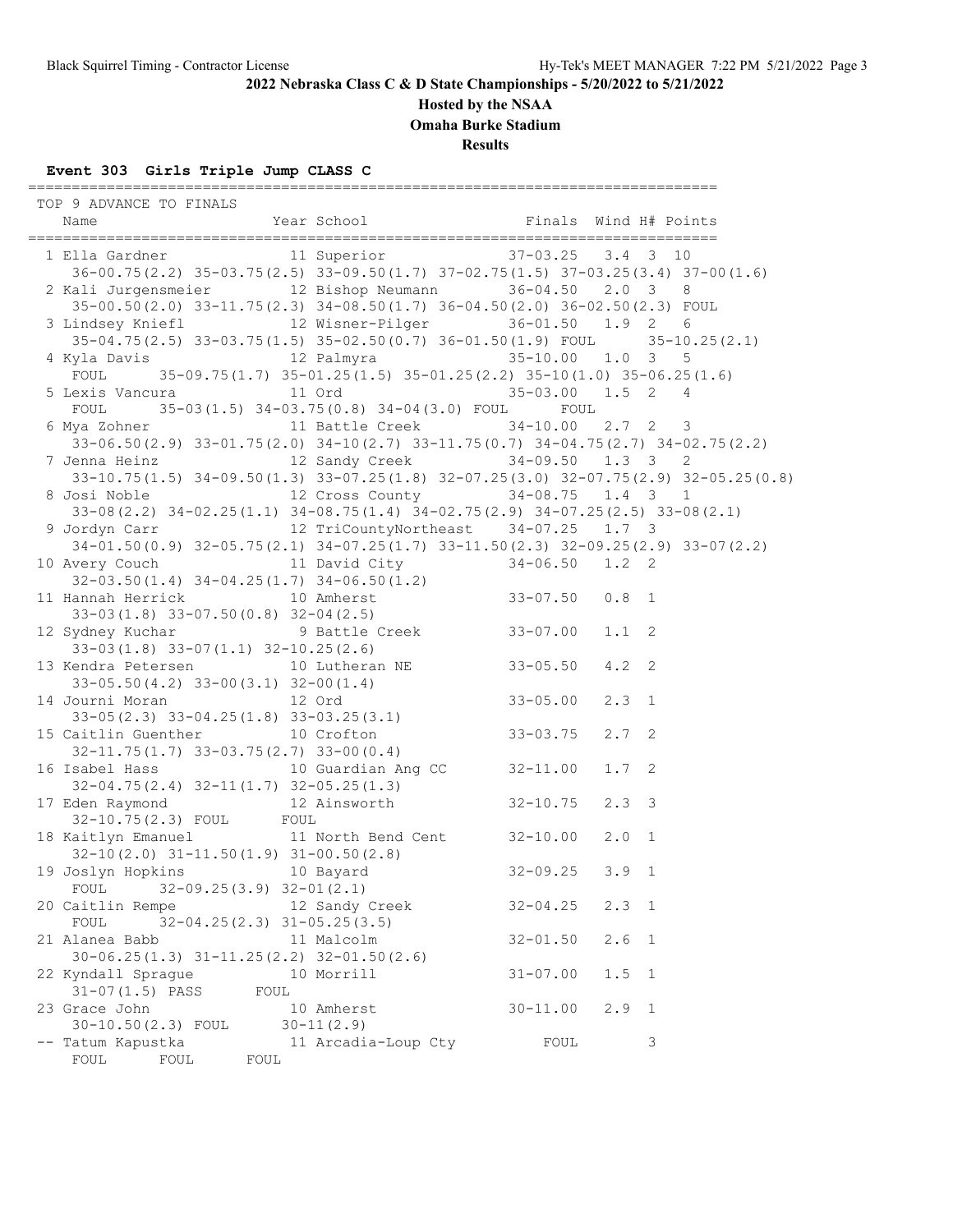## **Hosted by the NSAA**

**Omaha Burke Stadium**

**Results**

# **Event 304 Boys Triple Jump CLASS C**

| TOP 9 ADVANCE TO FINALS                                                                                                     |                    |              |                       |
|-----------------------------------------------------------------------------------------------------------------------------|--------------------|--------------|-----------------------|
| 1 Beau Lee 12 Lourdes Cen Cath 15-01.00 3.6 3 10                                                                            |                    |              |                       |
| $41-00.25(1.5)$ $42-01(3.0)$ $42-07.50(0.6)$ $42-08(2.6)$ $43-02.50(4.4)$ $45-01(3.6)$                                      |                    |              |                       |
| 2 Cade Hosier 11 Elmwood-Murdock 44-09.00 3.6 3 8                                                                           |                    |              |                       |
| $43-11.75(3.2)$ $43-07.50(0.5)$ $44-08.50(2.0)$ $43-10.25(3.2)$ $44-02(2.4)$ $44-09(3.6)$                                   |                    |              |                       |
|                                                                                                                             |                    |              |                       |
| 3 Isaac Herbek 12 Grand Island CC 44-05.75 5.1 3 6<br>44-04.25(3.5) FOUL FOUL 44-05.75(5.1) FOUL 43-04.50(3.0)              |                    |              |                       |
| 4 LJ McNeill 11 Oakland-Craig 43-07.25 2.2 3 5                                                                              |                    |              |                       |
| 42-10.75(3.5) 42-09.75(3.5) 42-04.25(1.7) FOUL 43-07.25(2.2) FOUL                                                           |                    |              |                       |
| 5 Landon Olson 12 Battle Creek 43-01.50 3.1 3 4                                                                             |                    |              |                       |
| $41-01$ (2.3) $40-07.75$ (0.7) $43-01.50$ (3.1) $42-00.50$ (3.5) $42-01.75$ (2.6) $42-08$ (2.7)                             |                    |              |                       |
| 6 Marcus Lowry<br>40-11.50(2.2) 41-09(2.8) 42-11.50(1.9) FOUL<br>7 Carson Kudlacek<br>11 Hastings St Cec (42-10.50) 3.4 2 2 |                    |              |                       |
|                                                                                                                             |                    |              |                       |
|                                                                                                                             |                    |              |                       |
| FOUL $42-10.50(3.4)$ $42-03.50(0.5)$ $40-02.75(3.3)$ $42-00.75(1.2)$ $41-04(3.4)$                                           |                    |              |                       |
| 8 Connor Schutt 10 Bishop Neumann 42-10.25 3.3 1 1                                                                          |                    |              |                       |
| $42-10.25(3.3)$ $40-11(2.1)$ FOUL $42-00.75(3.4)$ $42-06.25(3.7)$ FOUL(2.8)                                                 |                    |              |                       |
| 9 Caleb Allen 12 Ainsworth 42-09.50 1.8 3                                                                                   |                    |              |                       |
| $42-09.50(1.8)$ $39-09.25(0.2)$ $41-00(1.3)$ $41-10.50(2.3)$ $42-00.50(3.7)$ $42-02(1.6)$                                   |                    |              |                       |
| 10 Carter Skleba    10 Wilber-Clatonia    42-04.50    2.2    1                                                              |                    |              |                       |
| $41-10(3.5)$ $41-11.50(2.2)$ $42-04.50(2.2)$                                                                                |                    |              |                       |
| 11 Mason Combs (12 Wilber-Clatonia (2-03.50 3.3 2)                                                                          |                    |              |                       |
| 42-03.50(3.3) 42-00.75(2.4) FOUL                                                                                            |                    |              |                       |
| 12 Chandler Page 11 Parkview Christ 41-10.00 2.8 2                                                                          |                    |              |                       |
| 38-03.50(1.0) $40-11.50(0.6)$ $41-10(2.8)$<br>13 Gage Thulin 12 Alma $41-09.00$                                             |                    |              |                       |
|                                                                                                                             |                    |              | $2.4 \quad 1$         |
| FOUL $39-08.75(2.8)$ $41-09(2.4)$                                                                                           |                    |              |                       |
| 14 Kadren Miller 12 Twin River 41-05.50                                                                                     |                    |              | 1.8 <sup>3</sup>      |
| $41-05.50(1.8)$ $37-04.50(1.9)$ $41-02.25(1.1)$                                                                             |                    |              |                       |
| 15 Cade Johnson 11 Wakefield 41-04.00                                                                                       |                    |              | 1.3 <sup>3</sup>      |
|                                                                                                                             |                    |              | $2.4$ 2               |
| $40-03.50(2.1)$ $41-04(1.3)$ $40-08.75(1.6)$<br>16 Adam Arens 10 Stanton $40-11.75$<br>FOUL $40-11.75(2.4)$ $39-02(3.1)$    |                    |              |                       |
|                                                                                                                             |                    |              |                       |
| $40-11.75(3.1)$ $36-06(2.7)$ $38-11.50(1.1)$                                                                                |                    |              |                       |
| 18 Alex Rohrobaugh 10 Parkview Christ 40-09.00                                                                              |                    |              | 3.0 <sub>2</sub>      |
| Alex Ronrobaugh<br>40-09(3.0) 40-00.50(3.9) 40-04.75(2.4)<br>Nolan Timm 11 Yutan 40-01.75 2.2 1                             |                    |              |                       |
| 19 Nolan Timm 11 Yutan                                                                                                      |                    |              |                       |
| FOUL 40-01.75(2.2) FOUL                                                                                                     |                    |              |                       |
| 20 Blake Garner                                                                                                             | 10 Perkins County  | $40 - 01.00$ | $3.5 \quad 2$         |
| $40 - 01(3.5)$ $39 - 02.75(3.2)$ $38 - 10.50(1.7)$                                                                          |                    |              |                       |
| 21 Kade Anderson 11 Chase County                                                                                            |                    | $39 - 09.25$ | 1.3<br>$\overline{1}$ |
| $39-01.75(2.5)$ $38-09.50(1.3)$ $39-09.25(1.3)$                                                                             |                    |              |                       |
| 22 Harrison Oberg                                                                                                           | 10 Wood River      | $39 - 05.50$ | 1.8<br>$\overline{1}$ |
| 38-09.50(3.0) 39-04.75(2.5) 39-05.50(1.8)                                                                                   |                    |              |                       |
| 23 Dalton Lamprecht                                                                                                         | 10 Ponca           | $39 - 00.75$ | 1.0<br>$\mathbf{1}$   |
| $38 - 01.50(1.7)$ $38 - 03(2.0)$ $39 - 00.75(1.0)$                                                                          |                    |              |                       |
| 24 Bradyen Ulrich                                                                                                           | 11 Parkview Christ | $38 - 09.50$ | $2.7 \quad 1$         |
| $38-03.50(1.6)$ $38-09.50(2.7)$ $37-09.50(1.2)$                                                                             |                    |              |                       |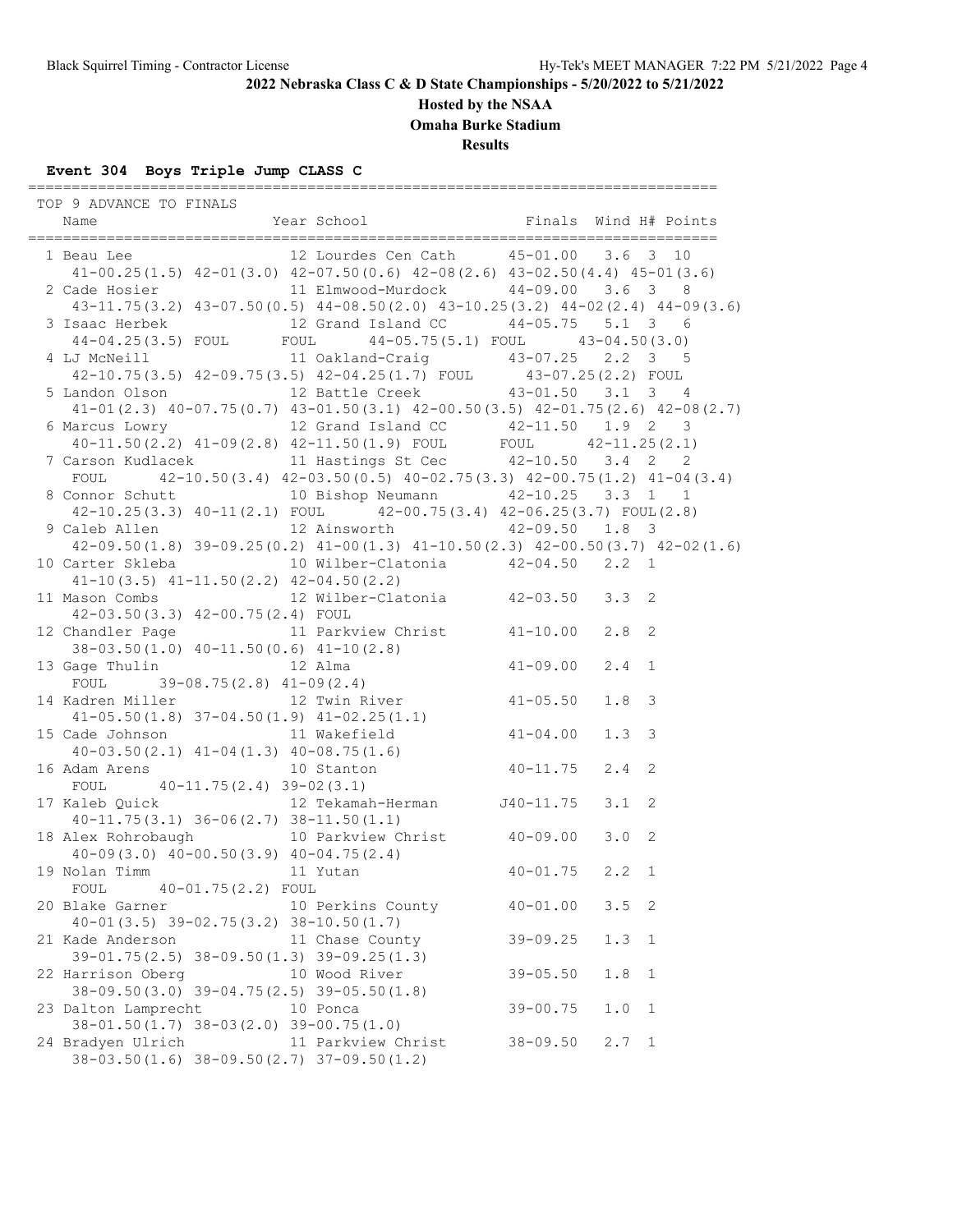### **Hosted by the NSAA**

**Omaha Burke Stadium**

**Results**

#### **Event 305 Girls Discus Throw CLASS C**

 TOP 9 ADVANCE TO FINALS Name The Year School Team and Finals H# Points ========================================================================== 1 Jessica Stieb 11 Arcadia-Loup Cty 137-11 3 10 1 Jessica Stiep<br>137-01 127-10 137-11 121-02 FOUL FOUL<br>2 Ruthie Loomis-Goltl 11 Bridgeport 2 Ruthie Loomis-Goltl 11 Bridgeport 137-08 3 8 131-02 137-08 130-02 125-05 125-04 127-01 3 Shayla Meyer 12 Superior 136-06 3 6 FOUL FOUL 136-06 126-03 133-11 134-00 4 Abby Stallbaumer 11 South Loup 134-09 3 5 132-05 FOUL 123-07 134-09 127-06 131-09 5 McKinley Grover 10 Gordon-Rushville 125-07 2 4 FOUL 125-07 123-02 120-10 114-08 122-03 6 Kaylie Lotspeich 11 Chase County 124-07 3 3 123-05 109-10 FOUL 110-11 124-07 107-02 7 Kaitlyn Nelson 12 Ainsworth 124-03 2 2 109-08 116-07 124-03 116-01 106-07 118-02 8 Michalee Brownawell 11 Hershey 120-11 3 1 120-11 FOUL 117-10 114-09 114-09 FOUL 9 Katelynn Oxley 12 Lincoln Lutheran 120-04 2 102-00 FOUL 119-11 116-09 110-09 120-04 10 Sasha Perrin 12 Howells-Dodge 116-00 3 111-00 116-00 108-07 11 Ellie Lloyd 10 Yutan 115-11 2 109-07 FOUL 115-11 12 Alyssa Bucholz 12 Brld 111-09 3 107-02 111-09 103-09 13 Ava Larmon 10 Shelby-Rising City 110-04 2 93-06 104-03 110-04 14 Lilly Peterson 10 Cross County 110-02 1 109-05 110-02 101-09 15 Aspen Oliver 12 Wilber-Clatonia 108-10 2 104-00 108-10 107-04 16 Atlee Kobza 11 Superior 106-08 1 FOUL FOUL 106-08 17 Cora Schweitzer 12 Malcolm 101-10 2 101-10 89-07 78-07 18 Allison Moudry 12 Ord 101-04 1 96-02 101-04 99-09 19 Keira Farritor 101.00 10 Malcolm 101-02 1 FOUL FOUL 101-02 20 Caitlin Guenther 10 Crofton 10 - 99-00 1 99-00 92-06 FOUL 21 Mikayla Settles 10 North Bend Cent 95-01 1 70-02 FOUL 95-01 22 Claire Burrell 11 Ponca and 88-11 1 88-11 FOUL 75-10 23 Sarah McKeon 10 Ravenna 85-01 2 FOUL 85-01 84-02 24 Reagan Brummels 11 Battle Creek 79-07 1 FOUL FOUL 79-07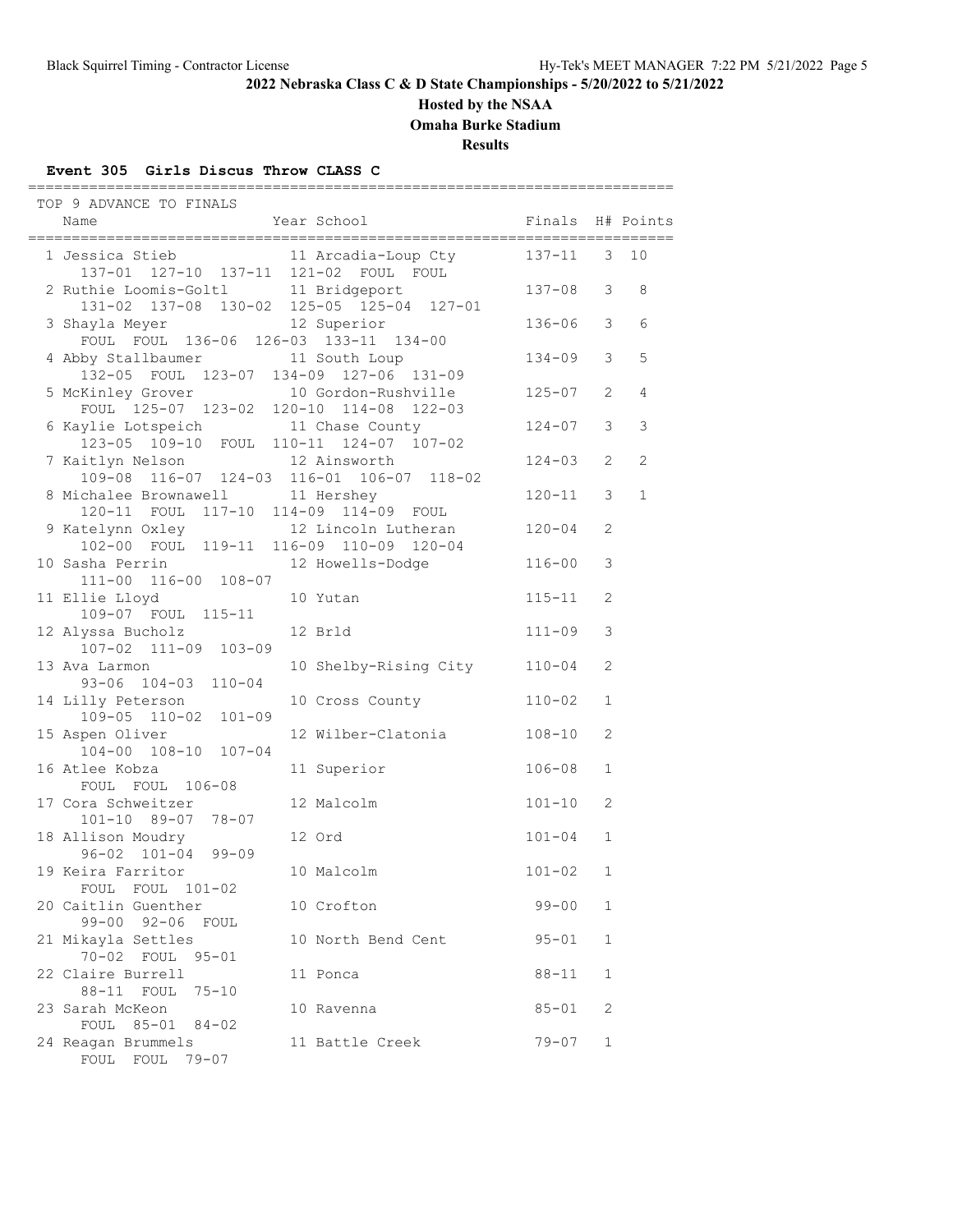## **Hosted by the NSAA**

**Omaha Burke Stadium**

**Results**

## **Event 306 Boys Discus Throw CLASS C**

| TOP 9 ADVANCE TO FINAL                                                           |                          |                      |               |                |
|----------------------------------------------------------------------------------|--------------------------|----------------------|---------------|----------------|
| Name                                                                             | Year School              | Finals H# Points     |               |                |
| 1 Nathan Baldwin 11 Sutton<br>172-06 179-00 171-02 166-04 FOUL 165-10            |                          | 179-00               | $\mathcal{S}$ | 10             |
| 2 Trent Uhlir<br>147-05 FOUL 160-06 FOUL 156-03 167-01                           | 10 Battle Creek          | $167 - 01$           | 3             | 8              |
| 3 Seth Schnakenberg<br>FOUL 156-10 FOUL 148-11 153-04 141-07                     | 12 Superior              | $156 - 10$           | 3             | 6              |
| 4 Jacob Ottis<br>149-08 FOUL 130-10 FOUL 142-09 FOUL                             | 11 Battle Creek          | 149-08               | $\mathbf{1}$  | 5              |
| 5 Carson Fehlhafer 12 Centennial<br>FOUL 131-04 142-10 FOUL FOUL 148-04          |                          | $148 - 04$           | 3             | $\overline{4}$ |
| 6 Jaxson Bernecker 11 Hartington CC<br>134-05 148-01 144-08 147-09 145-03 145-08 |                          | 148-01               | 2             | 3              |
| 7 Samuel Boettcher 11 Ord<br>FOUL 148-01 FOUL 134-03 140-07 FOUL                 |                          | J148-01              | $\mathbf{1}$  | 2              |
| 8 Kade Pieper 11 Norfolk Catholic<br>108-08 FOUL 139-05 122-06 FOUL 144-05       | 11 Norfolk Catholic      | $144 - 05$           | 3<br>3        | $\mathbf{1}$   |
| 9 Kamden Dusatko<br>FOUL 136-09 144-03 137-09 FOUL 131-09<br>10 Alek DaMoude     | 12 Stanton<br>12 Hershey | 144-03<br>$139 - 00$ | 2             |                |
| 139-00 129-04 100-10<br>11 Thomas Thomas                                         | 10 Hastings St Cec       | $137 - 04$           | 3             |                |
| 135-00 137-04 132-03<br>12 Jayde Gumaer                                          | 11 Centennial            | $135 - 10$           | $\mathbf{1}$  |                |
| 118-11 135-10 131-08<br>13 Payton Christancy                                     | 12 Superior              | $134 - 09$           | 2             |                |
| 130-08 134-09 FOUL<br>14 Atreyu Thorsen                                          | 11 Gordon-Rushville      | $134 - 05$           | $\mathbf{1}$  |                |
| 134-05 FOUL FOUL<br>15 Carson Ortmeier                                           | 12 Archbishop Berg       | $133 - 01$           | $\mathbf{1}$  |                |
| 133-01 130-08 FOUL<br>16 Kolby Gorecki                                           | 12 Centura               | $131 - 02$           | 3             |                |
| 129-09 FOUL 131-02<br>17 Jeremiah Coley                                          | 10 Mitchell              | 129-00               | $\mathbf 1$   |                |
| $121 - 07$ $129 - 00$ $125 - 02$<br>18 Taylor Korth                              | 12 Ponca                 | 127-07               | 2             |                |
| 114-07 124-02 127-07<br>19 Cruz Brooks                                           | 11 Hershey               | $125 - 10$           | 2             |                |
| FOUL 114-11 125-10<br>20 Damon Mickey                                            | 12 Cross County          | $124 - 09$           | 2             |                |
| $121 - 05$<br>124-09 119-00<br>21 Hunter Carpenter                               | 11 Brld                  | $122 - 05$           | 2             |                |
| 122-05 FOUL<br>FOUL<br>22 Ikaiah Edgren<br>121-07 FOUL<br>$112 - 01$             | 9 Wood River             | $121 - 07$           | $\mathbf{2}$  |                |
| 23 Trenton Moudry<br>115-05 FOUL<br>$108 - 00$                                   | 10 Bishop Neumann        | $115 - 05$           | $\mathbf 1$   |                |
| 24 Joshua Luehr<br>FOUL<br>$110 - 06$<br>FOUL                                    | 10 Wood River            | $110 - 06$           | $\mathbf 1$   |                |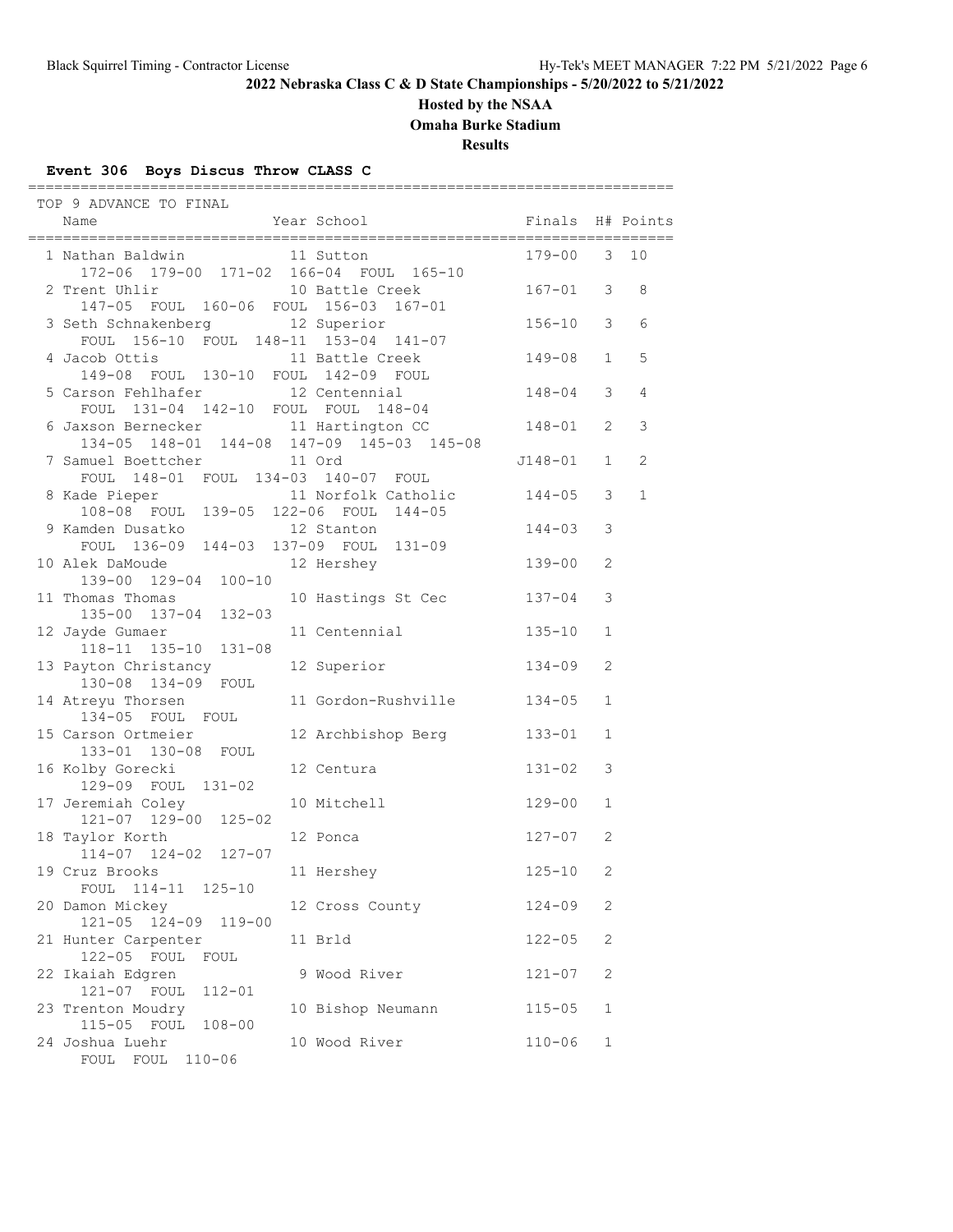#### **Hosted by the NSAA**

**Omaha Burke Stadium**

**Results**

#### **Event 307 Girls Shot Put CLASS C**

 TOP 9 ADVANCE TO FINAL Name Year School Finals H# Points ========================================================================== 1 Jessica Stieb 11 Arcadia-Loup Cty 47-05.25 3 10 47-05.25 46-06 45-04 44-09.25 43-02.50 46-04.75 2 Kaitlyn Nelson 12 Ainsworth 39-06.75 3 8 39-06.75 36-01.25 39-06.50 39-05 FOUL 39-03.50 3 Arynn Spence 12 Stanton 39-04.75 3 6 36-00.25 FOUL 39-04.75 FOUL FOUL FOUL 4 Shaye Butler 12 Hastings St Cec 39-04.25 3 5 36-11.50 36-05.25 36-08 39-04.25 FOUL 38-05.75 5 Maddie Schneider 10 Grand Island CC 38-00.25 2 4 37-04.25 38-00.25 35-00 36-00 FOUL 37-00 6 Berniece McCorkindale 11 Laurel-Conc-Cole 37-05.75 2 3 36-11.75 37-05.75 37-00.25 35-08.25 35-03.75 35-06.75 7 Shayla Meyer 12 Superior 37-03.75 3 2 37-03.75 36-00 36-11 FOUL 37-03.25 37-02.75 8 Marin Reilly 10 Ord 36-03.50 1 1 31-10.25 35-03.75 36-03.50 35-09.50 FOUL 33-03.50 9 Katelynn Oxley 12 Lincoln Lutheran 36-03.00 2 35-00.75 34-03.25 36-03 35-02.75 34-09.75 35-11 10 Ryann Sabatka 10 Hastings St Cec 35-10.25 2 35-08 35-10.25 FOUL 11 Jordan Albrecht 12 Johnson Cty Cent 35-05.50 1 34-06.25 33-10.25 35-05.50 12 Lexi Fiscus 10 Bayard 35-02.25 2 35-02.25 35-01 34-07.25 13 Sasha Perrin 12 Howells-Dodge 35-02.00 3 FOUL 35-02 FOUL 14 Jill Johnson 09 Bishop Neumann 34-09.50 1 34-02.75 32-06 34-09.50 15 Allison Moudry 12 Ord 34-08.00 2 34-08 33-05.75 34-05 16 Reagan Brummels<br>
33-07.50 34-03.75 34-07.50 33-07.50 34-03.75 34-07.50 17 Sarah McKeon 10 Ravenna 34-04.50 1 34-04.50 32-07.50 32-03 18 Kylee Hasselmann 12 Grand Island CC 33-10.75 1 33-03 32-09.50 33-10.75 19 Tayelor Butler 12 Hastings St Cec 33-10.50 2 33-10.50 32-08 FOUL 20 Michalee Brownawell 11 Hershey 32-08.00 1 32-08 31-11.50 FOUL 21 Lexi Eickhoff 10 Hartington CC 32-02.00 2 31-05.75 FOUL 32-02 22 McKinley Grover 10 Gordon-Rushville J32-02.00 3<br>FOUL FOUL 32-02 FOUL FOUL 32-02 23 Lauryn Zessin 12 Wood River 31-07.00 1 31-05 31-07 28-06.25 24 Kaysha Swartz 11 Bishop Neumann 31-06.25 1 31-06.25 30-10 30-06.75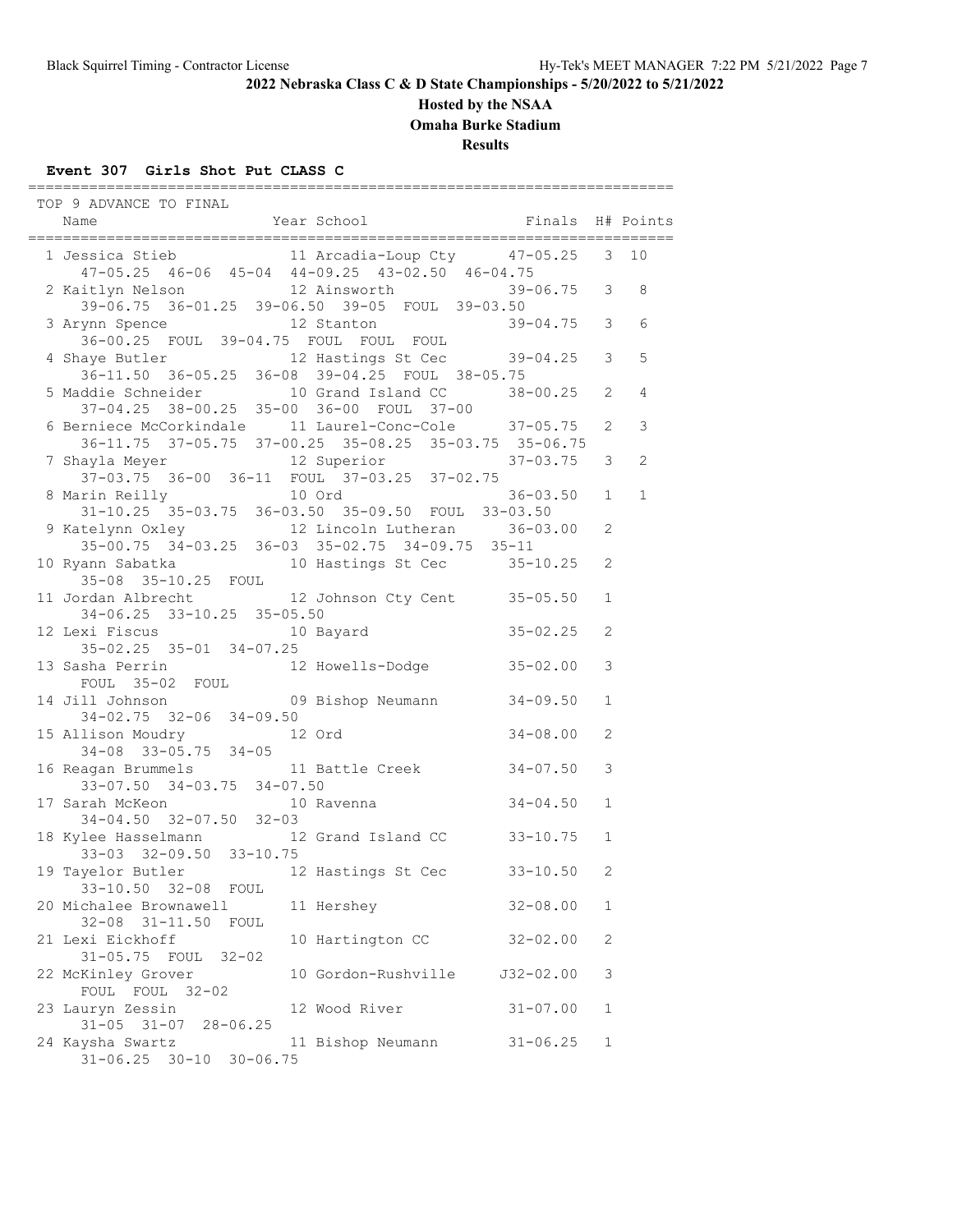#### **Hosted by the NSAA**

**Omaha Burke Stadium**

**Results**

### **Event 308 Boys Shot Put CLASS C**

 TOP 9 ADVANCE TO FINALS Name The Year School The Finals H# Points ========================================================================== 1 Kade Pieper 11 Norfolk Catholic 57-08.50 3 10 52-04.50 55-06.75 56-07.25 FOUL 57-00.75 57-08.50 2 Kamden Dusatko 12 Stanton 54-05.75 3 8 53-00 53-08.25 52-04 53-02.25 FOUL 54-05.75 3 Nathan Baldwin 11 Sutton 50-07 53-08.50 FOUL 50-02.75 FOUL FOUL 4 Jacob Ottis 11 Battle Creek 53-02.75 2 5 48-11 53-02.75 FOUL 50-02.75 FOUL 51-06.25 5 Barrett Wilke 09 Stanton 52-11.50 3 4 52-04.75 52-11.50 FOUL 50-02.75 FOUL 49-08.25 6 Seth Schnakenberg 12 Superior 51-05 52-07.75 52-02 51-07.75 FOUL 52-05.50<br>7 Trent Uhlir 10 Battle Creek 10 Battle Creek 51-05.00 3 2 49-04.25 50-09.50 48-05.50 50-07 51-05 50-05 8 Kolby Gorecki 12 Centura 51-01.00 2 1 50-00.50 51-01 50-04.50 FOUL FOUL FOUL 9 Matt Logue **12 Ponca** 50-00.50 2 50-00.50 FOUL FOUL 47-11.25 FOUL FOUL 10 William Grint 12 Ord 49-06.00 1 46-05.25 48-08 49-06 11 Carson Fehlhafer 12 Centennial 49-05.25 3 49-05.25 48-04 46-06.25 12 Taylan Vetrovsky 11 Freeman 49-00.50 2 45-09.50 46-08.25 49-00.50<br>13 JT Brands 10 Oakland 10 Oakland-Craig 49-00.00 2 48-05.75 49-00 48-02.75 14 Jake Peitz 12 Hartington-NC 48-05.00 3 48-05 FOUL FOUL 15 Carson Ortmeier 12 Archbishop Berg 47-10.75 2 FOUL 47-10.75 46-09.25 16 Treyton Holthus 12 Johnson Cty Cent 47-08.75 1 46-10.25 FOUL 47-08.75 17 Taylor Korth 12 Ponca 47-04.00 1 46-06 46-11.50 47-04 18 Trenton Moudry 10 Bishop Neumann 46-06.25 1 45-00.50 45-01.25 46-06.25 19 Boone Snyder 10 Sutherland 46-01.25 1 42-08.25 46-01.25 43-09.75 42-00.23 40 01.23 10 00.10<br>20 Grant Seagren 11 Oakland-Craig 45-09.75 2 45-09 45-09.75 44-03.75 21 Jestin Bayer 11 Howells-Dodge 45-05.50 2 45-05.50 44-10 44-08.25 22 Rio Remund 10 South Loup 44-08.00 1 43-02 44-08 FOUL 23 Logan Booth 12 Logan View 44-02.00 1 44-02 FOUL FOUL 24 Jaret Peterson 10 Chase County 42-11.50 1 42-11.50 42-09.50 42-11.25 25 Atreyu Thorsen 11 Gordon-Rushville 41-06.50 1 38-08.75 39-01.75 41-06.50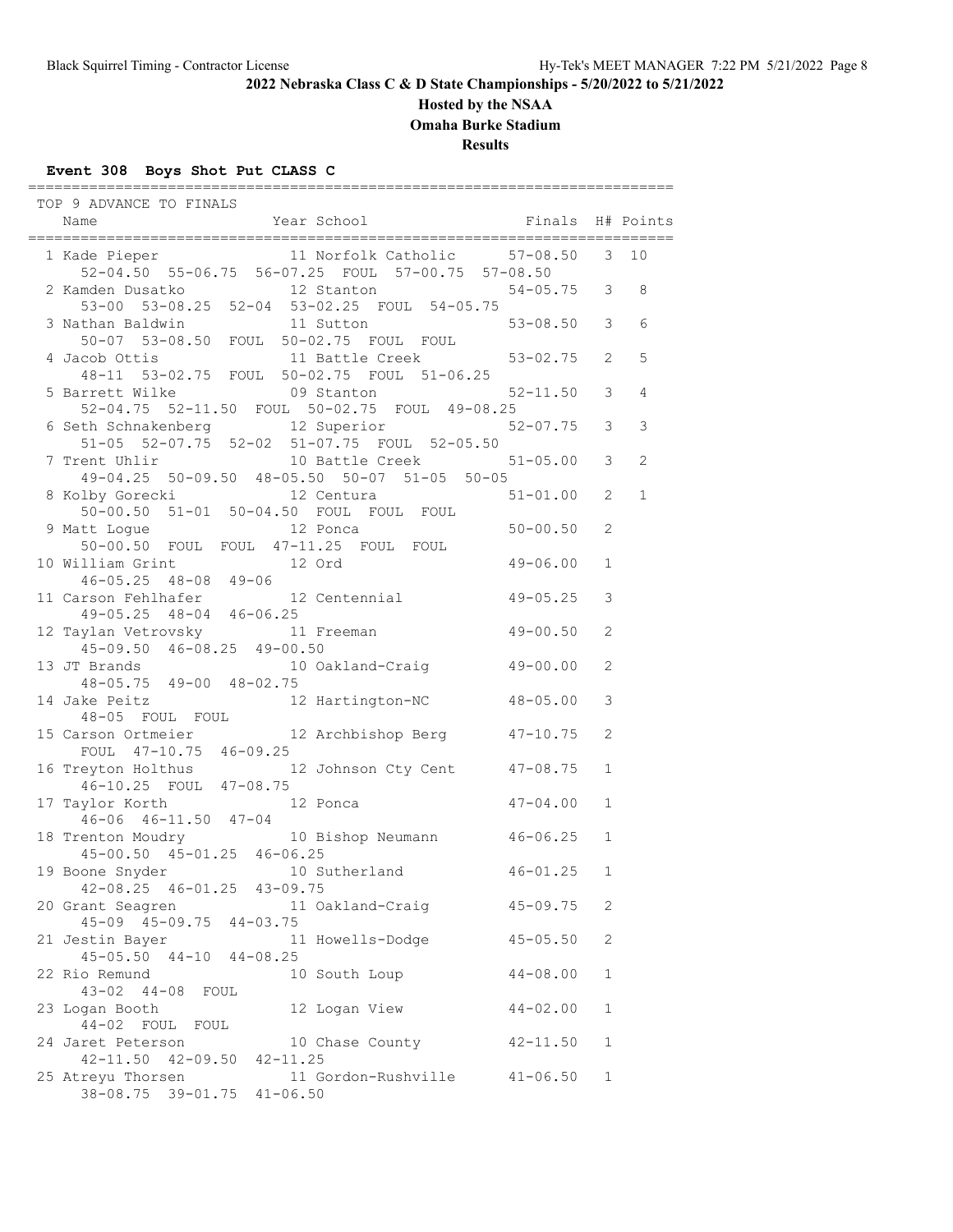# **Hosted by the NSAA**

**Omaha Burke Stadium**

**Results**

## **Event 309 Girls High Jump CLASS C**

| Name                                                                         |  | Year School                   | Finals       | Points |
|------------------------------------------------------------------------------|--|-------------------------------|--------------|--------|
| 1 Bryn McNair<br>4-10 5-00 5-02 5-04 5-06 5-08 5-09.25                       |  | 11 Chase County               | $5 - 08.00$  | 10     |
| $O$ $O$ $O$ $XO$ $O$ $XO$<br>2 Sydney Davis<br>4-10 5-00 5-02 5-04 5-06 5-08 |  | XXX<br>11 Centura             | $5 - 06.00$  | 8      |
| O O O XO XXX<br>$\circ$<br>3 Channatee Robles<br>$4-10$ 5-00 5-02 5-04 5-06  |  | 11 Norfolk Catholic 5-04.00   |              | 6      |
| O O XXO O XXX<br>4 Ann Bose<br>$4-10$ 5-00 5-02 5-04 5-06                    |  | 10 Southern Vly               | J5-04.00     | 5      |
| O O XO XXX<br>$\circ$<br>5 Chloe Hanel<br>$4-10$ 5-00 5-02 5-04              |  | 10 ClarksonLeigh              | $5 - 02.00$  | 4      |
| O XO O XXX<br>6 Ruthie Loomis-Goltl<br>$4-10$ 5-00 5-02 5-04                 |  | 11 Bridgeport                 | J5-02.00     | 3      |
| XO O XO<br>XXX<br>7 Paige Crawford<br>$4-10$ 5-00 5-02 5-04                  |  | 11 Centura                    | J5-02.00     | 1.50   |
| Q Q XXQ XXX<br>7 Brianna Russell<br>$4-10$ 5-00 5-02 5-04                    |  | 12 Southern Vly               | $J5 - 02.00$ | 1.50   |
| O XXO XXX<br>$\Omega$<br>9 Kali Jurgensmeier<br>$4-10$ 5-00 5-02 5-04        |  | 12 Bishop Neumann             | $J5 - 02.00$ |        |
| XO XXO XXO XXX<br>10 Alivia Huxoll<br>$4 - 10$ 5 - 00 5 - 02                 |  | 11 Sutton                     | $5 - 00.00$  |        |
| O XO XXX<br>10 Bailey Ahlers<br>$4-10$ 5-00 5-02<br>O XO XXX                 |  | 9 Summerland                  | $5 - 00.00$  |        |
| 10 Zoey Walker<br>$4 - 10$ 5 - 00 5 - 02<br>O XO XXX                         |  | 11 Shelby-Rising City 5-00.00 |              |        |
| 13 Abbey Pieper<br>$4 - 10$ 5 - 00 5 - 02<br>O XXO XXX                       |  | 12 Howells-Dodge              | $J5 - 00.00$ |        |
| 14 Bridget Whitney<br>$4-10$ 5-00 5-02<br>XO XXO XXX                         |  | 09 Bishop Neumann             | $J5 - 00.00$ |        |
| 15 Abby Wachal<br>$4 - 10$ 5-00<br>O XXX                                     |  | 11 Lincoln Lutheran           | $4 - 10.00$  |        |
| 16 Ellie Morgan<br>$4 - 10$ 5-00<br>XO XXX                                   |  | 9 Wood River                  | $J4 - 10.00$ |        |
| 17 Gracen Evans<br>$4 - 10$ 5-00<br>XXO XXX                                  |  | 11 Ponca                      | $J4 - 10.00$ |        |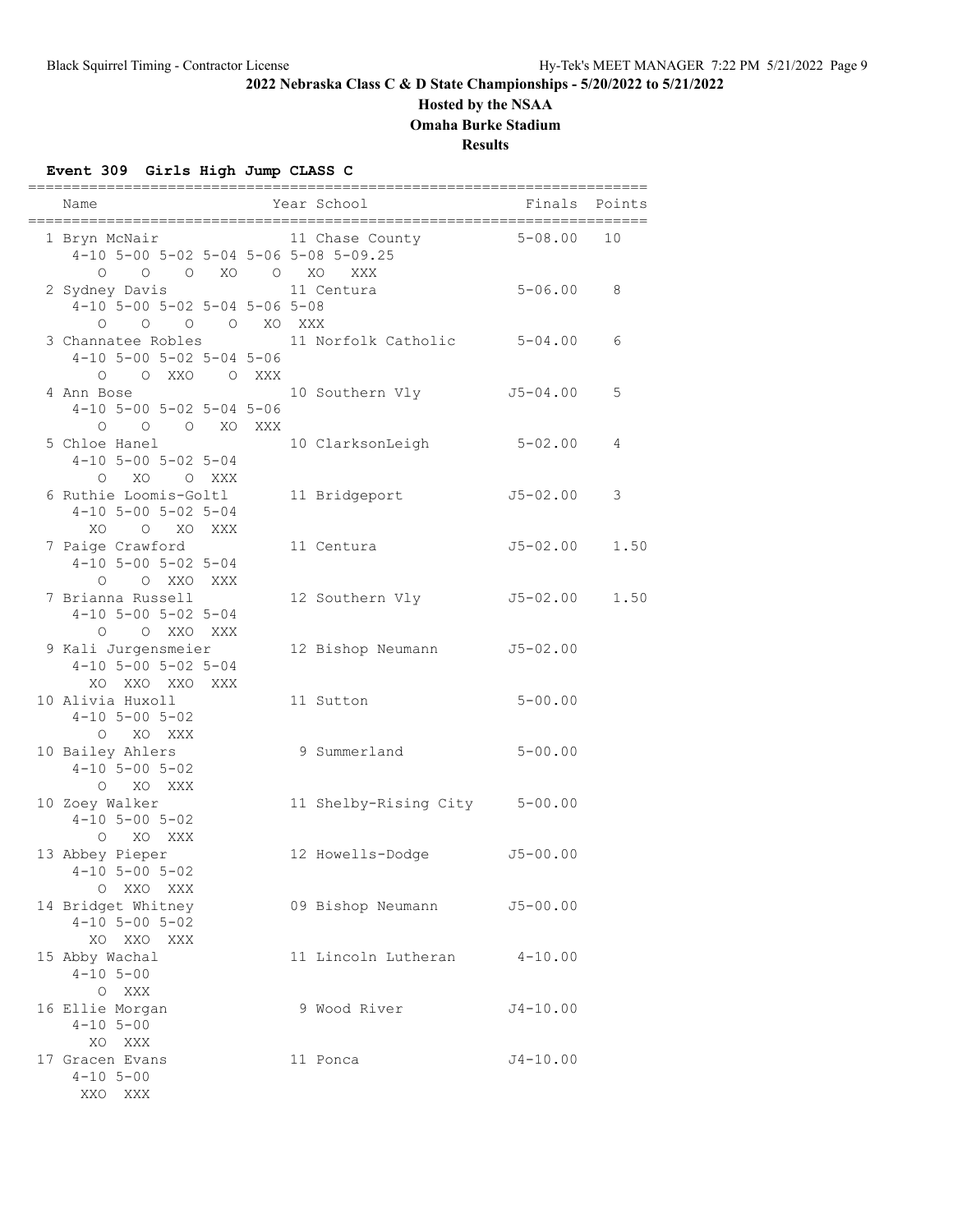## **Hosted by the NSAA**

**Omaha Burke Stadium**

#### **Results**

# **....Event 309 Girls High Jump CLASS C**

| 17 Megan Vrooman<br>$4 - 10$ 5-00<br>XXO XXX | 12 Hastings St Cec | $J4 - 10.00$ |
|----------------------------------------------|--------------------|--------------|
| -- Laci Kirchhoff<br>$4 - 10$<br>XXX         | 11 Superior        | NΗ           |
| -- Katelynn Kratz<br>$4 - 10$<br>XXX         | 10 West Holt       | NΗ           |
| -- Tori Walker<br>$4 - 10$<br>XXX            | 09 Homer           | NΗ           |
| -- Kailee Kellum<br>$4 - 10$<br>XXX          | 11 Valentine       | ΝH           |
| -- Kiley Elkins<br>$4 - 10$<br>XXX           | 12 Malcolm         | ΝH           |

# **Event 310 Boys High Jump CLASS C**

| Name                                                                     |                                      | =========<br>Finals<br>Year School                                                                            | Points |
|--------------------------------------------------------------------------|--------------------------------------|---------------------------------------------------------------------------------------------------------------|--------|
|                                                                          |                                      | 1 Carter Nelson 10 Ainsworth<br>$6 - 10.00$<br>5-10 6-00 6-02 6-04 6-06 6-08 6-10 7-00                        | 10     |
| O PPP<br>2 Landon Olson                                                  | O PPP                                | $\circ$<br>XO<br>$\circ$<br>XXX<br>$J6 - 10.00$<br>12 Battle Creek<br>5-10 6-00 6-02 6-04 6-06 6-08 6-10 7-00 | 8      |
| 3 Micah Biltoft<br>$5 - 10$ $6 - 00$ $6 - 02$ $6 - 04$ $6 - 06$ $6 - 08$ |                                      | PPP O PPP O O XXO XXO XXX<br>$6 - 06.00$<br>12 Sandy Creek                                                    | 6      |
| 4 Myles Sadd<br>$5 - 10$ $6 - 00$ $6 - 02$ $6 - 04$                      |                                      | O O XO XO XXO XXX<br>$6 - 02.00$<br>12 Doniphan-Trumbul                                                       | 4.50   |
| 4 Connor Schutt<br>$5 - 10$ 6-00 6-02 6-04                               | $O$ $O$ $O$ XXX<br>$O$ $O$ $O$ $XXX$ | 6-02.00<br>10 Bishop Neumann                                                                                  | 4.50   |
| 6 Lance Brester<br>$5 - 10$ $6 - 00$ $6 - 02$<br>$\Omega$                | O XXX                                | $6 - 00.00$<br>11 Howells-Dodge                                                                               | 2.50   |
| 6 Taylan Vetrovsky<br>$5 - 10$ $6 - 00$ $6 - 02$<br>O XXX<br>$\bigcirc$  |                                      | $6 - 00.00$<br>11 Freeman                                                                                     | 2.50   |
| 8 Troy Rassmussen<br>$5 - 10$ $6 - 00$ $6 - 02$<br>XO.                   | Q XXX                                | $J6 - 00.00$<br>12 Centura                                                                                    | 1      |
| 9 Peyton Herrick<br>$5 - 10$ $6 - 00$ $6 - 02$<br>O XO XXX               |                                      | $J6 - 00.00$<br>10 Alma                                                                                       |        |
| 9 Drew Johnson<br>$5 - 10$ $6 - 00$ $6 - 02$<br>$\Omega$<br>XO           | XXX                                  | $J6 - 00.00$<br>11 Malcolm                                                                                    |        |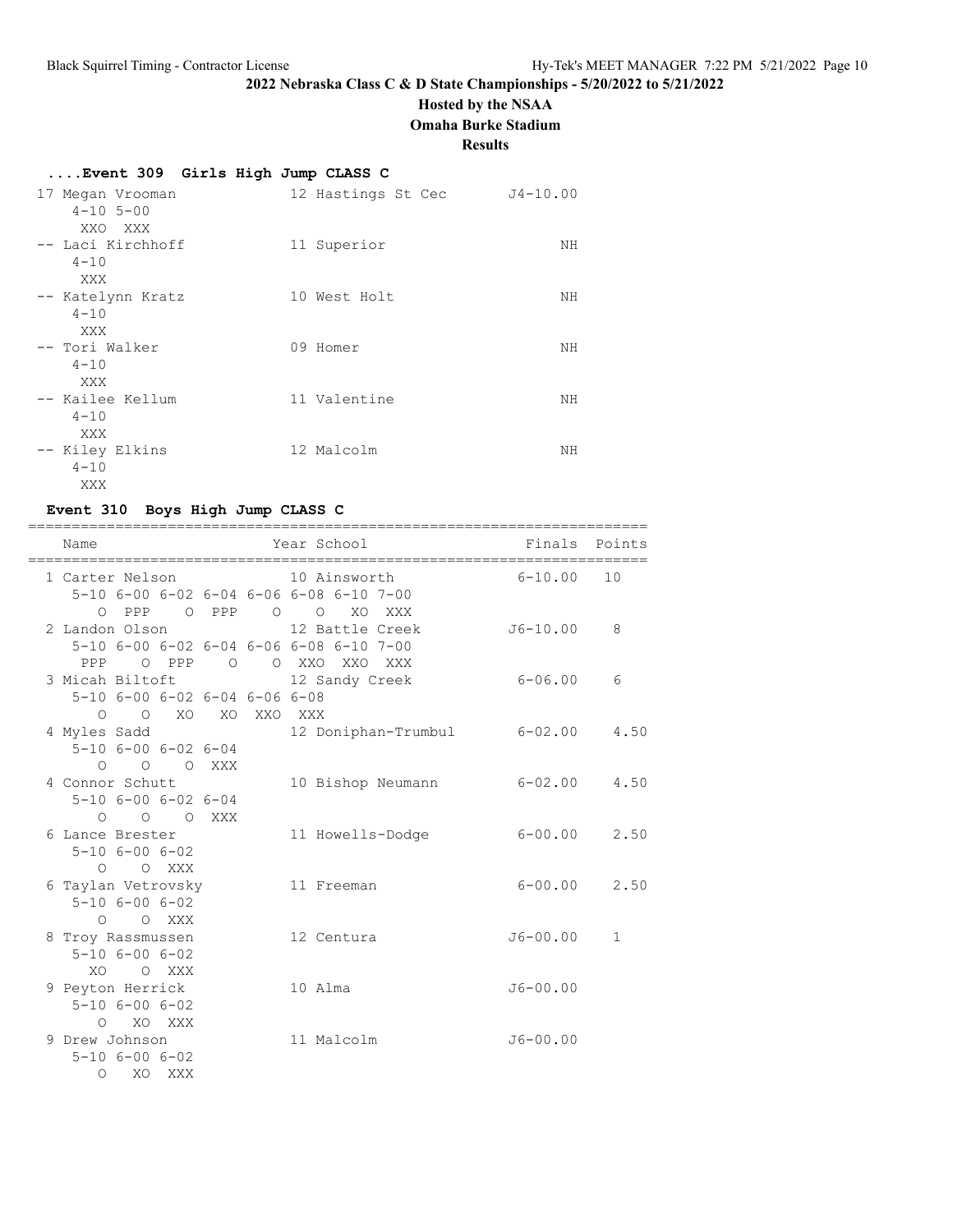# **Hosted by the NSAA**

**Omaha Burke Stadium**

#### **Results**

# **....Event 310 Boys High Jump CLASS C**

| 11 Sean Heaton<br>$5 - 10$ $6 - 00$ $6 - 02$                  | 11 Sandy Creek             | $J6 - 00.00$ |
|---------------------------------------------------------------|----------------------------|--------------|
| XO XO XXX<br>12 Carter Werner                                 | 11 Elkhorn Valley J6-00.00 |              |
| $5 - 10$ $6 - 00$ $6 - 02$<br>O XXO XXX                       |                            |              |
| 12 Tanner Simdorn<br>$5 - 10$ $6 - 00$ $6 - 02$               | 12 Centura                 | $J6 - 00.00$ |
| O XXO XXX<br>14 Brayden Schropp<br>$5 - 10$ $6 - 00$ $6 - 02$ | 12 Hastings St Cec         | $J6 - 00.00$ |
| XO XXO XXX<br>15 Mason Combs<br>$5 - 106 - 00$                | 12 Wilber-Clatonia         | $5 - 10.00$  |
| O XXX<br>15 Elliott Nottlemann<br>$5 - 106 - 00$              | 11 Brld                    | $5 - 10.00$  |
| O XXX<br>15 Asher Endorf<br>$5 - 106 - 00$                    | 10 North Bend Cent         | $5 - 10.00$  |
| O XXX<br>15 Nolan Eloe<br>$5 - 106 - 00$                      | 11 Amherst                 | $5 - 10.00$  |
| O XXX<br>15 Wyatt Hayward<br>$5 - 106 - 00$                   | 10 Mitchell                | $5 - 10.00$  |
| O XXX<br>20 Carson Arens<br>$5 - 106 - 00$                    | 11 Hartington CC           | $J5 - 10.00$ |
| XO XXX<br>-- Ethan Eloe<br>$5 - 10$<br>XXX                    | 12 Amherst                 | NH           |
| -- Shane Benson<br>$5 - 10$                                   | 11 Laurel-Conc-Cole        | NH           |
| XXX<br>-- Easton Fries<br>$5 - 10$<br>XXX                     | 10 Chase County            | NH           |

### **Event 311 Girls Pole Vault CLASS C**

|  | Name              |     |     |          |                                                     | Year School |                                                                     |     |     | Finals Points |             |
|--|-------------------|-----|-----|----------|-----------------------------------------------------|-------------|---------------------------------------------------------------------|-----|-----|---------------|-------------|
|  | 1 Marissa Rerucha |     |     |          |                                                     |             | 12 Grand Island CC                                                  |     |     | $11 - 06.00$  | 10          |
|  |                   |     |     |          |                                                     |             | $8-00$ $8-06$ $9-00$ $9-06$ $10-00$ $10-06$ $11-00$ $11-06$ $12-00$ |     |     |               |             |
|  | PPP               | PPP | PPP | PPP      | $\circ$                                             | $\bigcirc$  | XO.                                                                 | ∩   | XXX |               |             |
|  | 2 Mya Zohner      |     |     |          |                                                     |             | 11 Battle Creek                                                     |     |     | $11 - 00.00$  | 8           |
|  |                   |     |     |          |                                                     |             | $8-00$ $8-06$ $9-00$ $9-06$ $10-00$ $10-06$ $11-00$ $11-06$         |     |     |               |             |
|  | PPP               | PPP | PPP | PPP      | ∩                                                   | ∩           | XXO                                                                 | XXX |     |               |             |
|  | 3 Kayla Svoboda   |     |     |          |                                                     |             | 12 Wisner-Pilger                                                    |     |     | $10 - 06.00$  | $5^{\circ}$ |
|  |                   |     |     |          | $8-00$ $8-06$ $9-00$ $9-06$ $10-00$ $10-06$ $11-00$ |             |                                                                     |     |     |               |             |
|  | PPP.              | PPP | ∩   | $\Omega$ | ∩                                                   |             | XXX                                                                 |     |     |               |             |
|  |                   |     |     |          |                                                     |             |                                                                     |     |     |               |             |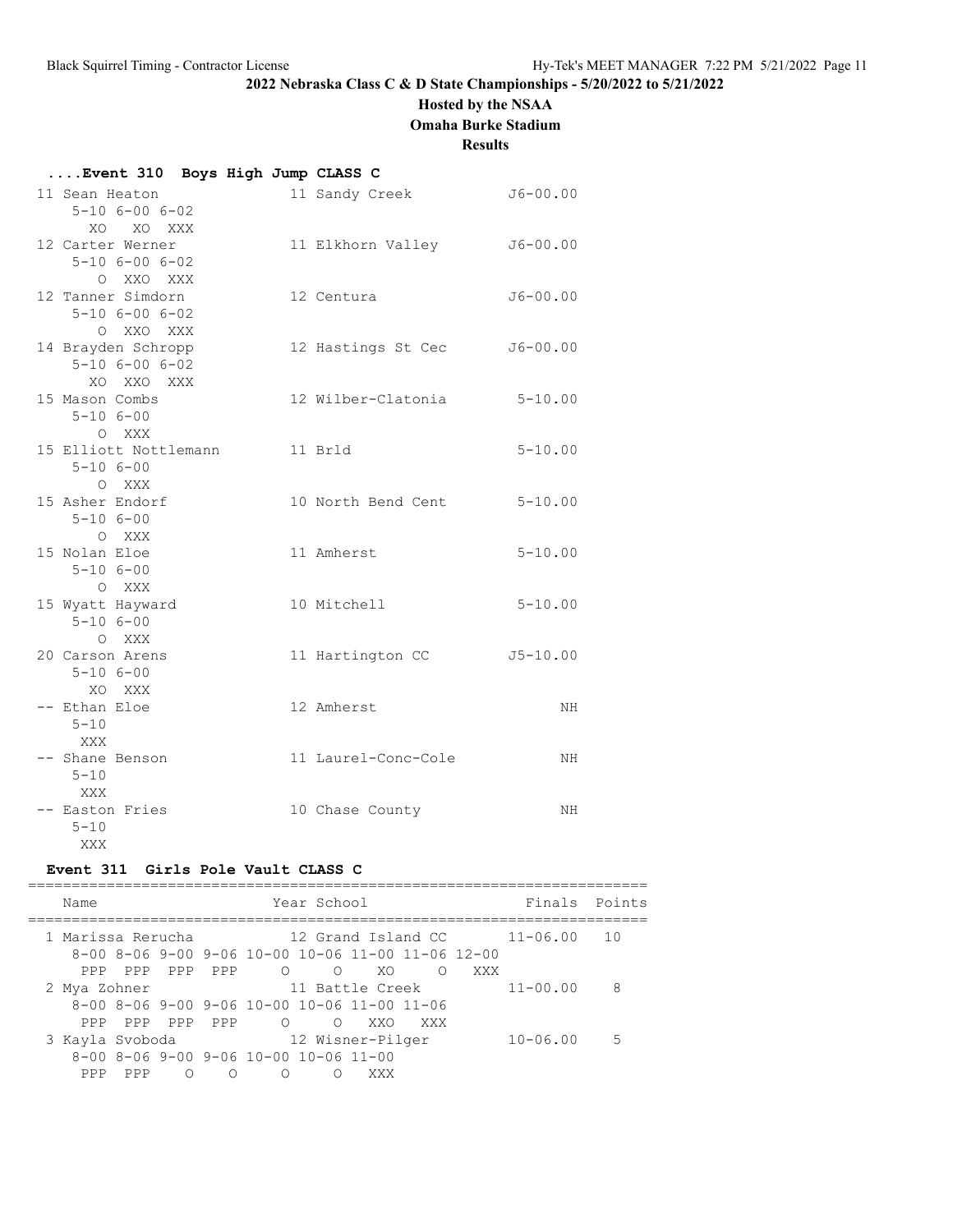# **Hosted by the NSAA**

**Omaha Burke Stadium**

**Results**

|                                     |     | Event 311 Girls Pole Vault CLASS C                   |                |                |
|-------------------------------------|-----|------------------------------------------------------|----------------|----------------|
|                                     |     | 3 Jayden Jordan 12 Crofton                           | $10 - 06.00$ 5 |                |
|                                     |     | 8-00 8-06 9-00 9-06 10-00 10-06 11-00                |                |                |
|                                     |     | PPP PPP 0 0 0 0 XXX                                  |                |                |
|                                     |     | 3 Sadie Rempel 11 Superior                           | $10 - 06.00$ 5 |                |
|                                     |     | 8-00 8-06 9-00 9-06 10-00 10-06 11-00                |                |                |
|                                     |     | PPP PPP 0 0 0 0 XXX                                  |                |                |
|                                     |     | 6 Kyra Wooden 11 Centura                             | $J10-06.00$    | 3              |
|                                     |     | 8-00 8-06 9-00 9-06 10-00 10-06 11-00                |                |                |
|                                     |     | PPP PPP 0 XO 0 0 XXX                                 |                |                |
|                                     |     | 7 Angelina Schademann (09 Fillmore Central 110-06.00 |                | $\overline{c}$ |
|                                     |     | 8-00 8-06 9-00 9-06 10-00 10-06 11-00                |                |                |
|                                     |     | PPP 0 0 0 XO XO XXX                                  |                |                |
| 8 Reagan Cool                       |     | 12 South Loup J10-06.00 1                            |                |                |
|                                     |     | 8-00 8-06 9-00 9-06 10-00 10-06 11-00                |                |                |
|                                     |     | PPP 0 0 0 0 XXO XXX                                  |                |                |
|                                     |     | 9 Jordan Jablonski 12 Chase County 10-00.00          |                |                |
| 8-00 8-06 9-00 9-06 10-00 10-06     |     |                                                      |                |                |
| PPP PPP 0 0 0 XXX                   |     |                                                      |                |                |
|                                     |     | 9 Mariah Tessman 10 Heartland                        | $10 - 00.00$   |                |
| 8-00 8-06 9-00 9-06 10-00 10-06     |     |                                                      |                |                |
| PPP PPP 0 0 0 XXX                   |     |                                                      |                |                |
| 8-00 8-06 9-00 9-06 10-00 10-06     |     | 11 Ali McNair 11 Chase County 510-00.00              |                |                |
|                                     |     |                                                      |                |                |
| PPP O XO XO O XXX                   |     | 12 Brooklyn Buell 11 North Central 510-00.00         |                |                |
| 8-00 8-06 9-00 9-06 10-00 10-06     |     |                                                      |                |                |
| PPP 0 0 0 XXO XXX                   |     |                                                      |                |                |
|                                     |     | 13 Samara Ruether 11 Centennial 9-06.00              |                |                |
| $8-00$ $8-06$ $9-00$ $9-06$ $10-00$ |     |                                                      |                |                |
| O XO XO XO XXX                      |     |                                                      |                |                |
|                                     |     | 14 Cassie Peatrowsky 11 Guardian Ang CC              | $9 - 00.00$    |                |
| $8 - 00$ $8 - 06$ $9 - 00$ $9 - 06$ |     |                                                      |                |                |
| O O O XXX                           |     |                                                      |                |                |
| 14 Cierra Dringman                  |     | 12 Southern Vly                                      | $9 - 00.00$    |                |
| $8 - 00$ $8 - 06$ $9 - 00$ $9 - 06$ |     |                                                      |                |                |
| O O O XXX                           |     |                                                      |                |                |
| 14 Gracen Fehlhafer                 |     | 12 Centennial                                        | $9 - 00.00$    |                |
| $8 - 00$ $8 - 06$ $9 - 00$ $9 - 06$ |     |                                                      |                |                |
| O O O XXX                           |     |                                                      |                |                |
| 17 Natalie Knapp                    |     | 12 North Bend Cent J9-00.00                          |                |                |
| $8 - 00$ $8 - 06$ $9 - 00$ $9 - 06$ |     |                                                      |                |                |
| XO O O                              | XXX |                                                      |                |                |
| 18 Madison Bishop                   |     | 11 North Bend Cent                                   | $8 - 06.00$    |                |
| $8 - 00$ $8 - 06$ $9 - 00$          |     |                                                      |                |                |
| O O XXX                             |     |                                                      |                |                |
| -- Mani Lange                       |     | 10 Hartington-NC                                     | NH             |                |
| $8 - 00$                            |     |                                                      |                |                |
| XXX                                 |     |                                                      |                |                |

# **Event 312 Boys Pole Vault CLASS C**

| Name | Year School | Finals Points |
|------|-------------|---------------|
|      |             |               |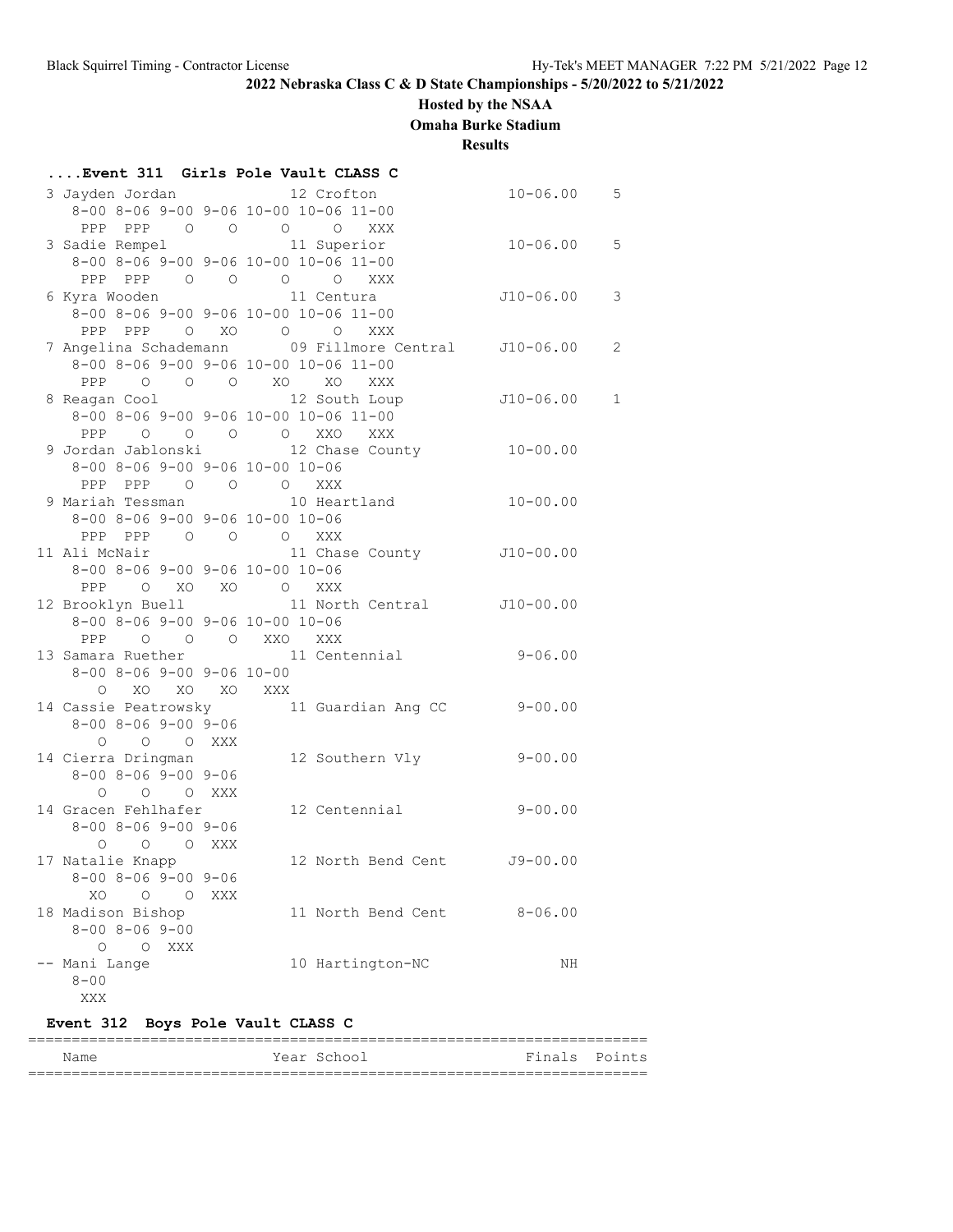# **Hosted by the NSAA**

**Omaha Burke Stadium**

**Results**

# **....Event 312 Boys Pole Vault CLASS C**

|                                                    |     | 11-00 11-06 12-00 12-06 13-00 13-06 14-00 14-06                     |                |          |  |
|----------------------------------------------------|-----|---------------------------------------------------------------------|----------------|----------|--|
| PPP                                                |     | PPP PPP 0 0 XXO 0 XXX                                               |                |          |  |
|                                                    |     | 2 Gage Steinke 12 Grand Island CC 514-00.00 8                       |                | JUMP OFF |  |
|                                                    |     | 11-00 11-06 12-00 12-06 13-00 13-06 14-00 14-06                     |                |          |  |
| PPP                                                |     | PPP PPP XXO O O O XXX                                               |                |          |  |
|                                                    |     |                                                                     |                |          |  |
|                                                    |     | 11-00 11-06 12-00 12-06 13-00 13-06 14-00 14-06                     |                |          |  |
| PPP                                                |     | PPP PPP 0 XO 0 XO XXX                                               |                |          |  |
|                                                    |     | 4 Bryce Hodsden 11 Mitchell 13-06.00 5                              |                |          |  |
|                                                    |     | 11-00 11-06 12-00 12-06 13-00 13-06 14-00                           |                |          |  |
|                                                    |     |                                                                     |                |          |  |
|                                                    |     | PPP PPP XO O O XO XXX                                               | J13-06.00 3.50 |          |  |
|                                                    |     | 5 Carter Nelson 10 Ainsworth                                        |                |          |  |
|                                                    |     | 11-00 11-06 12-00 12-06 13-00 13-06 14-00                           |                |          |  |
| $\circ$                                            |     | PPP PPP PPP XO XXO XXX                                              |                |          |  |
|                                                    |     | 5 Jordan Settles 10 North Bend Cent J13-06.00 3.50                  |                |          |  |
|                                                    |     | 11-00 11-06 12-00 12-06 13-00 13-06 14-00                           |                |          |  |
|                                                    |     |                                                                     |                |          |  |
|                                                    |     | PPP PPP XO O O XXO XXX<br>7 Mayson Ostermeyer 12 Crofton 13-00.00 1 |                |          |  |
|                                                    |     | $11-00$ $11-06$ $12-00$ $12-06$ $13-00$ $13-06$                     |                |          |  |
| PPP                                                |     | PPP PPP 0 0 XXX                                                     |                |          |  |
|                                                    |     | 7 Kaden Reeves 11 Arcadia-Loup Cty 13-00.00 1                       |                |          |  |
| 11-00 11-06 12-00 12-06 13-00 13-06                |     |                                                                     |                |          |  |
|                                                    |     |                                                                     |                |          |  |
|                                                    |     | 0 0 0 0 0 0 XXX<br>7 Kolby Houchin 10 Bayard 13-00.00 1             |                |          |  |
| 11-00 11-06 12-00 12-06 13-00 13-06                |     |                                                                     |                |          |  |
| PPP 0 0 0 0 XXX                                    |     |                                                                     |                |          |  |
|                                                    |     | 10 Jace Smith 11 Sutherland J13-00.00                               |                |          |  |
| 11-00 11-06 12-00 12-06 13-00 13-06                |     |                                                                     |                |          |  |
|                                                    |     |                                                                     |                |          |  |
| PPP PPP 0 XO 0 XXX                                 |     | 11 Noah Post 12 North Bend Cent 12-06.00                            |                |          |  |
|                                                    |     |                                                                     |                |          |  |
| 11-00 11-06 12-00 12-06 13-00                      |     |                                                                     |                |          |  |
| $\begin{matrix} 0 & 0 & X0 & 0 & XXX \end{matrix}$ |     |                                                                     |                |          |  |
|                                                    |     | 12 Lane Heimes 11 Hartington-NC J12-06.00                           |                |          |  |
| 11-00 11-06 12-00 12-06 13-00                      |     |                                                                     |                |          |  |
| O O XXO O XXX                                      |     |                                                                     |                |          |  |
|                                                    |     | 13 Devon Schultz 11 Wisner-Pilger 512-06.00                         |                |          |  |
| 11-00 11-06 12-00 12-06 13-00                      |     |                                                                     |                |          |  |
| 0 0 0 XO XXX                                       |     |                                                                     |                |          |  |
|                                                    |     | 14 John Clausen 11 Norfolk Catholic 12-00.00                        |                |          |  |
| 11-00 11-06 12-00 12-06                            |     |                                                                     |                |          |  |
| XO O<br>$\circ$                                    | XXX |                                                                     |                |          |  |
| 15 Evan Svanda                                     |     | 12 Conestoga                                                        | $11 - 06.00$   |          |  |
| 11-00 11-06 12-00                                  |     |                                                                     |                |          |  |
| XO O<br>XXX                                        |     |                                                                     |                |          |  |
| 16 Walker Ott                                      |     | 09 Wisner-Pilger                                                    | $11 - 00.00$   |          |  |
| $11 - 00$ $11 - 06$                                |     |                                                                     |                |          |  |
| O XXX                                              |     |                                                                     |                |          |  |
| -- Triston Wells                                   |     | 11 Thayer Central                                                   | ΝH             |          |  |
|                                                    |     |                                                                     |                |          |  |
| $11 - 00$                                          |     |                                                                     |                |          |  |
| XXX                                                |     |                                                                     |                |          |  |
| -- Aiden Weber                                     |     | 11 Johnson Cty Cent                                                 | ΝH             |          |  |
| $11 - 00$                                          |     |                                                                     |                |          |  |
| XXX                                                |     |                                                                     |                |          |  |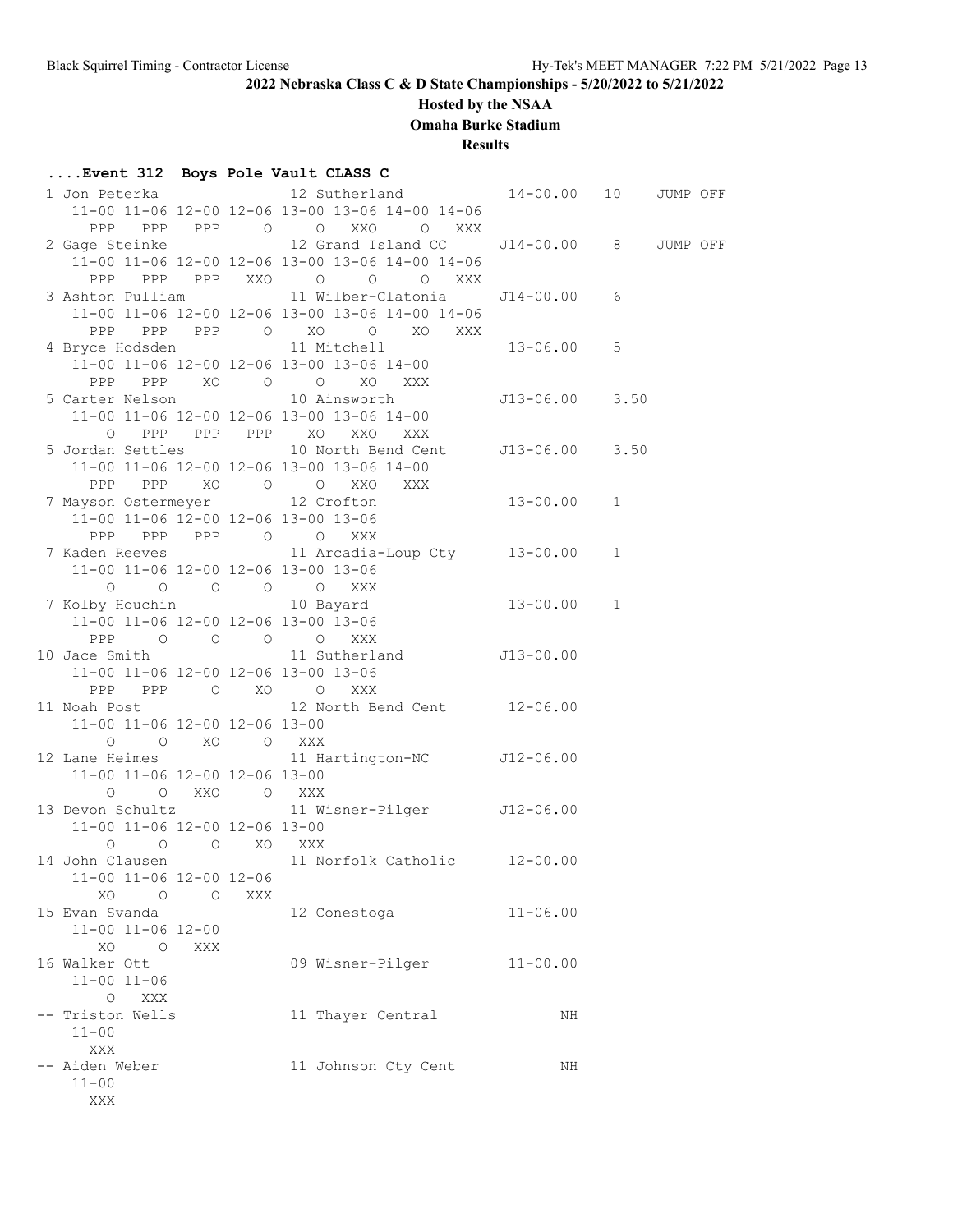**Hosted by the NSAA**

**Omaha Burke Stadium**

**Results**

## **Event 313 Girls 4x800 Meter Relay CLASS C**

======================================================================= ALLEY 1 Bottom Lanes 1-8, Seeds 6-16 ALLEY 2 Top Lanes 5-8, Seeds 1-5 School **Finals** Points **Points** ======================================================================= 1 Bishop Neumann 9:54.02 10 1) Cassie Coufal 11 2) Kali Jurgensmeier 12 3) Adelyn Zwick 09 4) Kinslee Bosak 11 2:27.825 (2:27.825) 4:56.027 (2:28.202) 7:25.295 (2:29.268) 9:54.012 (2:28.717) 2 Hastings St Cec 10:03.62 8 1) Jill Parr 12 2) Chloe Rossow 09 3) Erin Sheehy 12 4) Alayna Vargas 10 2:26.895 (2:26.895) 5:03.640 (2:36.745) 7:38.480 (2:34.840) 10:03.613 (2:25.133) 3 Aquinas Catholic 10:13.25 6 1) Miriam Frasher 09 2) Bianca Romshek 10 3) Elizabeth Roh 09 1988 1998 1999 10 4) Gianna Frasher 2:33.088 (2:33.088) 5:11.451 (2:38.363) 7:45.921 (2:34.470) 10:13.247 (2:27.326) 4 Chase County 10:19.69 5 1) Lucy Spady 12 2) Olivia Spady 9 3) Landree McNair 9 4) Jordan Jablonski 12 2:28.296 (2:28.296) 5:09.407 (2:41.111) 7:48.433 (2:39.026) 10:19.687 (2:31.254) 5 Crofton 10:20.48 4<br>1) Rylie Arens 09 2) Kiera Altwine 12 1) Rylie Arens 09 2) Kiera Altwine 12 3) Elizabeth Wortmann 10 4) Jordyn Arens 10 2:30.797 (2:30.797) 5:18.237 (2:47.440) 7:58.127 (2:39.890) 10:20.471 (2:22.344) 6 North Bend Cent 10:20.77 3 1) Lindsey Emanuel 09 2) Aleya Bourek 12 3) Karlene Bourek 12 4) Sydney Emanuel 12 2:28.783 (2:28.783) 5:04.670 (2:35.887) 7:51.395 (2:46.725) 10:20.768 (2:29.373) 7 Oakland-Craig 10:21.23 2 1) Chaney Nelson 11 2) Maycie Johnson 11 3) Ellen Magnusson 12 4) Adi Rennerfeldt 09 2:27.629 (2:27.629) 5:02.580 (2:34.951) 7:48.461 (2:45.881) 10:21.225 (2:32.764) 8 Louisville 10:24.22 1<br>1) Mira Fosmer 11 2) Megan Gissler 11 1) Mira Fosmer 11 2) Megan Gissler 11 3) WyLeigh Bateman 09 4) Ella Aaberg 11 2:25.597 (2:25.597) 5:07.117 (2:41.520) 7:51.117 (2:44.000) 10:24.213 (2:33.096) 9 Sutton 10:29.04 1) Reagan Robinson 10 2) Olivia Kessler 11 3) Maddie Baxa 11 4) Kennedy Perrien 10 2:30.196 (2:30.196) 5:10.321 (2:40.125) 7:51.169 (2:40.848) 10:29.036 (2:37.867)<br>artington CC 10:29.29 10 Hartington CC 1) Lauren Bernecker 09 2) Grace Reifenrath 11 3) Katelyn Arens 09 4) Laney Kathol 11 2:37.516 (2:37.516) 5:15.296 (2:37.780) 8:06.876 (2:51.580) 10:29.286 (2:22.410) 11 Elkhorn Valley 2012 10:30.98 1) Carney Black 12 2) Kennedy Penne 10 3) Kenzie Mosel 12 4) Joslynn Larson 10 2:39.198 (2:39.198) 5:17.495 (2:38.297) 7:44.358 (2:26.863) 10:30.971 (2:46.613) 12 Perkins County 10:39.42 1) Kenna Busick 9 2) Charis Goodell 9 3) Meredith Gloy 11 4) Libby Cole 9 2:39.513 (2:39.513) 5:20.469 (2:40.956) 8:03.556 (2:43.087) 10:39.416 (2:35.860) 13 Norfolk Catholic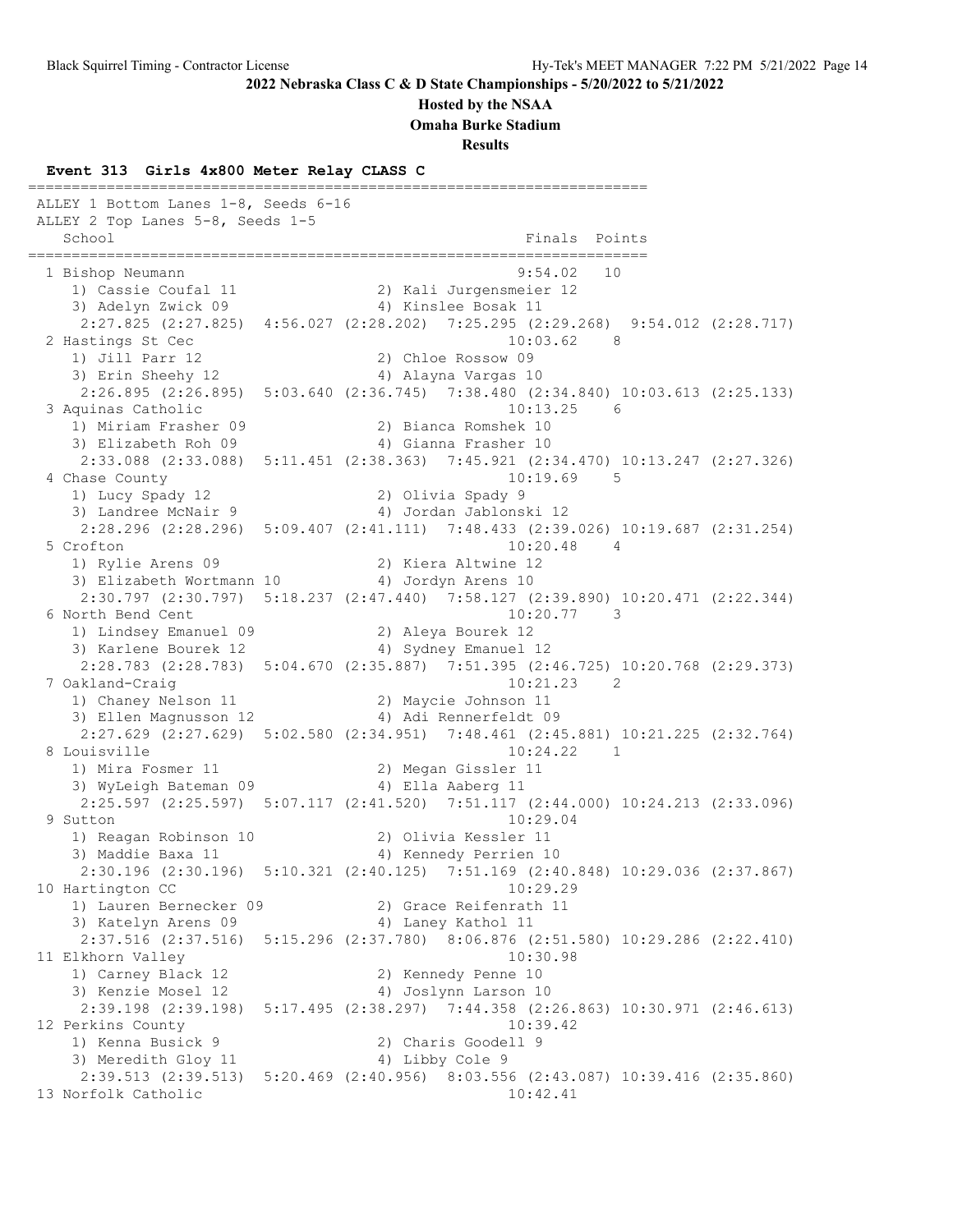#### **Hosted by the NSAA**

**Omaha Burke Stadium**

**Results**

#### **....Event 313 Girls 4x800 Meter Relay CLASS C**

1) Morgan Miller 11 2) CC Kann 11 3) Channatee Robles 11 4) Allison Brungardt 10 2:42.535 (2:42.535) 5:19.415 (2:36.880) 8:02.494 (2:43.079) 10:42.404 (2:39.910) 14 Elmwood-Murdock 10:42.98 1) Bailey Frahm 12 2) Tatum Backemeyer 10 3) Ella Zierott 11 (4) Delaney Frahm 10 2:52.417 (2:52.417) 5:30.370 (2:37.953) 8:09.652 (2:39.282) 10:42.979 (2:33.327) 15 Ravenna 10:51.46 1) Alivia Rager 12 2) Kennedy Hurt 11 3) Samantha Bursaw 11  $\hspace{1cm}$  4) Tori Sklenar 11 2:39.388 (2:39.388) 5:20.330 (2:40.942) 8:06.328 (2:45.998) 10:51.457 (2:45.129) 16 South Loup 11:02.61 1) Ivy Tullis 9 2) Faith Bierman 12 3) Heidi Donegan 12 4) Tallianna Martin 11 2:42.828 (2:42.828) 5:33.200 (2:50.372) 8:26.725 (2:53.525) 11:02.609 (2:35.884)

=======================================================================

#### **Event 314 Boys 4x800 Meter Relay CLASS C**

 ALLEY 1 Bottom Lanes 1-8, Seeds 6-16 ALLEY 2 Top Lanes 5-8, Seeds 1-5 School Finals Points Points and the School Finals Points Points Points Points Points Points Points Points Points Points Points Points Points Points Points Points Points Points Points Points Points Points Points Points Poin ======================================================================= 1 Hartington CC 8:22.40 10 1) Grant Arens 11 2) Lukas Wortmann 11 3) Carson Noecker 11 (4) 4 Australian 4 Australian 4 Australian 4 Australian 4 Australian 4 Australian 4 Australia 2:11.233 (2:11.233) 4:23.787 (2:12.554) 6:23.076 (1:59.289) 8:22.399 (1:59.323) 2 South Loup 8:22.79 8 1) Cache Gracey 10 2) Trey Connell 10 3) Logan Recoy 10 (4) Silas Cool 11 2:03.039 (2:03.039) 4:14.084 (2:11.045) 6:21.451 (2:07.367) 8:22.783 (2:01.332) 3 Hastings St Cec 8:22.93 6 1) Emmanuel Consbruck 12 2) Robert Hrnchir 11 3) William Shaw 09 4) Garrett Parr 12 2:06.063 (2:06.063) 4:13.146 (2:07.083) 6:20.377 (2:07.231) 8:22.923 (2:02.546) 4 Lincoln Lutheran 8:26.39 5 1) Jacob Wertz 11 2) Brady Franzen 11 3) Trenton Kumm 09 (4) Logan Lebo 10 2:07.016 (2:07.016) 4:17.132 (2:10.116) 6:26.450 (2:09.318) 8:26.386 (1:59.936) 5 Ord 8:28.90 4 1) Calen Pollard 12 2) Owen Lane 11 3) Jace Gieser 10 4) Johnathan DeRiso 12 2:07.161 (2:07.161) 4:14.315 (2:07.154) 6:25.043 (2:10.728) 8:28.891 (2:03.848) 6 Battle Creek 8:32.21 3 1) Brock West 12 2) Hunter Oestreich 12 3) Jaxon Kilmurry 9  $\hskip1cm$  4) Titus Tillman 12 2:09.992 (2:09.992) 4:18.509 (2:08.517) 6:26.827 (2:08.318) 8:32.204 (2:05.377) 7 Wilber-Clatonia 8:32.65 2 1) Houston Broz 12 2) Quinn Palmer 12 3) Cash Keslar 09 4) Jonathon Zoubek 12 2:03.889 (2:03.889) 4:16.171 (2:12.282) 6:28.280 (2:12.109) 8:32.646 (2:04.366) 8 Bishop Neumann ann an 1972 ann an 1972. Is an 1972 ann an 1972 an 1972 an 1972. Is an 1972 an 1972 an 1972 an 197 1) Michael Lynch 12 2) Jude Polacek 12 3) Joseph Haberman 10  $\hskip1cm$  4) Luke Meis 11 2:08.328 (2:08.328) 4:19.971 (2:11.643) 6:33.672 (2:13.701) 8:35.241 (2:01.569)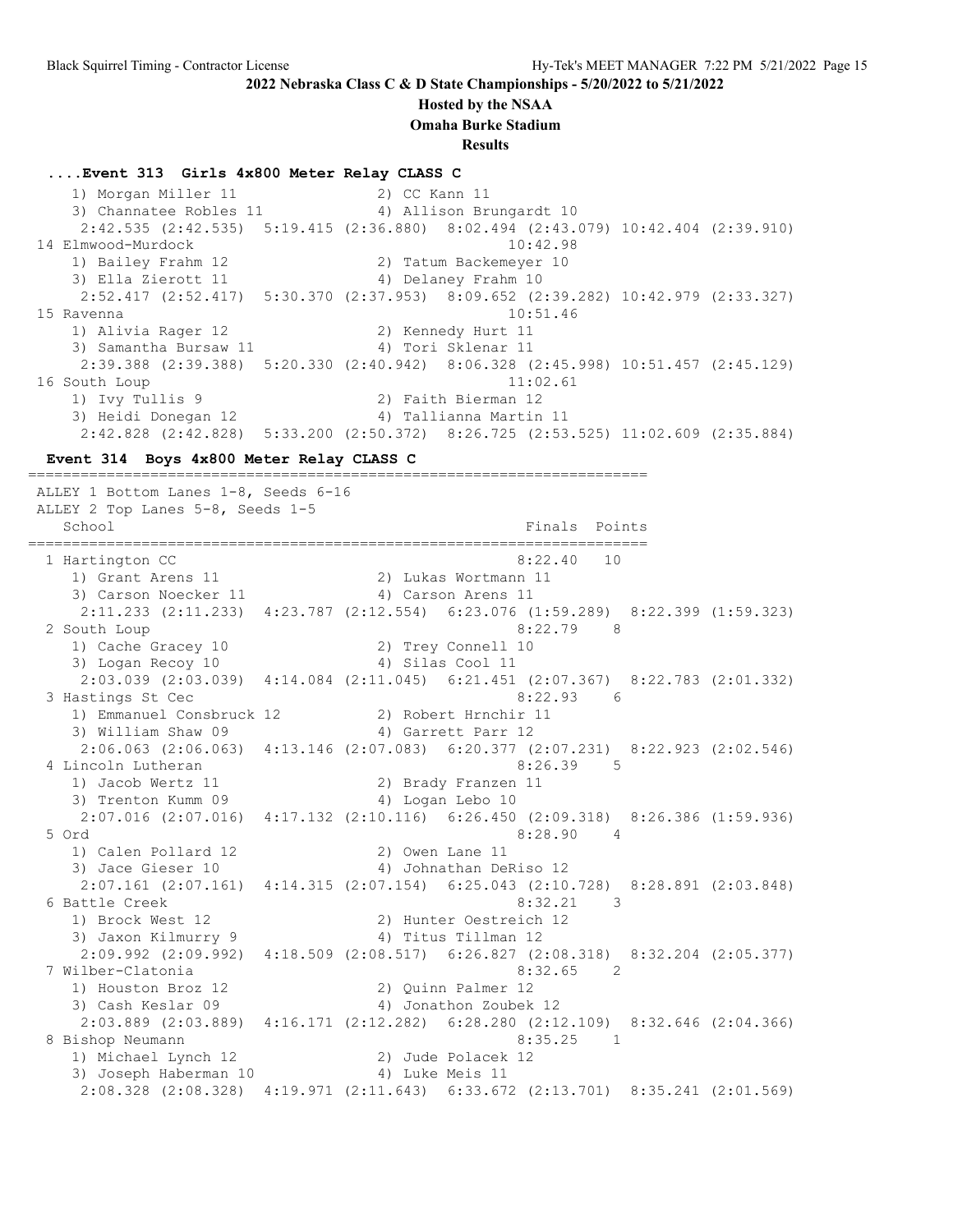#### **Hosted by the NSAA**

**Omaha Burke Stadium**

**Results**

**....Event 314 Boys 4x800 Meter Relay CLASS C** 9 Freeman 8:35.81 1) Tandon Buhr 12 2) Carter Ruse 11 3) Noah Jurgens 12 4) Trent Allen 10 2:05.997 (2:05.997) 4:12.878 (2:06.881) 6:25.432 (2:12.554) 8:35.805 (2:10.373) 10 Ponca 8:39.16 1) Dalton Lamprecht 10 2) Brody Taylor 10 3) Ethan Eifert 10 4) Brady Carnell 10 2:10.854 (2:10.854) 4:18.930 (2:08.076) 6:29.127 (2:10.197) 8:39.158 (2:10.031) 11 Perkins County 8:41.93 1) Mason McGreer 9 2) Triston Hite 12 3) Erik Snyder 12 4) Colton Pouk 12 2:06.414 (2:06.414) 4:23.424 (2:17.010) 6:35.451 (2:12.027) 8:41.930 (2:06.479) 12 North Central 8:45.29<br>1) Raden Orton 11 (2) Carson Anderson 11 1) Raden Orton 11 2) Carson Anderson 11 3) Payton Ebert 12 4) Mason Hagan 10 2:08.649 (2:08.649) 4:25.979 (2:17.330) 6:39.845 (2:13.866) 8:45.284 (2:05.439) 13 Fillmore Central 8:47.07 1) Aiden Hinrichs 11 2) Ashtin Clark 09 3) Cooper Schelkopf 09  $\hspace{1cm}$  4) Isaiah Lauby 12 2:11.959 (2:11.959) 4:23.711 (2:11.752) 6:37.217 (2:13.506) 8:47.070 (2:09.853) 14 Yutan 8:47.63 1) Nash Braymen 12 2) Issac Kult 12 3) Derek Wacker 10 <a>> 4) Carter Tichota<br/> 12 2:10.042 (2:10.042) 4:23.169 (2:13.127) 6:38.849 (2:15.680) 8:47.621 (2:08.772) 15 Brld 8:54.21 1) Caleb Schlichting 11 2) Mason Dolezal 11 3) Braden Hardin 10 (4) 4) Kole Bacon 11 2:11.399 (2:11.399) 4:26.605 (2:15.206) 6:45.021 (2:18.416) 8:54.207 (2:09.186) 16 Norfolk Catholic 9:12.72 1) Kanyon Talton 11 2) Trevin Sukup 3) Nathan Kalous 9 4) Ty Lammers 11 2:12.336 (2:12.336) 4:28.536 (2:16.200) 6:54.702 (2:26.166) 9:12.718 (2:18.016)

#### **Event 315 Girls 100 Meter Hurdles CLASS C**

| Name |                                                                                                                                                                                                                                                                                                                                      | Prelims                                                                                                                                                                                                                                                                |                       |                                                                                                                                                                                                                                                                                                                                                  |
|------|--------------------------------------------------------------------------------------------------------------------------------------------------------------------------------------------------------------------------------------------------------------------------------------------------------------------------------------|------------------------------------------------------------------------------------------------------------------------------------------------------------------------------------------------------------------------------------------------------------------------|-----------------------|--------------------------------------------------------------------------------------------------------------------------------------------------------------------------------------------------------------------------------------------------------------------------------------------------------------------------------------------------|
|      |                                                                                                                                                                                                                                                                                                                                      |                                                                                                                                                                                                                                                                        |                       |                                                                                                                                                                                                                                                                                                                                                  |
|      |                                                                                                                                                                                                                                                                                                                                      |                                                                                                                                                                                                                                                                        |                       |                                                                                                                                                                                                                                                                                                                                                  |
|      |                                                                                                                                                                                                                                                                                                                                      |                                                                                                                                                                                                                                                                        |                       |                                                                                                                                                                                                                                                                                                                                                  |
|      |                                                                                                                                                                                                                                                                                                                                      |                                                                                                                                                                                                                                                                        |                       |                                                                                                                                                                                                                                                                                                                                                  |
|      |                                                                                                                                                                                                                                                                                                                                      |                                                                                                                                                                                                                                                                        |                       |                                                                                                                                                                                                                                                                                                                                                  |
|      |                                                                                                                                                                                                                                                                                                                                      |                                                                                                                                                                                                                                                                        |                       |                                                                                                                                                                                                                                                                                                                                                  |
|      |                                                                                                                                                                                                                                                                                                                                      |                                                                                                                                                                                                                                                                        |                       |                                                                                                                                                                                                                                                                                                                                                  |
|      |                                                                                                                                                                                                                                                                                                                                      |                                                                                                                                                                                                                                                                        |                       |                                                                                                                                                                                                                                                                                                                                                  |
|      |                                                                                                                                                                                                                                                                                                                                      |                                                                                                                                                                                                                                                                        |                       |                                                                                                                                                                                                                                                                                                                                                  |
|      |                                                                                                                                                                                                                                                                                                                                      |                                                                                                                                                                                                                                                                        |                       |                                                                                                                                                                                                                                                                                                                                                  |
|      |                                                                                                                                                                                                                                                                                                                                      |                                                                                                                                                                                                                                                                        |                       |                                                                                                                                                                                                                                                                                                                                                  |
|      |                                                                                                                                                                                                                                                                                                                                      |                                                                                                                                                                                                                                                                        |                       |                                                                                                                                                                                                                                                                                                                                                  |
|      |                                                                                                                                                                                                                                                                                                                                      |                                                                                                                                                                                                                                                                        |                       |                                                                                                                                                                                                                                                                                                                                                  |
|      |                                                                                                                                                                                                                                                                                                                                      |                                                                                                                                                                                                                                                                        |                       |                                                                                                                                                                                                                                                                                                                                                  |
|      |                                                                                                                                                                                                                                                                                                                                      |                                                                                                                                                                                                                                                                        |                       |                                                                                                                                                                                                                                                                                                                                                  |
|      |                                                                                                                                                                                                                                                                                                                                      |                                                                                                                                                                                                                                                                        |                       |                                                                                                                                                                                                                                                                                                                                                  |
|      |                                                                                                                                                                                                                                                                                                                                      |                                                                                                                                                                                                                                                                        |                       |                                                                                                                                                                                                                                                                                                                                                  |
|      | Preliminaries<br>1 Adrianna Rodencal<br>2 Liberty Baker<br>3 Jerzee Milner<br>4 Becca McGinley<br>5 Ellie Tramp<br>6 Tabitha Seip<br>7 Chloe Hanel<br>8 Kayla Svoboda<br>9 Hadley Cheatum<br>10 Kate Griess<br>11 Eva Hartzell<br>12 Britta Deden<br>13 Alivia Huxoll<br>14 Delaney Frahm<br>15 Kailee Potts<br>16 Madeline Oltmanns | Year School<br>12 Lincoln Lutheran<br>12 Chase County<br>12 Valentine<br>10 Crofton<br>12 Nebraska Christ<br>10 ClarksonLeigh<br>11 Summerland<br>12 Sutton<br>9 Norfolk Catholic<br>11 Ord<br>11 Sutton<br>10 Elmwood-Murdock<br>10 Perkins County<br>12 Battle Creek | 11 Shelby-Rising City | Wind H#<br>14.250 3.0 1<br>15.050 2.7 2 15.048<br>15.05Q 2.4 3 15.050<br>$15.45q$ $2.4$ 3<br>$15.46q$ $3.0$ 1<br>$15.61q$ $3.0$ 1<br>$15.62q$ 2.4 3<br>12 Wisner-Pilger 15.63q 2.7 2<br>15.83 2.4 3<br>$15.95$ $2.7$ 2<br>$16.02$ $3.0$ 1<br>$16.41$ $2.7$ 2<br>$16.42 \t2.4 \t3$<br>16.58 3.0 1 16.574<br>16.58 3.0 1 16.579<br>$16.59$ $2.7$ 2 |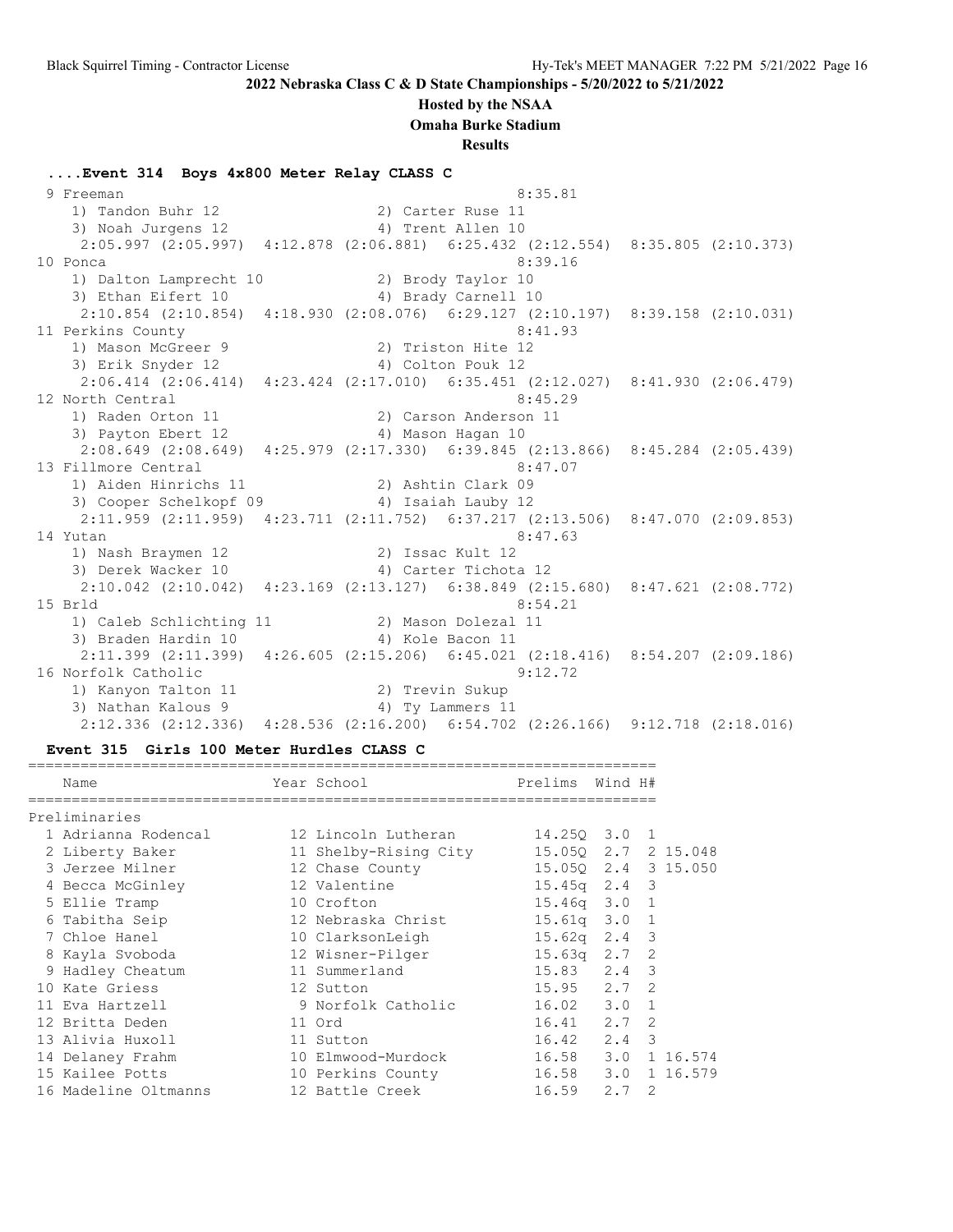# **Hosted by the NSAA**

**Omaha Burke Stadium**

**Results**

## **....Event 315 Girls 100 Meter Hurdles CLASS C**

| 17 Adalin Bosak          |                     | $16.68$ $2.4$ 3 |                         |
|--------------------------|---------------------|-----------------|-------------------------|
|                          | 09 Bishop Neumann   |                 |                         |
| 18 Sophie Humphrey       | 9 Battle Creek      | $16.74$ $2.4$ 3 |                         |
| 19 Mya Zohner            | 11 Battle Creek     | $16.89$ $3.0$ 1 |                         |
| 20 Clara Admiraal        | 10 Lincoln Lutheran | $16.96$ $2.7$ 2 |                         |
| 21 Yanira Lazo           | 12 Gibbon           | $17.03$ $2.7$ 2 |                         |
| 22 Emma Kucera           | 11 Gibbon           | $17.10$ $2.4$ 3 |                         |
| 23 Daveigh Munter-McAfee | 10 Wakefield        | $18.02$ $3.0$ 1 |                         |
| -- Kaitlyn Emanuel       | 11 North Bend Cent  |                 | DO 2.7 2 Hand to Hurdle |
|                          |                     |                 |                         |

#### **Event 315 Girls 100 Meter Hurdles CLASS C**

|        | Name                | Year School           | Finals Wind Points |     |               |        |
|--------|---------------------|-----------------------|--------------------|-----|---------------|--------|
| Finals |                     |                       |                    |     |               |        |
|        | 1 Adrianna Rodencal | 12 Lincoln Lutheran   | 14.33              | 2.1 | 1 O           |        |
|        | 2 Liberty Baker     | 11 Shelby-Rising City | 15.19              | 2.1 | 8             |        |
|        | 3 Jerzee Milner     | 12 Chase County       | 15.35              | 2.1 | 6             |        |
|        | 4 Ellie Tramp       | 10 Crofton            | 15.66              | 2.1 | .5            | 15.652 |
|        | 5 Chloe Hanel       | 10 ClarksonLeigh      | 15.66              | 2.1 | 4             | 15.656 |
|        | 6 Becca McGinley    | 12 Valentine          | 15.80              | 2.1 | 3             |        |
|        | 7 Kayla Svoboda     | 12 Wisner-Pilger      | 15.90              | 2.1 | $\mathcal{D}$ |        |
|        | 8 Tabitha Seip      | 12 Nebraska Christ    | 16.26              | 2.1 |               |        |

## **Event 316 Boys 110 Meter Hurdles CLASS C**

| ===========================<br>Name | Year School           | -------------------------------<br>Prelims | Wind H#     |                |
|-------------------------------------|-----------------------|--------------------------------------------|-------------|----------------|
| Preliminaries                       |                       |                                            |             |                |
| 1 Deagan Puppe                      | 12 Laurel-Conc-Cole   | 14.910 2.7                                 |             | -1             |
| 2 Kamdyn Swartz                     | 12 Bishop Neumann     | 14.97Q                                     | 3.9         | 2              |
| 3 Dane Miller                       | 12 Superior           | 15.310                                     | 2, 2        | 3              |
| 4 Easton Fries                      | 10 Chase County       | 15.09q                                     | 2.7         | 1              |
| 5 Daniel Puppe                      | 11 Laurel-Conc-Cole   | 15.56q                                     | 3.9         | 2              |
| 6 Baron Buckendahl                  | 12 Battle Creek       | 15.57q                                     | $2 \cdot 2$ | 3              |
| 7 Lance Brester                     | 11 Howells-Dodge      | 15 <b>.</b> 59a                            | 2.7         | 1              |
| 8 Riley Wilson                      | 10 Elmwood-Murdock    | 15.86q                                     | 3.9         | 2              |
| 9 Jace Bombeck                      | 12 Gibbon             | 15.93                                      | 2.7         | 1              |
| 10 Colin Rhynalds                   | 12 North Bend Cent    | $15.95$ $3.9$                              |             | 2              |
| 11 Kade Anderson                    | 11 Chase County       | 16.09                                      | 2.7         | 1              |
| 12 Jensen Olsen                     | 10 Chase County       | 16.19                                      | 2.7         | 1              |
| 13 Jackson Ricchio                  | 11 Battle Creek       | 16.23                                      | 2.2         | 3              |
| 14 Caleb Allen                      | 12 Ainsworth          | 16.32                                      | 2, 2        | 3              |
| 15 Ty Krommenhoek                   | 12 TriCountyNortheast | 16.37                                      | 2.2         | 3              |
| 16 John Prochaska                   | 12 Aquinas Catholic   | 16.39                                      | 2, 2        | 3              |
| 17 Dylan Amick                      | 12 Battle Creek       | 16.40                                      | 3.9         | $\overline{2}$ |
| 18 Hunter White                     | 12 Shelby-Rising City | 16.54                                      | 2.2         | 3              |
| 19 Bladen Garcia                    | 11 Centura            | 16.56                                      | 2, 2        | 3              |
| 20 Quinn Palmer                     | 12 Wilber-Clatonia    | 16.57                                      | 2.7         | $\mathbf{1}$   |
| 21 Trevor Brown                     | 12 Southern Vly       | 16.65                                      | 3.9         | 2              |
| 22 Beau Ruskamp                     | 12 Wisner-Pilger      | 16.68                                      | 2.7         | $\mathbf{1}$   |
| 23 Noah Jurgens                     | 12 Freeman            | 16.69                                      | 3.9         | $\overline{2}$ |
| 24 Aydon McDonald                   | 11 Gordon-Rushville   | 19.27                                      | 3.9         | $\overline{2}$ |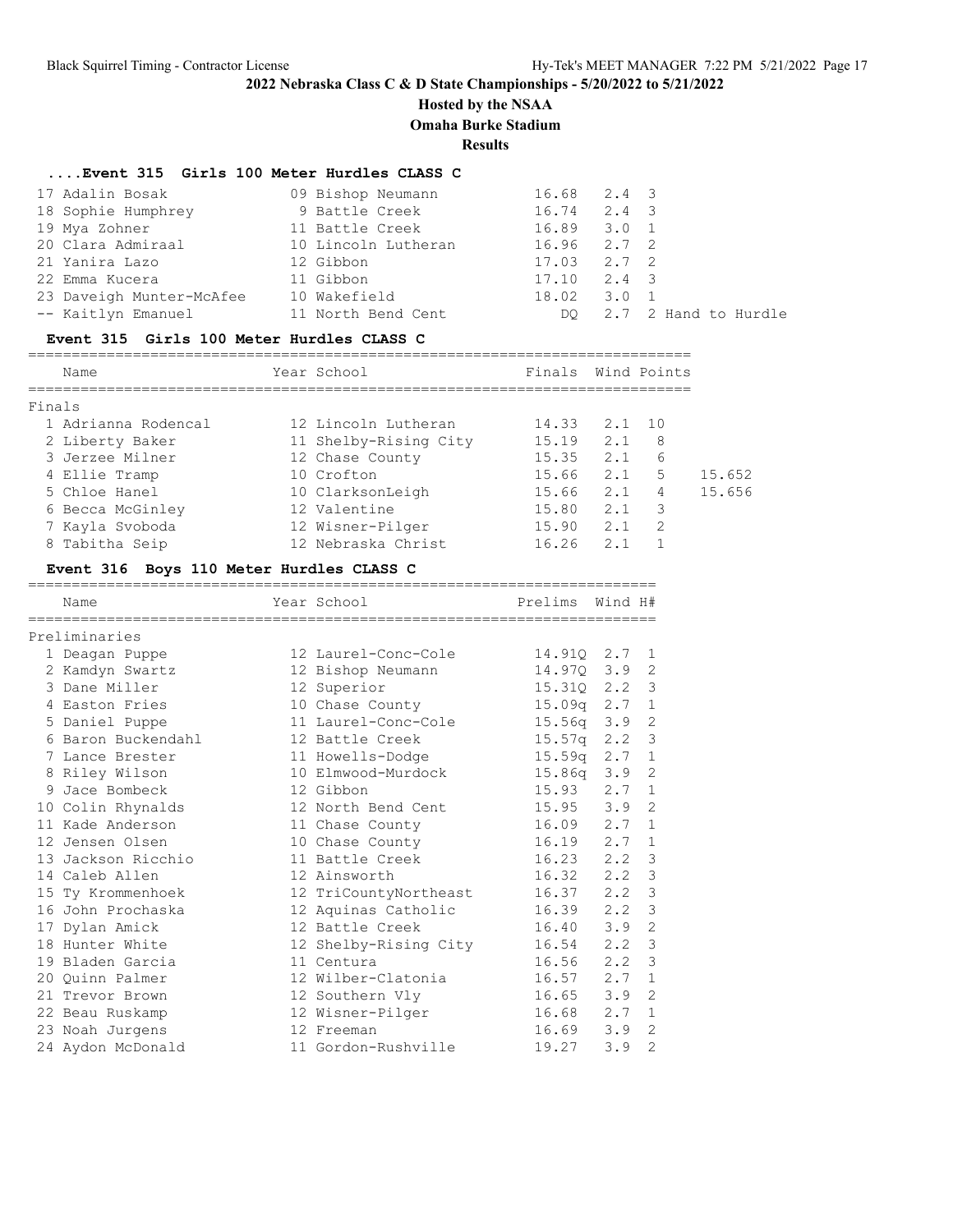# **Hosted by the NSAA**

**Omaha Burke Stadium**

**Results**

## **Event 316 Boys 110 Meter Hurdles CLASS C**

|        | Name                                   | Year School                     | Finals Wind Points |     |                     |
|--------|----------------------------------------|---------------------------------|--------------------|-----|---------------------|
| Finals |                                        |                                 |                    |     |                     |
|        | 1 Deagan Puppe                         | 12 Laurel-Conc-Cole             | 14.66 2.7          |     | 10                  |
|        | 2 Kamdyn Swartz                        | 12 Bishop Neumann               | 14.75 2.7          |     | 8                   |
|        | 3 Dane Miller                          | 12 Superior                     | 14.88 2.7          |     | 6                   |
|        | 4 Baron Buckendahl                     | 12 Battle Creek                 | 15.01 2.7          |     | 5                   |
|        | 5 Easton Fries                         | 10 Chase County                 | 15.39 2.7          |     | $\overline{4}$      |
|        | 6 Lance Brester                        | 11 Howells-Dodge                | 15.49 2.7          |     | 3                   |
|        | 7 Riley Wilson                         | 10 Elmwood-Murdock              | 15.50 2.7          |     | -2                  |
|        | 8 Daniel Puppe                         | 11 Laurel-Conc-Cole 18.14 2.7 1 |                    |     |                     |
|        | Event 317 Girls 100 Meter Dash CLASS C |                                 |                    |     |                     |
|        | Name                                   | Year School                     | Prelims Wind H#    |     |                     |
|        | Preliminaries                          |                                 |                    |     |                     |
|        | 1 Adrianna Rodencal                    | 12 Lincoln Lutheran             | 12.320 2.6         |     | 1                   |
|        | 2 Kate Leimbach                        | 12 Lincoln Lutheran             | 12.60Q 2.2         |     | 2                   |
|        | 3 Ava Hilger                           | 11 Aquinas Catholic             | 12.780 1.2         |     | 3                   |
|        | 4 Ella Gardner                         | 11 Superior                     | 12.50q 2.6 1       |     |                     |
|        | 5 Savannah Horne                       | 10 Centennial                   | $12.61q$ $2.2$     |     | 2                   |
|        | 6 Neely Behrns                         | 12 David City                   | 12.72q 2.2         |     | 2                   |
|        | 7 Jerzee Milner                        | 12 Chase County                 |                    |     | 12.80q 2.2 2 12.799 |
|        | 7 Kylie Kloster                        | 11 Logan View                   |                    |     | 12.80q 2.6 1 12.799 |
|        | 9 Jenna Rauert                         | 12 Wood River                   | 12.82 2.2          |     | 2                   |
|        | 10 Molli Martin                        | 12 Lincoln Lutheran             | 12.88 2.6          |     | $\mathbf{1}$        |
|        | 11 Jazmine Rodriguez                   | 12 Wood River                   | 12.92 2.6          |     | $\mathbf{1}$        |
|        | 12 Leah Hatch                          | 12 Sandy Creek                  | $12.96$ $1.2$      |     | 3                   |
|        | 13 Liberty Baker                       | 11 Shelby-Rising City 13.00     |                    | 1.2 | 3                   |
|        | 14 Aubrey Barnes                       | 10 Norfolk Catholic             | $13.01$ 1.2        |     | 3                   |
|        | 15 Faith Christensen                   | 11 Hartington CC                | $13.05$ $1.2$      |     | 3                   |
|        | 16 Jordyn Carr                         | 12 TriCountyNortheast           | 13.15              | 1.2 | 3                   |
|        | 17 Sophia Reifenrath                   | 11 Hartington CC                | $13.18$ 1.2        |     | 3                   |
|        | 18 Grace Reifenrath                    | 11 Hartington CC                | 13.19 2.6          |     | $\mathbf 1$         |
|        | 19 Cassie Peatrowsky                   | 11 Guardian Ang CC              | 13.20              | 1.2 | 3                   |
|        | 20 Kyra Wooden                         | 11 Centura                      | 13.38 2.2          |     | $\overline{2}$      |
|        | 21 Dani Harter                         | 10 Bayard                       | $13.42$ $2.6$      |     | $\mathbf{1}$        |
|        | 22 Bryn Schwarz                        | 10 South Loup                   | 13.43 2.2          |     | $\overline{2}$      |
|        | 23 Brooklyn Buell                      | 11 North Central                | 13.44 2.2          |     | $\overline{2}$      |
|        | Event 317 Girls 100 Meter Dash CLASS C |                                 |                    |     |                     |
|        | Name                                   | Year School                     | Finals Wind Points |     |                     |

| Finals |                     |                     |       |        |                          |
|--------|---------------------|---------------------|-------|--------|--------------------------|
|        | 1 Adrianna Rodencal | 12 Lincoln Lutheran | 12.41 | 2.7 10 |                          |
|        | 2 Ella Gardner      | 11 Superior         | 12.57 | 2.7    | 8                        |
|        | 3 Neely Behrns      | 12 David City       | 12.77 | 2.7    | 6                        |
|        | 4 Savannah Horne    | 10 Centennial       | 12.78 | 2.7    | -5                       |
|        | 5 Jerzee Milner     | 12 Chase County     | 12.80 | 2.7    | 4                        |
|        | 6 Kylie Kloster     | 11 Logan View       | 12.86 | 2.7    | $\overline{\phantom{a}}$ |
|        | 7 Kate Leimbach     | 12 Lincoln Lutheran | 12.90 | 2.7    | $\mathcal{P}$            |
|        | 8 Ava Hilger        | 11 Aquinas Catholic | 13.13 | 2.7    |                          |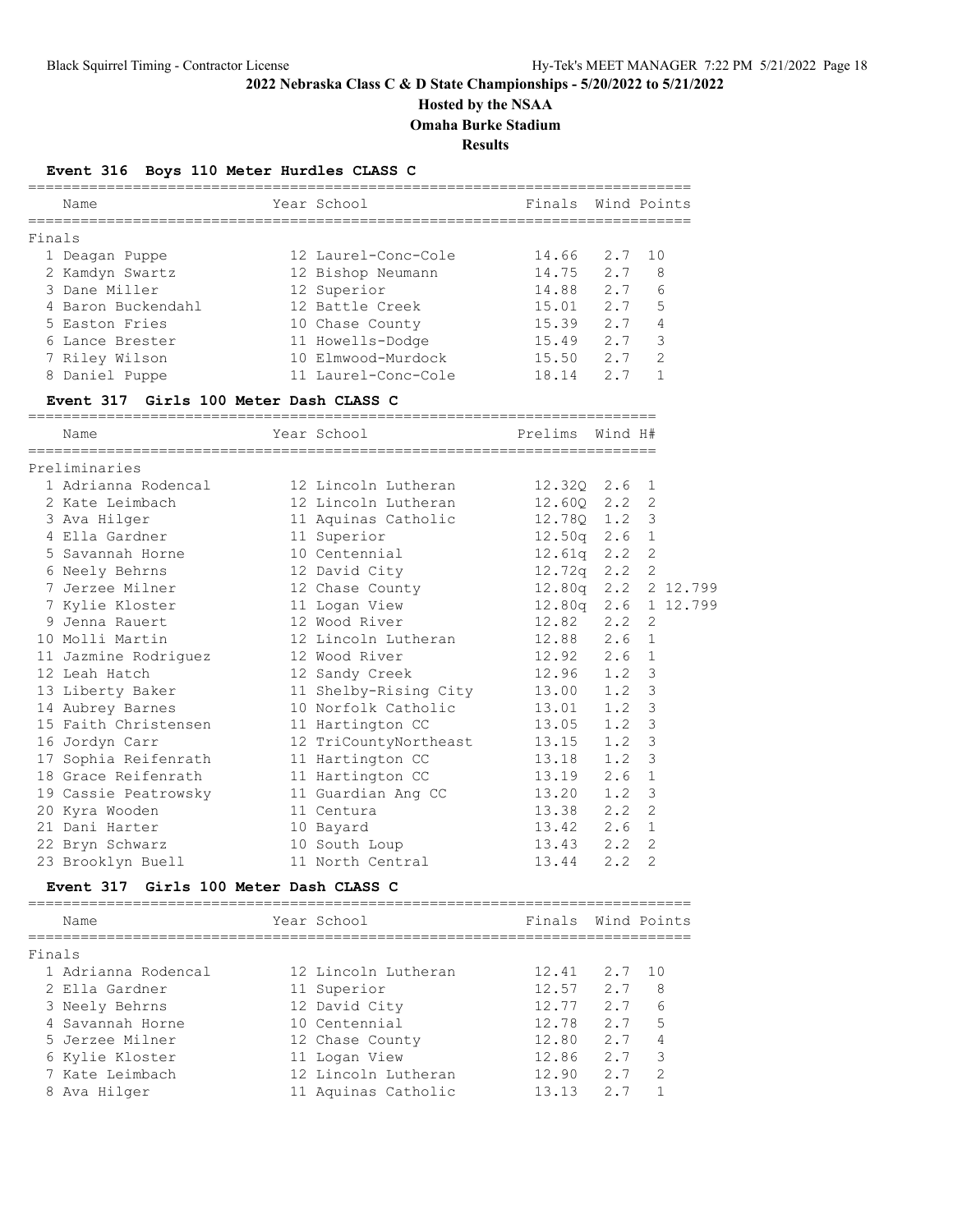# **Hosted by the NSAA**

**Omaha Burke Stadium**

**Results**

## **Event 318 Boys 100 Meter Dash CLASS C**

| Name                                  | Year School Search            | Prelims            | Wind H#     |                |          |
|---------------------------------------|-------------------------------|--------------------|-------------|----------------|----------|
| Preliminaries                         |                               |                    |             |                |          |
| 1 Koa McIntyre                        | 12 Archbishop Berg            | $10.94Q$ $3.2$     |             | 3              |          |
| 2 Harrison Klein                      | 12 Louisville                 | $11.010 \quad 1.8$ |             | $\overline{c}$ |          |
| 3 Trevor Thomson                      | 11 Summerland                 | 11.120 1.8         |             | $\mathbf{1}$   |          |
| 4 Gage Steinke                        | 12 Grand Island CC            | $11.06q$ $3.2$     |             | 3              |          |
| 5 Mitchell Hupp                       | 10 Stanton                    | $11.17q$ $1.8$     |             | $\mathbf{1}$   |          |
| 6 Caid McCart                         | 12 West Holt                  | 11.19q 1.8         |             | $\mathbf{1}$   |          |
| 7 Jenson Anderson                     | 10 Hastings St Cec            | 11.24q 1.8         |             | 2              |          |
| 8 Cade Hosier                         | 11 Elmwood-Murdock            | $11.25q$ $1.8$     |             | 2              |          |
| 9 Logan Turek                         | 12 Wood River                 | $11.26$ $1.8$      |             | $\mathbf{1}$   |          |
| 10 Ryker Evans                        | 10 Hi-Line                    | $11.35$ $3.2$      |             | 3              |          |
| 11 Drew Erhart                        | 10 Palmyra                    | $11.37$ $1.8$      |             | $\overline{2}$ |          |
| 12 Quentin Morris                     | 11 Centura                    | $11.46$ $1.8$      |             | $\mathbf{1}$   |          |
| 13 Logan Bokemper                     | 12 Wakefield                  | $11.53$ $1.8$      |             | 1              |          |
| 14 Matthew Wing                       | 11 Lincoln Lutheran           | $11.56$ $3.2$      |             | 3              |          |
| 15 Ethan Eifert                       | 10 Ponca                      | $11.57$ 1.8        |             | $\mathbf{1}$   |          |
| 16 Jose Escandon                      | 12 Gibbon                     | $11.59$ $3.2$      |             |                | 3 11.587 |
| 16 Antonio Sims                       | 12 Malcolm                    | $11.59$ $1.8$      |             |                | 2 11.587 |
| 18 Mayson McIntosh 11 Hartington-NC   |                               | $11.65$ $1.8$      |             | 2              |          |
| 19 Brett Kleinschmit                  | 11 Hartington CC              | $11.67$ $3.2$      |             | 3              |          |
| 20 Grant Wiedel                       | 11 Thayer Central             | 11.68 3.2 3 11.674 |             |                |          |
| 21 Ellis Livingston                   | 11 Gordon-Rushville 11.68 1.8 |                    |             |                | 2 11.676 |
| 22 Beau Ruskamp                       | 12 Wisner-Pilger              | 11.70 3.2          |             | $\mathbf{3}$   |          |
| 23 Dillon Metz                        | 12 Bridgeport                 | $11.72$ 1.8        |             | 1              |          |
| 24 Jake Peitz                         | 12 Hartington-NC              | 11.78              | 1.8         | 2              |          |
| Event 318 Boys 100 Meter Dash CLASS C |                               |                    |             |                |          |
| Name                                  | Year School                   | Finals             | Wind Points |                |          |

### ============================================================================ Finals 1 Koa McIntyre 12 Archbishop Berg 10.83 2.0 10 2 Harrison Klein 12 Louisville 11.05 2.0 8 3 Caid McCart 12 West Holt 11.14 2.0 6 4 Trevor Thomson 11 Summerland 11.18 2.0 5 5 Mitchell Hupp 10 Stanton 11.31 2.0 4 6 Cade Hosier 11 Elmwood-Murdock 11.42 2.0 3 7 Jenson Anderson 10 Hastings St Cec 11.43 2.0 2 8 Gage Steinke 12 Grand Island CC 12.16 2.0 1

#### **Event 319 Girls 400 Meter Dash CLASS C**

| Name             | Year School        | Prelims      | H# |
|------------------|--------------------|--------------|----|
| Preliminaries    |                    |              |    |
| 1 Story Rasby    | 9 Sutherland       | 57.880 1     |    |
| 2 Bryn McNair    | 11 Chase County    | 58.290 2     |    |
| 3 Hadley Cheatum | 11 Summerland      | 59.970 3     |    |
| 4 Laney Kathol   | 11 Hartington CC   | $58.90q$ 2   |    |
| 5 Josi Noble     | 12 Cross County    | $1:00.04q$ 3 |    |
| 6 Jocelynn Skoda | 10 Guardian Ang CC | $1:00.61q$ 3 |    |
| 7 Tacey From     | 9 Valentine        | $1:00.70q$ 1 |    |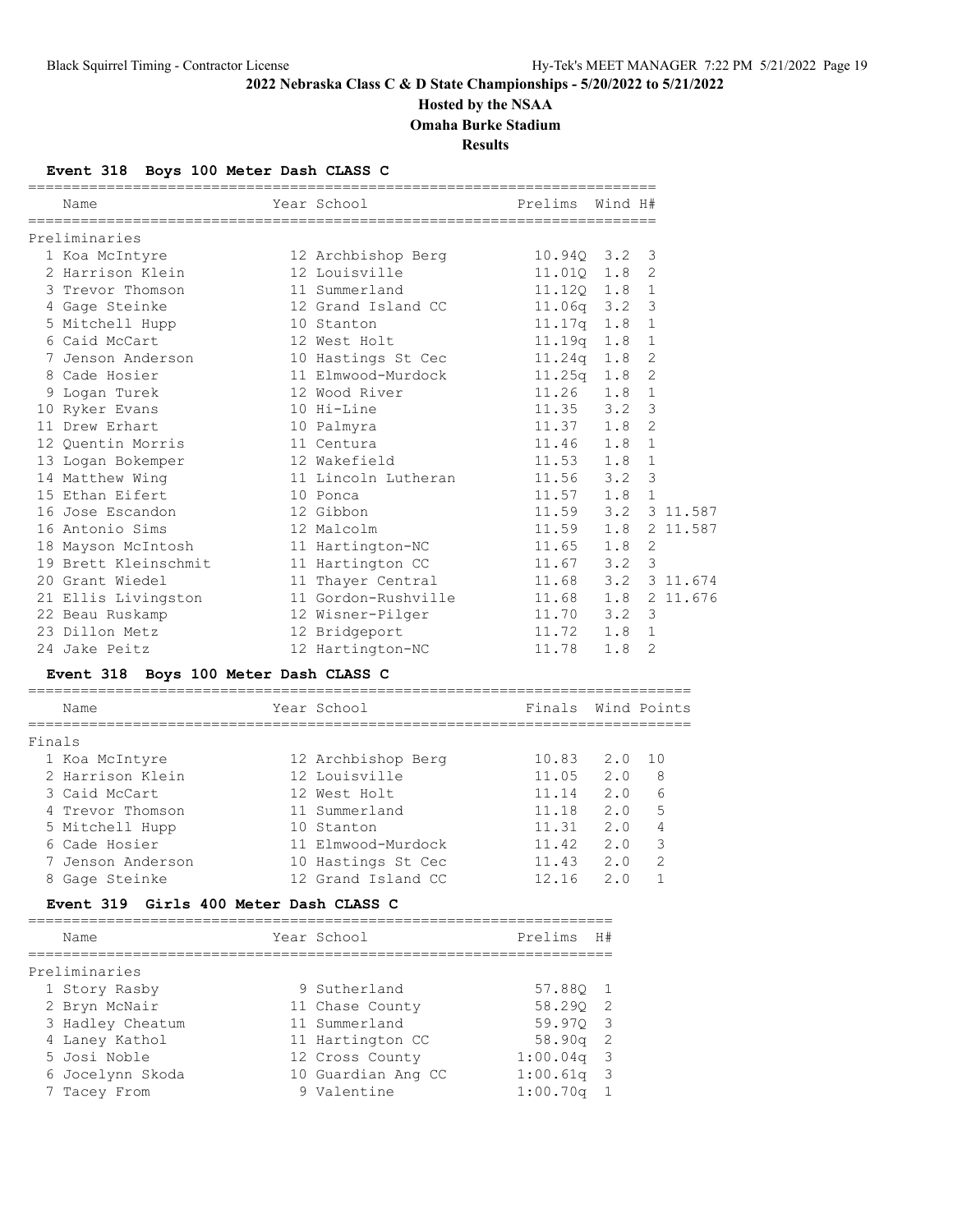## **Hosted by the NSAA**

### **Omaha Burke Stadium**

**Results**

## **....Event 319 Girls 400 Meter Dash CLASS C**

| 8 Tenley Hadwiger                            | 12 Amherst                 | $1:00.73q$ 1 |                |               |
|----------------------------------------------|----------------------------|--------------|----------------|---------------|
| 9 Brooklin Hess Sandard                      | 10 Morrill                 | 1:01.36      | $\mathbf{1}$   |               |
| 10 Ainsley Galyen                            | 9 West Holt 1:01.81        |              | 2              |               |
| 11 Kinslee Bosak                             | 11 Bishop Neumann 1:01.84  |              | 3              |               |
| 12 Josie Cleveringa                          | 10 North Bend Cent 1:02.01 |              | $\mathbf{1}$   |               |
| 13 Rachel Lannin                             | 09 Malcolm                 | 1:02.16      | 3              |               |
| 14 Jenna Rauert                              | 12 Wood River              | 1:02.32      | 3              |               |
| 15 Emma Wakehouse                            | 11 Tekamah-Herman          | 1:02.71      | 2              |               |
| 16 Jill Parr                                 | 12 Hastings St Cec 1:03.00 |              | 3              |               |
| 17 Lauren Bernecker                          | 09 Hartington CC 1:03.44   |              |                | $1\;1:03.434$ |
| 18 Mari Keuck                                | 09 Omaha Christ Ac 1:03.44 |              |                | $2\;1:03.437$ |
| 19 Jenna Heinz                               | 12 Sandy Creek 1:03.51     |              | 2              |               |
| 20 Izzi Brumbaugh 69 Nebraska Christ 1:03.84 |                            |              | $\mathbf{1}$   |               |
| 21 Cambree Schmaltz                          | 11 Bayard                  | 1:04.44      | 3              |               |
| 22 Lillie Beach                              | 11 Malcolm                 | 1:05.54      | $\overline{2}$ |               |
| -- Jordan Metzler                            | 10 Wakefield               | DNF          | $\mathbf{1}$   |               |
| -- Miriam Frasher                            | 09 Aquinas Catholic        | <b>DNS</b>   | 2              |               |

### **Event 319 Girls 400 Meter Dash CLASS C**

|        | Name              | Year School        | Finals  | Points        |
|--------|-------------------|--------------------|---------|---------------|
| Finals |                   |                    |         |               |
|        | 1 Bryn McNair     | 11 Chase County    | 58.18   | 10            |
|        | 2 Story Rasby     | 9 Sutherland       | 58.67   | 8             |
|        | 3 Laney Kathol    | 11 Hartington CC   | 59.63   | 6             |
|        | 4 Hadley Cheatum  | 11 Summerland      | 1:00.14 | 5             |
|        | 5 Jocelynn Skoda  | 10 Guardian Ang CC | 1:00.44 |               |
|        | 6 Josi Noble      | 12 Cross County    | 1:00.83 | 3             |
|        | 7 Tenley Hadwiger | 12 Amherst         | 1:01.94 | $\mathcal{D}$ |
|        | 8 Tacey From      | 9 Valentine        | 1:02.01 |               |
|        |                   |                    |         |               |

## **Event 320 Boys 400 Meter Dash CLASS C**

|   | Name                  | Year School         | Prelims            | H#             |
|---|-----------------------|---------------------|--------------------|----------------|
|   |                       |                     |                    |                |
|   | Preliminaries         |                     |                    |                |
|   | 1 Brayton Johnson     | 12 Grand Island CC  | 50.310             | 1              |
|   | 2 Logan Lebo          | 10 Lincoln Lutheran | 50.440 3           |                |
|   | 3 Beau Ruskamp        | 12 Wisner-Pilger    | 51.730 2           |                |
|   | 4 Ben Alberts         | 11 Grand Island CC  | $50.65q$ 3         |                |
|   | 5 Alex Kuehn          | 10 Hartington CC    | 50.92q             | $\mathbf{1}$   |
|   | 6 Cache Gracey        | 10 South Loup       | 51.06 <sub>q</sub> | 3              |
|   | 7 Caden Denker        | 11 David City       | 51.25q             | 1              |
|   | August Scholting      | 11 Wisner-Pilger    | 52.01q             | $\overline{c}$ |
| 9 | Will Hamer            | 11 Battle Creek     | 52.21              | $\overline{2}$ |
|   | 10 Emmanuel Consbruck | 12 Hastings St Cec  | 52.73              | $\overline{2}$ |
|   | 11 Asher McCart       | 11 West Holt        | 53.17              | $\overline{2}$ |
|   | 12 Caleb Paulk        | 11 Wood River       | 53.19              | 1              |
|   | 13 Kanyon Talton      | 11 Norfolk Catholic | 53.21              | 3              |
|   | 14 Johnathan DeRiso   | 12 Ord              | 53.35              | $\mathbf{1}$   |
|   | 15 Houston Broz       | 12 Wilber-Clatonia  | 53.57              | $\mathbf{1}$   |
|   | 16 Chase Moorhead     | 10 Hershey          | 53.71              | $\overline{2}$ |
|   | 17 Jack Cohen         | 11 Om Brown Talb    | 53.81              | $\mathbf{1}$   |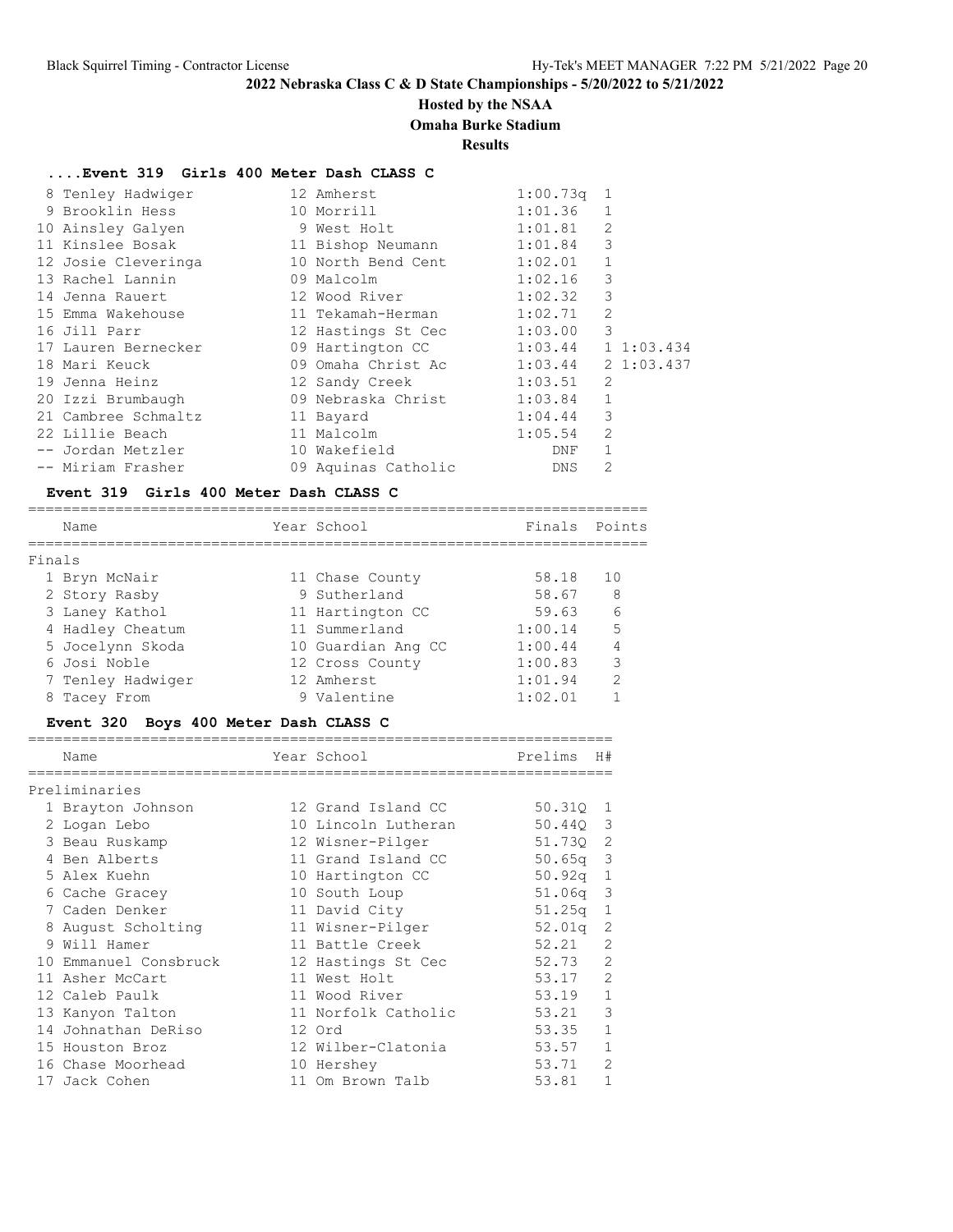## **Hosted by the NSAA**

**Omaha Burke Stadium**

**Results**

### **....Event 320 Boys 400 Meter Dash CLASS C**

| 18 Jace Phillips  | 12 Bridgeport       | 53.87 3         |                          |
|-------------------|---------------------|-----------------|--------------------------|
| 19 Karl Grafelman | 12 Om Brown Talb    | 53.92           |                          |
| 20 Gavin Ekstein  | 12 Superior         | 54.09 3         |                          |
| 21 Logan McGreer  | 09 Malcolm          | 54.84           | $\overline{2}$           |
| 22 Grant Arens    | 11 Hartington CC    | 54.86 3         |                          |
| 23 Nylin Bowers   | 12 Gibbon           | $55.62 \quad 3$ |                          |
| -- Jace Freeseman | 11 Gordon-Rushville |                 | DO 2 3 cons outside lane |

## **Event 320 Boys 400 Meter Dash CLASS C**

|        | Name               | Year School         | Finals Points |                |
|--------|--------------------|---------------------|---------------|----------------|
| Finals |                    |                     |               |                |
|        | 1 Brayton Johnson  | 12 Grand Island CC  | 50.46         | 10             |
|        | 2 Logan Lebo       | 10 Lincoln Lutheran | 50.58         | - 8            |
|        | 3 Cache Gracey     | 10 South Loup       | 51.14         | $\epsilon$     |
|        | 4 Alex Kuehn       | 10 Hartington CC    | 51.42         | 5              |
|        | 5 Beau Ruskamp     | 12 Wisner-Pilger    | 51.98         | $\overline{4}$ |
|        | 6 Ben Alberts      | 11 Grand Island CC  | 52.22         | 3              |
|        | 7 Caden Denker     | 11 David City       | 52.70         | $\mathcal{L}$  |
|        | 8 August Scholting | 11 Wisner-Pilger    | 53.86         |                |
|        |                    |                     |               |                |

### **Event 321 Girls 3200 Meter Run CLASS C**

=======================================================================

ALLEY 1 Bottom Lanes 1-8, Seeds 9-24

| ALLEY 2 Top Lanes 5-8, Seeds 1-8                                                                |  |                                                                                                 |  |  |  |  |
|-------------------------------------------------------------------------------------------------|--|-------------------------------------------------------------------------------------------------|--|--|--|--|
| Name                                                                                            |  | Year School <a> Finals Points</a>                                                               |  |  |  |  |
| $1\ \texttt{Jordan \texttt{Arens}} \texttt{10\ \texttt{Crofton}} \texttt{11:28.48} \texttt{10}$ |  |                                                                                                 |  |  |  |  |
|                                                                                                 |  | 1:16.779 (1:16.779) 2:41.207 (1:24.429) 4:07.576 (1:26.369) 5:36.232 (1:28.657)                 |  |  |  |  |
|                                                                                                 |  | 7:05.033 (1:28.801) 8:34.873 (1:29.840) 10:06.123 (1:31.250) 11:28.479 (1:22.356)               |  |  |  |  |
| 2 Alayna Vargas                                                                                 |  | 10 Hastings St Cec 12:02.44 8                                                                   |  |  |  |  |
|                                                                                                 |  | 1:16.980 (1:16.980) 2:41.392 (1:24.413) 4:07.752 (1:26.360) 5:36.731 (1:28.979)                 |  |  |  |  |
|                                                                                                 |  | 7:11.532 (1:34.802) 8:51.279 (1:39.747) 10:30.472 (1:39.193) 12:02.434 (1:31.963)               |  |  |  |  |
| 3 Lucy Spady Sandy                                                                              |  | 12 Chase County 12:05.95 6                                                                      |  |  |  |  |
|                                                                                                 |  | $1:20.466$ (1:20.466) $2:51.893$ (1:31.428) $4:23.986$ (1:32.093) $5:58.138$ (1:34.153)         |  |  |  |  |
|                                                                                                 |  | 7:33.693 (1:35.555) 9:08.848 (1:35.155) 10:41.637 (1:32.789) 12:05.942 (1:24.306)               |  |  |  |  |
| 4 Hannah Swanson                                                                                |  | 10 Nebraska Christ 12:06.97 5                                                                   |  |  |  |  |
|                                                                                                 |  | 1:21.769 (1:21.769) 2:52.563 (1:30.795) 4:24.000 (1:31.437) 5:58.504 (1:34.505)                 |  |  |  |  |
| 7:33.038 (1:34.535)                                                                             |  | $9:07.812$ $(1:34.774)$ $10:39.682$ $(1:31.870)$ $12:06.963$ $(1:27.282)$                       |  |  |  |  |
| 5 Katherine Kerrigan 10 Ainsworth 12:11.38 4                                                    |  |                                                                                                 |  |  |  |  |
|                                                                                                 |  | 1:20.863 (1:20.863) 2:51.842 (1:30.979) 4:23.708 (1:31.867) 5:57.017 (1:33.310)                 |  |  |  |  |
| $7:32.687$ $(1:35.670)$                                                                         |  | $9:08.187$ (1:35.500) 10:42.687 (1:34.500) 12:11.378 (1:28.691)                                 |  |  |  |  |
| 6 Brekyn Kok                                                                                    |  | 11 Cornerstone Chr 12:13.58 3                                                                   |  |  |  |  |
| $1:21.212$ $(1:21.212)$                                                                         |  | 2:52.393 (1:31.182) 4:23.743 (1:31.350) 5:58.403 (1:34.660)                                     |  |  |  |  |
| 7:33.420 (1:35.017)                                                                             |  | 9:09.597 (1:36.178) 10:43.924 (1:34.327) 12:13.577 (1:29.654)                                   |  |  |  |  |
| 7 Danie Parriott                                                                                |  | 12 Conestoga 12:20.06 2                                                                         |  |  |  |  |
| 1:17.745(1:17.745)                                                                              |  | 2:47.847 (1:30.103) 4:22.207 (1:34.360) 5:58.461 (1:36.255)                                     |  |  |  |  |
|                                                                                                 |  | 7:35.115 (1:36.655) 9:15.637 (1:40.522) 10:53.116 (1:37.480) 12:20.057 (1:26.941)               |  |  |  |  |
| 8 Avery O'Boyle 10 Grand Island CC 12:21.76 1                                                   |  |                                                                                                 |  |  |  |  |
|                                                                                                 |  | $1:22.237$ $(1:22.237)$ $2:53.553$ $(1:31.317)$ $4:26.211$ $(1:32.658)$ $6:02.920$ $(1:36.710)$ |  |  |  |  |
| 7:39.917 (1:36.998)                                                                             |  | $9:17.282$ $(1:37.365)$ $10:54.073$ $(1:36.791)$ $12:21.760$ $(1:27.687)$                       |  |  |  |  |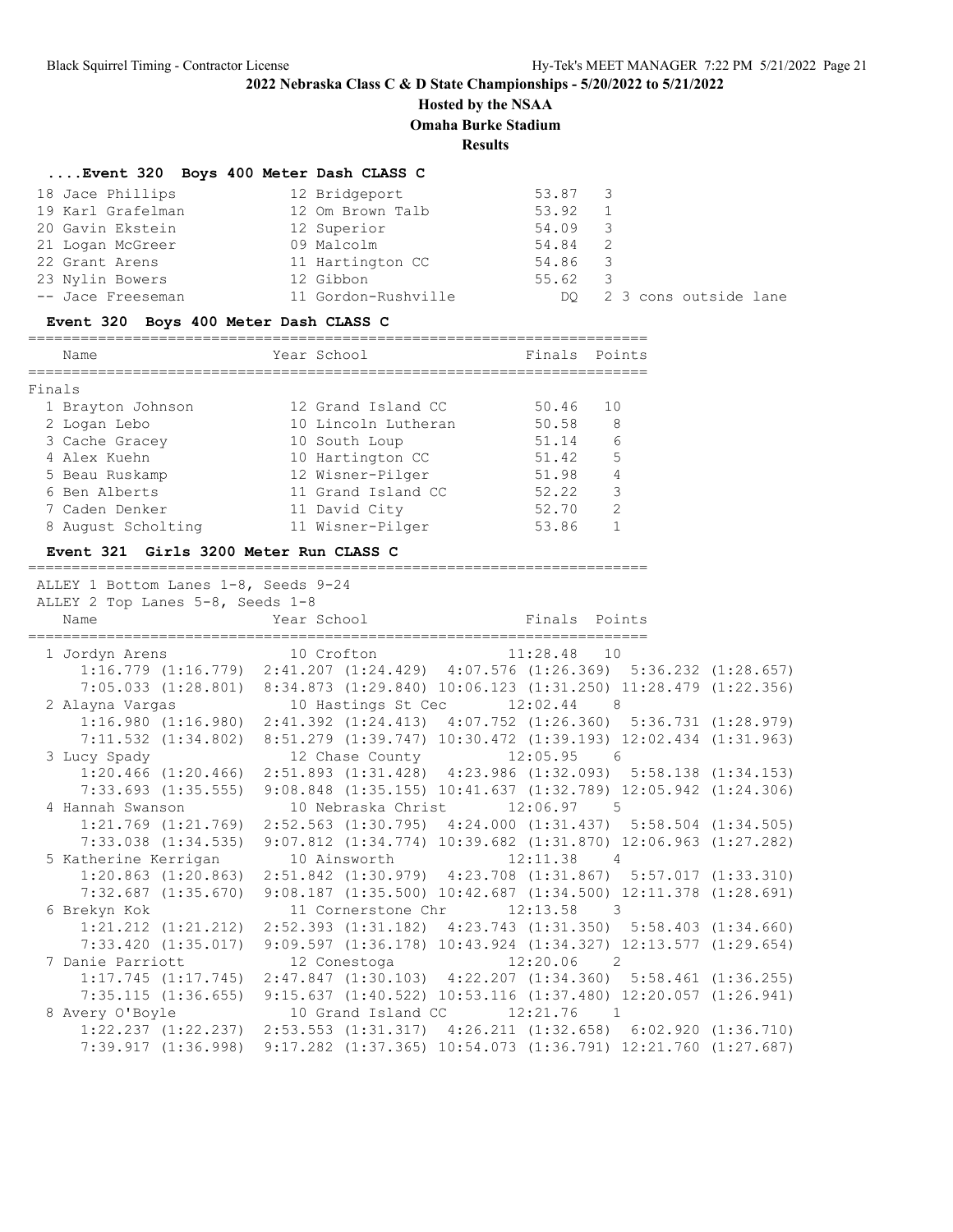# **Hosted by the NSAA**

**Omaha Burke Stadium**

**Results**

## **....Event 321 Girls 3200 Meter Run CLASS C**

| 9 Jessica Opfer                                                                    |            |                     | 12 Hartington-NC 12:31.13                                                    |          |  |
|------------------------------------------------------------------------------------|------------|---------------------|------------------------------------------------------------------------------|----------|--|
| $1:21.335$ $(1:21.335)$                                                            |            |                     | 2:52.155 (1:30.820) 4:24.312 (1:32.158) 5:58.840 (1:34.528)                  |          |  |
| $7:35.291$ $(1:36.451)$                                                            |            |                     | 9:14.715 (1:39.425) 10:51.217 (1:36.503) 12:31.121 (1:39.904)                |          |  |
| 10 Maddie Davis                                                                    |            | 10 West Holt        |                                                                              | 12:39.50 |  |
| $1:23.072$ $(1:23.072)$                                                            |            |                     | 2:55.857 (1:32.785) 4:31.078 (1:35.222) 6:08.715 (1:37.637)                  |          |  |
| $7:45.909$ $(1:37.195)$                                                            |            |                     | 9:23.318 (1:37.410) 11:03.087 (1:39.770) 12:39.499 (1:36.412)                |          |  |
| 11 Angel Barnes                                                                    |            |                     | 11 Shelby-Rising City 12:42.61                                               |          |  |
| $1:19.794$ $(1:19.794)$                                                            |            |                     | 2:52.911 (1:33.117) 4:27.345 (1:34.435) 6:07.357 (1:40.012)                  |          |  |
| $7:45.547$ $(1:38.191)$                                                            |            |                     | 9:26.712 (1:41.165) 11:10.641 (1:43.930) 12:42.607 (1:31.966)                |          |  |
| 12 Madison Ribble                                                                  |            |                     | 9 Bridgeport 12:45.25                                                        |          |  |
| $1:22.535$ $(1:22.535)$                                                            |            |                     | 2:53.577 (1:31.043) 4:27.911 (1:34.334) 6:07.702 (1:39.792)                  |          |  |
| $7:47.628$ $(1:39.926)$                                                            |            |                     | 9:28.981 (1:41.353) 11:13.426 (1:44.445) 12:45.244 (1:31.819)                |          |  |
| 13 Sylvia Cunningham                                                               | 12 Stanton |                     |                                                                              | 12:45.71 |  |
| $1:24.545$ $(1:24.545)$                                                            |            |                     | 3:01.368 (1:36.824) 4:39.707 (1:38.339) 6:21.447 (1:41.741)                  |          |  |
| 8:03.430(1:41.983)                                                                 |            |                     | 9:45.282 (1:41.852) 11:26.412 (1:41.130) 12:45.701 (1:19.290)                |          |  |
| 14 Cecilia Barron                                                                  | 9 Morrill  |                     | 12:45.73                                                                     |          |  |
| $1:22.801$ $(1:22.801)$                                                            |            |                     | 2:53.043 (1:30.243) 4:26.332 (1:33.290) 6:02.594 (1:36.262)                  |          |  |
| $7:42.086$ $(1:39.492)$                                                            |            |                     | 9:24.122 (1:42.037) 11:09.727 (1:45.605) 12:45.727 (1:36.000)                |          |  |
| 15 Ella Cool                                                                       |            | 9 South Loup        |                                                                              | 12:57.99 |  |
| $1:24.472$ $(1:24.472)$                                                            |            |                     | $3:01.909$ $(1:37.437)$ $4:39.058$ $(1:37.150)$ $6:21.215$ $(1:42.157)$      |          |  |
| $8:03.791$ $(1:42.576)$                                                            |            |                     | 9:45.672 (1:41.882) 11:31.871 (1:46.199) 12:57.989 (1:26.119)                |          |  |
| 16 Sawyer Benne                                                                    |            |                     | 09 Lincoln Lutheran 12:58.18                                                 |          |  |
| $1:23.507$ $(1:23.507)$                                                            |            |                     | 2:57.841 (1:34.335) 4:35.438 (1:37.598) 6:17.629 (1:42.191)                  |          |  |
| $8:02.036$ $(1:44.407)$                                                            |            |                     | 9:45.232 (1:43.197) 11:31.277 (1:46.045) 12:58.177 (1:26.901)                |          |  |
| 17 Jessi Heyen                                                                     |            |                     | 12 Arcadia-Loup Cty 12:58.38                                                 |          |  |
| $1:23.197$ $(1:23.197)$                                                            |            |                     | $2:54.765$ (1:31.569) $4:30.924$ (1:36.160) 6:12.025 (1:41.101)              |          |  |
| $7:54.555$ $(1:42.530)$                                                            |            |                     | 9:40.450 (1:45.895) 11:26.667 (1:46.217) 12:58.373 (1:31.707)                |          |  |
| 18 Isabella Kvols                                                                  |            |                     | 09 Hastings St Cec 13:00.93                                                  |          |  |
| $1:23.842$ $(1:23.842)$                                                            |            |                     | 2:58.028 (1:34.187) 4:36.235 (1:38.207) 6:17.128 (1:40.894)                  |          |  |
| $8:02.583$ $(1:45.455)$                                                            |            |                     | 9:45.162 (1:42.580) 11:31.293 (1:46.131) 13:00.928 (1:29.635)                |          |  |
| 19 Grace Moses                                                                     |            |                     | 12 Cornerstone Chr 13:01.54                                                  |          |  |
| $1:24.247$ $(1:24.247)$                                                            |            |                     | 3:00.224 (1:35.978) 4:37.526 (1:37.302) 6:16.851 (1:39.325)                  |          |  |
| 8:00.845(1:43.995)                                                                 |            |                     | 9:44.540 (1:43.695) 11:27.151 (1:42.611) 13:01.533 (1:34.383)                |          |  |
| 20 Grace Musgrave                                                                  |            |                     | 10 Nebraska Christ 13:09.58                                                  |          |  |
| $1:23.618$ $(1:23.618)$                                                            |            |                     | 3:02.314 (1:38.696) 4:37.556 (1:35.242) 6:16.392 (1:38.837)                  |          |  |
| $7:59.733$ $(1:43.341)$                                                            |            |                     | 9:42.997 (1:43.265) 11:31.114 (1:48.117) 13:09.572 (1:38.459)                |          |  |
| 21 Alea Rassmussen                                                                 |            |                     | 10 Wisner-Pilger 13:19.00                                                    |          |  |
| $1:24.857$ $(1:24.857)$                                                            |            |                     | $3:01.846$ (1:36.990) $4:40.138$ (1:38.293) 6:22.092 (1:41.955)              |          |  |
| 8:05.371(1:43.279)                                                                 |            |                     | 9:50.782 (1:45.412) 11:37.839 (1:47.057) 13:18.993 (1:41.155)                |          |  |
| 22 Carlye Kresl                                                                    |            |                     |                                                                              |          |  |
| $1:23.459$ $(1:23.459)$                                                            |            |                     | 10 Hemingford<br>2:57.402 (1:33.944) 4:38.746 (1:41.344) 6:23.274 (1:44.529) |          |  |
| 8:12.069 (1:48.795) 10:04.257 (1:52.188) 11:59.983 (1:55.727) 13:44.482 (1:44.499) |            |                     |                                                                              |          |  |
| 23 Kinley Folchert                                                                 | 11 Hershey |                     |                                                                              | 13:49.17 |  |
| 1:23.819 (1:23.819) 3:01.928 (1:38.110) 4:43.391 (1:41.463) 6:31.192 (1:47.802)    |            |                     |                                                                              |          |  |
| 8:21.914 (1:50.722) 10:14.278 (1:52.365) 12:05.620 (1:51.342) 13:49.168 (1:43.549) |            |                     |                                                                              |          |  |
| 24 Tyrah American Horse                                                            |            | 10 Gordon-Rushville |                                                                              | 14:22.78 |  |
| 1:27.617(1:27.617)                                                                 |            |                     | 2:58.946 (1:31.330) 4:35.677 (1:36.731) 6:16.662 (1:40.985)                  |          |  |
| 8:09.682 (1:53.021) 10:22.853 (2:13.171) 12:20.089 (1:57.236) 14:22.779 (2:02.690) |            |                     |                                                                              |          |  |
|                                                                                    |            |                     |                                                                              |          |  |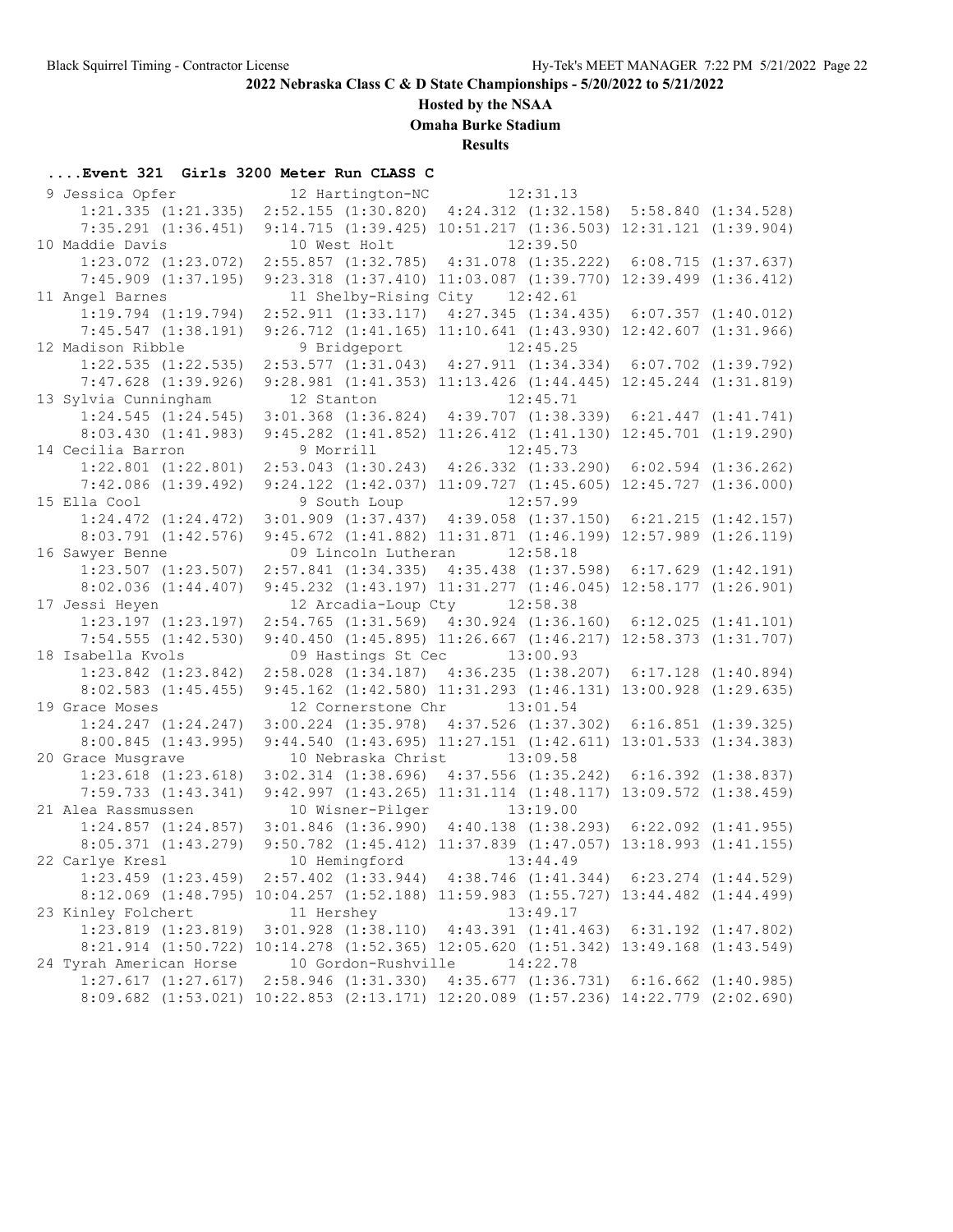#### **Hosted by the NSAA**

**Omaha Burke Stadium**

**Results**

#### **Event 322 Boys 3200 Meter Run CLASS C**

======================================================================= ALLEY 1 Bottom Lanes 1-8, Seeds 9-24 ALLEY 2 Top Lanes 5-8, Seeds 1-8 Name Year School Finals Points ======================================================================= 1 Carson Noecker 11 Hartington CC 9:16.05 10 1:06.749 (1:06.749) 2:14.149 (1:07.400) 3:23.421 (1:09.272) 4:33.066 (1:09.646) 5:44.531 (1:11.465) 6:56.294 (1:11.763) 8:08.337 (1:12.044) 9:16.042 (1:07.705) 2 Ben Hammond 12 Norfolk Catholic 10:00.30 8 1:10.428 (1:10.428) 2:26.391 (1:15.963) 3:44.181 (1:17.790) 5:01.467 (1:17.287) 6:19.617 (1:18.150) 7:38.763 (1:19.146) 8:52.677 (1:13.915) 10:00.291 (1:07.615) 3 Mason McGreer 9 Perkins County 10:01.39 6 1:12.579 (1:12.579) 2:26.496 (1:13.917) 3:38.562 (1:12.067) 4:54.231 (1:15.669) 6:11.584 (1:17.354) 7:32.068 (1:20.485) 8:52.137 (1:20.070) 10:01.389 (1:09.252) 4 Ty Schlueter 12 Ainsworth 10:01.62 5 1:10.128 (1:10.128) 2:26.111 (1:15.983) 3:43.916 (1:17.806) 5:01.378 (1:17.462) 6:19.836 (1:18.459) 7:39.011 (1:19.175) 8:53.589 (1:14.579) 10:01.616 (1:08.028) 5 Abraham Larson 12 Stanton 10:08.98 4 1:11.025 (1:11.025) 2:26.951 (1:15.926) 3:44.805 (1:17.855) 5:01.843 (1:17.039) 6:20.182 (1:18.340) 7:39.528 (1:19.346) 8:55.865 (1:16.337) 10:08.978 (1:13.114) 6 Grant Lander 12 Homer 10:12.91 3 1:11.300 (1:11.300) 2:27.256 (1:15.956) 3:44.856 (1:17.601) 5:02.188 (1:17.332) 6:20.293 (1:18.105) 7:39.170 (1:18.877) 8:54.826 (1:15.656) 10:12.910 (1:18.085) 7 Jackson Strain 12 Twin River 1:11.295 (1:11.295) 2:27.288 (1:15.994) 3:45.579 (1:18.291) 5:03.964 (1:18.385) 6:24.686 (1:20.723) 7:46.877 (1:22.191) 9:06.722 (1:19.845) 10:16.166 (1:09.444) 8 Justin Sherman 11 Cornerstone Chr 10:18.14 1 1:09.615 (1:09.615) 2:25.605 (1:15.990) 3:44.453 (1:18.849) 5:02.806 (1:18.353) 6:24.246 (1:21.440) 7:46.507 (1:22.262) 9:07.179 (1:20.672) 10:18.136 (1:10.957) 9 Dyami Berridge 11 Winnebago 1:07.918 (1:07.918) 2:24.581 (1:16.663) 3:41.031 (1:16.451) 5:00.622 (1:19.591) 6:21.140 (1:20.518) 7:44.291 (1:23.151) 9:07.071 (1:22.780) 10:18.478 (1:11.408) 10 Rowan Jarosik 09 Sandy Creek 10:25.01 1:10.661 (1:10.661) 2:26.561 (1:15.900) 3:44.471 (1:17.911) 5:02.823 (1:18.352) 6:24.446 (1:21.624) 7:46.622 (1:22.176) 9:07.983 (1:21.361) 10:25.001 (1:17.019) 11 Robert Hrnchir 11 Hastings St Cec 10:35.42 1:14.040 (1:14.040) 2:33.740 (1:19.700) 3:55.956 (1:22.216) 5:18.680 (1:22.725) 6:39.702 (1:21.023) 8:02.084 (1:22.382) 9:22.377 (1:20.294) 10:35.411 (1:13.034) 12 Ashton Hughes 11 Cornerstone Chr 10:36.75 1:11.794 (1:11.794) 2:27.938 (1:16.145) 3:45.746 (1:17.808) 5:05.239 (1:19.494) 6:29.220 (1:23.981) 7:54.654 (1:25.435) 9:17.991 (1:23.337) 10:36.746 (1:18.755) 13 Wesley Havelka 10 Freeman 1:10.460 (1:10.460) 2:27.695 (1:17.235) 3:47.322 (1:19.628) 5:07.929 (1:20.607) 6:31.538 (1:23.610) 7:58.406 (1:26.868) 9:23.272 (1:24.867) 10:41.169 (1:17.897) 14 Brady Franzen 11 Lincoln Lutheran 10:45.44 1:11.006 (1:11.006) 2:27.485 (1:16.480) 3:45.172 (1:17.688) 5:03.667 (1:18.495) 6:25.816 (1:22.150) 7:51.125 (1:25.309) 9:19.150 (1:28.025) 10:45.436 (1:26.286) 15 Ryan Anderson 11 Wakefield 1:12.186 (1:12.186) 2:28.291 (1:16.105) 3:46.966 (1:18.675) 5:07.624 (1:20.659) 6:31.616 (1:23.993) 7:58.057 (1:26.441) 9:25.895 (1:27.838) 10:48.477 (1:22.583) 16 Grant Springer 10 Valentine 10:54.16 1:13.175 (1:13.175) 2:31.814 (1:18.640) 3:53.131 (1:21.317) 5:15.511 (1:22.381) 6:39.543 (1:24.032) 8:05.501 (1:25.958) 9:32.841 (1:27.341) 10:54.157 (1:21.316)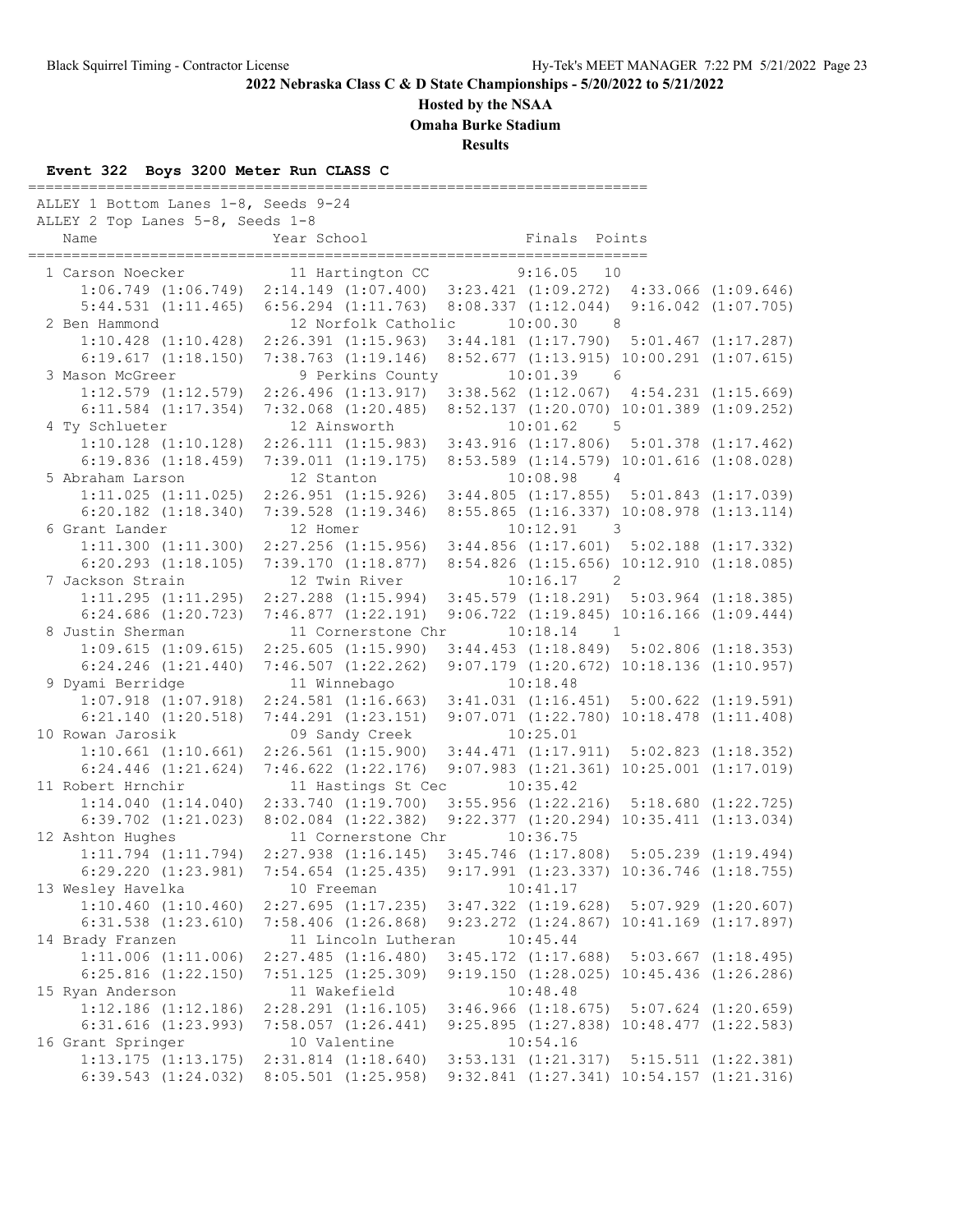## **Hosted by the NSAA**

**Omaha Burke Stadium**

**Results**

# **....Event 322 Boys 3200 Meter Run CLASS C**

| 17 Calen Pollard 12 Ord                                                                                                    |           |                                                                         | 11:03.26 |                                                  |                                                  |
|----------------------------------------------------------------------------------------------------------------------------|-----------|-------------------------------------------------------------------------|----------|--------------------------------------------------|--------------------------------------------------|
| $1:12.130$ $(1:12.130)$ $2:31.511$ $(1:19.382)$ $3:55.452$ $(1:23.941)$ $5:19.302$ $(1:23.850)$                            |           |                                                                         |          |                                                  |                                                  |
| 6:47.999 (1:28.697)                                                                                                        |           | 8:15.036(1:27.037)                                                      |          | $9:43.352$ $(1:28.317)$                          | $11:03.256$ $(1:19.905)$                         |
| 18 Elijah Conley 11 Bridgeport                                                                                             |           |                                                                         | 11:05.22 |                                                  |                                                  |
| $1:12.850$ $(1:12.850)$                                                                                                    |           | $2:27.663$ $(1:14.814)$ $3:50.607$ $(1:22.945)$ $5:16.234$ $(1:25.627)$ |          |                                                  |                                                  |
| $6:44.105$ $(1:27.871)$                                                                                                    |           | 8:15.496(1:31.392)                                                      |          | $9:45.606$ $(1:30.110)$                          | $11:05.212$ $(1:19.606)$                         |
| 19 Jeremiah Druckenmiller                                                                                                  |           | 09 Oakland-Craig                                                        | 11:08.40 |                                                  |                                                  |
| $1:07.425$ $(1:07.425)$                                                                                                    |           | $2:26.133$ $(1:18.709)$ $3:48.280$ $(1:22.147)$ $5:11.831$ $(1:23.551)$ |          |                                                  |                                                  |
| $6:38.461$ $(1:26.631)$                                                                                                    |           | $8:08.661$ $(1:30.200)$                                                 |          | $9:39.886$ $(1:31.226)$ $11:08.394$ $(1:28.508)$ |                                                  |
| 20 Elijah Schroeder 12 Ravenna                                                                                             |           |                                                                         | 11:11.93 |                                                  |                                                  |
| $1:15.944$ $(1:15.944)$ $2:36.822$ $(1:20.879)$ $3:59.684$ $(1:22.862)$ $5:25.503$ $(1:25.820)$                            |           |                                                                         |          |                                                  |                                                  |
| 6:51.995(1:26.492)                                                                                                         |           | $8:19.219$ $(1:27.225)$                                                 |          | $9:47.646$ $(1:28.428)$                          | $11:11.921$ $(1:24.275)$                         |
|                                                                                                                            |           |                                                                         |          |                                                  |                                                  |
| 21 Benjamin Ehrenberg 11 Cornerstone Chr                                                                                   |           |                                                                         | 11:12.76 |                                                  |                                                  |
| $1:10.739$ $(1:10.739)$ $2:26.872$ $(1:16.134)$ $3:45.169$ $(1:18.297)$ $5:04.397$ $(1:19.229)$                            |           |                                                                         |          |                                                  |                                                  |
| $6:30.211$ $(1:25.814)$                                                                                                    |           | $7:58.767$ $(1:28.557)$                                                 |          |                                                  | $9:28.381$ $(1:29.615)$ $11:12.751$ $(1:44.370)$ |
| 22 Ty Greenland                                                                                                            |           | 11 Arcadia-Loup Cty 11:19.67                                            |          |                                                  |                                                  |
| $1:12.982$ $(1:12.982)$                                                                                                    |           | $2:33.444$ (1:20.462) 3:59.376 (1:25.932) 5:26.767 (1:27.392)           |          |                                                  |                                                  |
| $6:56.536$ $(1:29.770)$                                                                                                    |           | $8:27.361$ $(1:30.825)$ $9:57.153$ $(1:29.793)$                         |          |                                                  | $11:19.666$ $(1:22.513)$                         |
| 23 Trey Connell                                                                                                            |           | 10 South Loup 11:25.49                                                  |          |                                                  |                                                  |
| $1:15.651$ $(1:15.651)$                                                                                                    |           | $2:40.719$ $(1:25.069)$ $4:06.103$ $(1:25.385)$ $5:33.278$ $(1:27.175)$ |          |                                                  |                                                  |
| $7:00.767$ $(1:27.490)$                                                                                                    |           | $8:27.767$ $(1:27.000)$                                                 |          | $10:00.167$ $(1:32.400)$                         | $11:25.481$ $(1:25.315)$                         |
| 24 Emanuel Martinez                                                                                                        | 11 Gibbon |                                                                         | 11:44.44 |                                                  |                                                  |
| $1:17.104$ $(1:17.104)$ $2:41.426$ $(1:24.322)$ $4:06.945$ $(1:25.520)$ $5:38.376$ $(1:31.431)$<br>$7:09.266$ $(1:30.891)$ |           | $8:44.886$ $(1:35.620)$                                                 |          |                                                  | 10:18.260 (1:33.374) 11:44.438 (1:26.179)        |

#### **Event 323 Girls 200 Meter Dash CLASS C**

| Name                 | Year School           | Prelims            | Wind H# |                |
|----------------------|-----------------------|--------------------|---------|----------------|
| Preliminaries        |                       |                    |         |                |
| 1 Adrianna Rodencal  | 12 Lincoln Lutheran   | 25.240 3.3 2       |         |                |
| 2 Story Rasby        | 9 Sutherland          | 25.930             | 4.0     | 1              |
| 3 Kylie Kloster      | 11 Logan View         | 26.080             | 2.1     | 3              |
| 4 Ella Gardner       | 11 Superior           | 26.21q             | 2.1     | $\mathcal{E}$  |
| 5 Savannah Horne     | 10 Centennial         | 26.26q             | 3.3     | $\overline{c}$ |
| 6 Neely Behrns       | 12 David City         | 26.42q             | 4.0     | 1              |
| 7 Kate Leimbach      | 12 Lincoln Lutheran   | 26.43 <sub>q</sub> | 2.1     | $\mathcal{E}$  |
| 8 Sophia Reifenrath  | 11 Hartington CC      | 26.55q             | 3.3     | $\overline{c}$ |
| 9 Teresa Quinn       | 12 Bishop Neumann     | 26.59              | 3.3     | 2              |
| 10 Ava Hilger        | 11 Aquinas Catholic   | 26.74              | 4.0     | $\mathbf{1}$   |
| 11 Jenna Rauert      | 12 Wood River         | 26.82              | 2.1     | 3              |
| 12 Faith Christensen | 11 Hartington CC      | 27.08              | 2.1     | 3              |
| 13 Brooklin Hess     | 10 Morrill            | 27.19              | 2.1     | $\mathcal{E}$  |
| 14 Britta Deden      | 11 Ord                | 27.34              | 2.1     | $\mathcal{S}$  |
| 15 Tacey From        | 9 Valentine           | 27.41              | 3.3     | 2              |
| 16 Macie Peters      | 10 Wood River         | 27.48              | 4.0     | $\mathbf{1}$   |
| 17 Ainsley Galyen    | 9 West Holt           | 27.50              | 4.0     | $\mathbf{1}$   |
| 18 Haley Kneifl      | 09 Wisner-Pilger      | 27.53              | 4.0     | 1              |
| 19 Elizabeth Mayer   | 12 Hemingford         | 27.57              | 3.3     | 2              |
| 20 Aspen Meyer       | 11 Lourdes Cen Cath   | 27.65              | 3.3     | 2              |
| 21 Madison Pingel    | 12 Johnson Cty Cent   | 27.69              | 4.0     | $\mathbf{1}$   |
| 22 Hannah Dunning    | 11 Doniphan-Trumbul   | 27.93              | 4.0     | 1              |
| 23 Mackenzie Schmid  | 09 Guardian Ang CC    | 27.95              | 2.1     | 3              |
| 24 Kaylei Perry      | 10 Shelby-Rising City | 28.19              | 3.3     | $\overline{2}$ |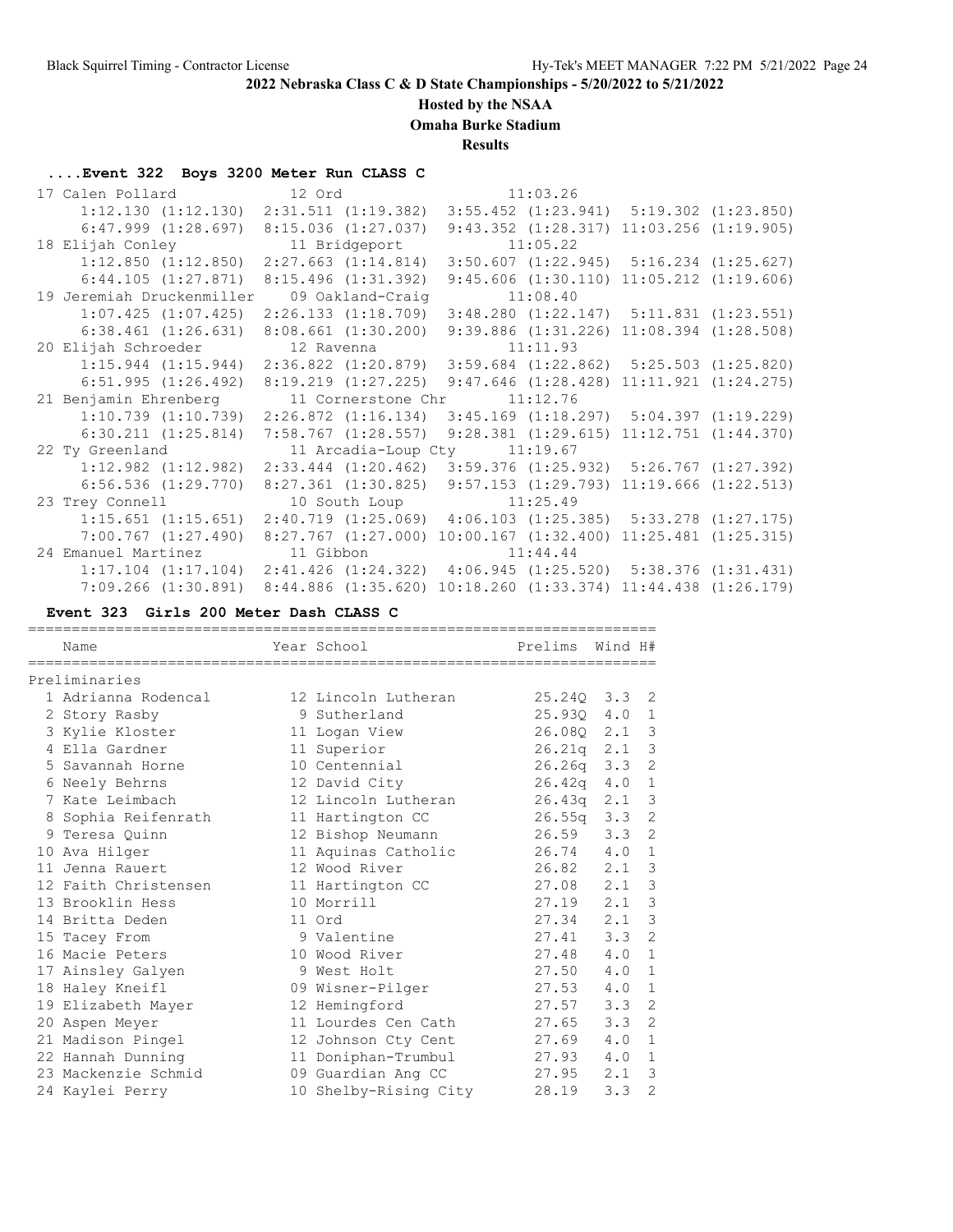# **Hosted by the NSAA**

**Omaha Burke Stadium**

**Results**

### **Event 323 Girls 200 Meter Dash CLASS C**

|        | Name                                               | Year School                             Finals  Wind Points |                                                              |               |                     |
|--------|----------------------------------------------------|-------------------------------------------------------------|--------------------------------------------------------------|---------------|---------------------|
| Finals |                                                    |                                                             |                                                              |               |                     |
|        | 1 Adrianna Rodencal 12 Lincoln Lutheran 25.91      |                                                             |                                                              | 1.8 10        |                     |
|        | 2 Ella Gardner                                     | 11 Superior                                                 | $26.09$ 1.8 8                                                |               |                     |
|        | 3 Story Rasby                                      | 9 Sutherland                                                | 26.12                                                        | 1.8%          |                     |
|        | 4 Kylie Kloster 11 Logan View 26.51                |                                                             |                                                              | $1.8$ 5       |                     |
|        | 5 Neely Behrns                                     | 12 David City 26.64 1.8 4                                   |                                                              |               |                     |
|        | 6 Savannah Horne                                   | 10 Centennial                                               |                                                              |               | 3                   |
|        | 7 Kate Leimbach                                    | 12 Lincoln Lutheran                                         | 26.79 1.8<br>26.96 1.8                                       |               | 2                   |
|        | 8 Sophia Reifenrath 11 Hartington CC               |                                                             | 27.46 1.8                                                    |               | 1                   |
|        | Event 324 Boys 200 Meter Dash CLASS C              |                                                             |                                                              |               |                     |
|        | Name                                               | Year School                                                 | Prelims Wind H#                                              |               |                     |
|        | Preliminaries                                      |                                                             |                                                              |               |                     |
|        | 1 Koa McIntyre 12 Archbishop Berg 22.340 3.4 1     |                                                             |                                                              |               |                     |
|        | 2 Caden Denker 11 David City 22.370 3.2 2          |                                                             |                                                              |               |                     |
|        | 3 Brayton Johnson 12 Grand Island CC               |                                                             | 22.780 3.7 3                                                 |               |                     |
|        | 4 Caid McCart                                      | 12 West Holt                                                |                                                              |               |                     |
|        | 5 Carter Nelson                                    | 10 Ainsworth                                                | $22.79q$ 3.7 3<br>22.88q 3.4 1 22.875<br>22.88q 3.4 1 22.875 |               |                     |
|        |                                                    | 10 Stanton                                                  |                                                              |               | 22.88q 3.2 2 22.877 |
|        |                                                    |                                                             | $22.90q$ $3.7$ 3                                             |               |                     |
|        | 8 Trevor Thomson                                   | 11 Summerland                                               | 22.99q 3.4 1                                                 |               |                     |
|        | 9 Ryker Evans                                      | 10 Hi-Line                                                  | 23.09 3.7 3                                                  |               |                     |
|        | 10 Drew Erhart                                     |                                                             |                                                              |               |                     |
|        | 11 Reed Bennett                                    | 10 Palmyra<br>12 Elkhorn Valley                             | 23.29 3.2 2<br>23.41 3.7 3                                   |               |                     |
|        | 12 Lucas Ronnfeldt                                 | 12 Brld                                                     | 23.44 3.7 3                                                  |               |                     |
|        | 13 Jack McKay                                      | 12 David City                                               | 23.46                                                        | $3.4 \quad 1$ |                     |
|        | 14 Logan Bokemper                                  | 12 Wakefield                                                | 23.52 3.7                                                    |               | 3                   |
|        | 15 Keaton Lemburg 10 Centura                       |                                                             | 23.55 3.4                                                    |               | 1                   |
|        | 16 Jake Peitz                                      | -- - -<br>12 Hartington-NC<br>12 Tri County                 |                                                              |               |                     |
|        | 17 Grant Lewandowski                               |                                                             | 23.57 3.2 2<br>23.63 3.7 3                                   |               |                     |
|        | 18 Will Jurgens                                    | 11 Lincoln Lutheran 23.64 3.2 2                             |                                                              |               |                     |
|        | 19 Bryant Stouffer 09 Aquinas Catholic 23.67 3.4 1 |                                                             |                                                              |               |                     |
|        | 20 Casey Hanson                                    | 11 Perkins County 23.74 3.2 2                               |                                                              |               |                     |
|        | 21 Matthew Wing                                    | 11 Lincoln Lutheran 23.78 3.2 2                             |                                                              |               |                     |
|        | 22 Blake Garner                                    | 10 Perkins County                                           |                                                              |               |                     |
|        | 23 Cade Hosier                                     | 11 Elmwood-Murdock                                          | 23.89 3.4 1<br>23.95 3.4 1                                   |               |                     |
|        | 24 Grant Wiedel                                    | 11 Thayer Central                                           | 24.21 3.2 2                                                  |               |                     |
|        | Event 324 Boys 200 Meter Dash CLASS C              |                                                             |                                                              |               |                     |
|        | Name                                               | Year School                                                 | Finals Wind Points                                           |               |                     |
|        |                                                    |                                                             |                                                              |               |                     |
| Finals | 1 Koa McIntyre                                     | 12 Archbishop Berg                                          | 21.89                                                        | 3.3           | 10                  |
|        | 2 Caden Denker                                     | 11 David City                                               | 22.28                                                        | 3.3           | 8                   |
|        | 3 Caid McCart                                      | 12 West Holt                                                | 22.62                                                        | 3.3           | 6                   |
|        | 4 Carter Nelson                                    | 10 Ainsworth                                                | 22.66                                                        | 3.3           | 5<br>22.655         |
|        | 5 Brayton Johnson                                  | 12 Grand Island CC                                          | 22.66                                                        | 3.3           | 22.659<br>4         |

 6 Trevor Thomson 11 Summerland 22.67 3.3 3 7 Mitchell Hupp 10 Stanton 22.76 3.3 2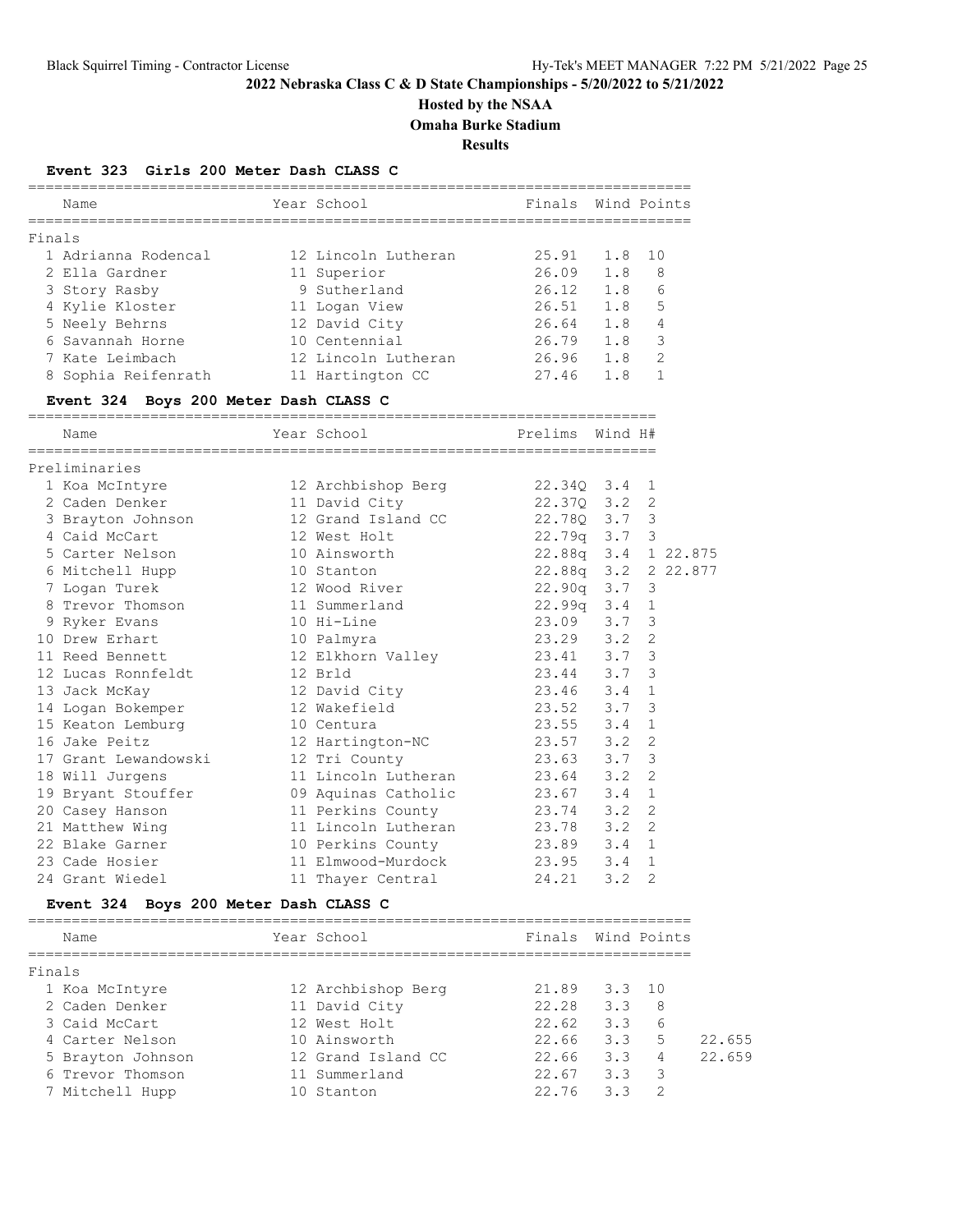# **Hosted by the NSAA**

**Omaha Burke Stadium**

**Results**

| Event 324 Boys 200 Meter Dash CLASS C<br>8 Logan Turek<br>Event 325 Girls 800 Meter Run CLASS C | 12 Wood River                                   | $22.98$ $3.3$ 1 |              |                |
|-------------------------------------------------------------------------------------------------|-------------------------------------------------|-----------------|--------------|----------------|
| ALLEY 1 Bottom Lanes 1-8, Seeds 5-12                                                            | -------------------------------------           |                 |              |                |
| ALLEY 2 Top Lanes 5-8, Seeds 1-4<br>Name                                                        | Year School                                     | Finals          |              | H# Points      |
| 1 Laney Kathol                                                                                  | 11 Hartington CC                                | 2:18.27         | 2            | 10             |
|                                                                                                 | $1:02.946$ $(1:02.946)$ $2:18.267$ $(1:15.321)$ |                 |              |                |
| 2 Bryn McNair                                                                                   | 11 Chase County                                 | 2:18.30         | 2            | 8              |
| $1:05.814$ $(1:05.814)$<br>3 Story Rasby                                                        | $2:18.294$ $(1:12.480)$<br>9 Sutherland         | 2:22.74         | 2            | 6              |
| $1:06.387$ $(1:06.387)$                                                                         | $2:22.735$ $(1:16.348)$                         |                 |              |                |
| 4 Mira Fosmer                                                                                   | 11 Louisville                                   | 2:23.74         | 2            | 5              |
| $1:06.166$ $(1:06.166)$                                                                         | $2:23.740$ $(1:17.574)$                         |                 |              |                |
| 5 Hadley Cheatum                                                                                | 11 Summerland                                   | 2:23.82         | 2            | 4              |
| $1:07.149$ $(1:07.149)$                                                                         | $2:23.814$ $(1:16.665)$                         |                 |              |                |
| 6 Chaney Nelson                                                                                 | 11 Oakland-Craig                                | 2:23.94         | 2            | 3              |
| $1:07.459$ $(1:07.459)$                                                                         | $2:23.933$ $(1:16.474)$                         |                 |              |                |
| 7 Kaitlyn Mlnarik                                                                               | 11 Archbishop Berg                              | 2:24.07         | $\mathbf{1}$ | $\overline{2}$ |
| $1:08.204$ $(1:08.204)$                                                                         | $2:24.062$ $(1:15.858)$<br>10 Gordon-Rushville  | 2:25.55         | $\mathbf{1}$ | $\mathbf{1}$   |
| 8 Haley Johnson<br>1:10.495(1:10.495)                                                           | 2:25.543 (1:15.048)                             |                 |              |                |
| 9 Kenzie Mosel                                                                                  | 12 Elkhorn Valley                               | 2:26.08         | 2            |                |
| 1:07.937(1:07.937)                                                                              | 2:26.075(1:18.138)                              |                 |              |                |
| 10 Jocelyn Hightree                                                                             | 10 Homer                                        | 2:26.66         | 1            |                |
| $1:10.787$ $(1:10.787)$                                                                         | $2:26.651$ $(1:15.864)$                         |                 |              |                |
| 11 Alayna Vargas                                                                                | 10 Hastings St Cec                              | 2:26.73         | 2            |                |
| $1:06.902$ $(1:06.902)$                                                                         | 2:26.730(1:19.828)                              |                 |              |                |
| 12 Jill Parr                                                                                    | 12 Hastings St Cec                              | 2:27.91         | 2            |                |
| $1:07.789$ $(1:07.789)$                                                                         | $2:27.909$ $(1:20.120)$                         |                 |              |                |
| 13 Izzi Brumbaugh                                                                               | 09 Nebraska Christ                              | 2:30.78         | $\mathbf{1}$ |                |
| $1:09.295$ $(1:09.295)$<br>14 Kailey Otto                                                       | 2:30.772 (1:21.477)<br>12 Freeman               | 2:31.76         | 1            |                |
| 1:11.315(1:11.315)                                                                              | $2:31.759$ $(1:20.444)$                         |                 |              |                |
| 15 Morgan Miller                                                                                | 11 Norfolk Catholic                             | 2:32.87         | 1            |                |
| 1:11.247(1:11.247)                                                                              | $2:32.865$ $(1:21.618)$                         |                 |              |                |
| 16 Daisy Frick                                                                                  | 12 North Central                                | 2:33.59         | 2            |                |
| $1:06.742$ $(1:06.742)$                                                                         | 2:33.581 (1:26.839)                             |                 |              |                |
| 17 Molly Prochaska                                                                              | 10 Centennial                                   | 2:33.98         | 1            |                |
| $1:11.168$ $(1:11.168)$                                                                         | $2:33.975$ $(1:22.807)$                         |                 |              |                |
| 18 Josee Tesmer                                                                                 | 10 Amherst                                      | 2:34.12         | $\mathbf{1}$ |                |
| $1:10.474$ $(1:10.474)$<br>19 Reese Throener                                                    | $2:34.111$ $(1:23.637)$<br>11 Guardian Ang CC   | 2:34.98         | $\mathbf{1}$ |                |
| $1:09.968$ $(1:09.968)$                                                                         | 2:34.972 (1:25.004)                             |                 |              |                |
| 20 Landri Loos                                                                                  | 11 Arcadia-Loup Cty                             | 2:35.09         | 2            |                |
| $1:07.639$ $(1:07.639)$                                                                         | $2:35.081$ $(1:27.442)$                         |                 |              |                |
| 21 Madison Mckie                                                                                | 10 Stanton                                      | 2:36.27         | 1            |                |
| $1:11.440$ $(1:11.440)$                                                                         | $2:36.261$ $(1:24.821)$                         |                 |              |                |
| 22 Isabella Roche                                                                               | 09 Tekamah-Herman                               | 2:37.73         | $\mathbf{1}$ |                |
| 1:10.931(1:10.931)                                                                              | 2:37.728 (1:26.797)                             |                 |              |                |
| 23 Reagan Robinson                                                                              | 10 Sutton                                       | 2:38.11         | 2            |                |
| $1:07.482$ $(1:07.482)$                                                                         | $2:38.106$ $(1:30.624)$                         |                 |              |                |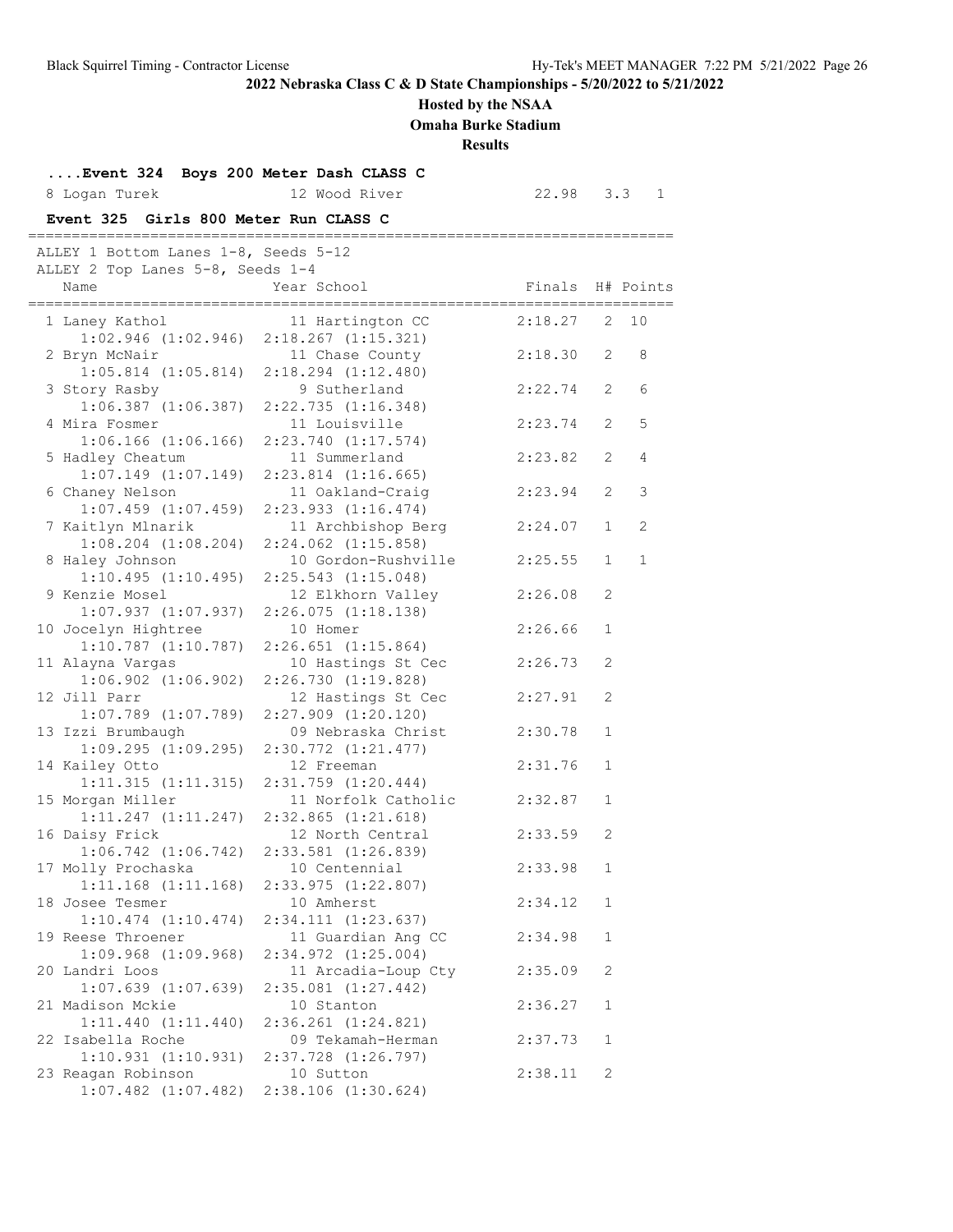## **Hosted by the NSAA**

**Omaha Burke Stadium**

#### **Results**

## **....Event 325 Girls 800 Meter Run CLASS C**

24 Lindsey Parr 09 Hastings St Cec 2:40.50 1 1:09.793 (1:09.793) 2:40.496 (1:30.703)

#### **Event 326 Boys 800 Meter Run CLASS C** ==========================================================================

| ALLEY 1 Bottom Lanes 1-8, Seeds 5-12<br>ALLEY 2 Top Lanes 5-8, Seeds 1-4 |                                                                                          |                    |                                |             |
|--------------------------------------------------------------------------|------------------------------------------------------------------------------------------|--------------------|--------------------------------|-------------|
| Name                                                                     | Year School                                                                              | Finals H# Points   |                                |             |
| 1 Ben Alberts<br>54.002 (54.002)                                         | 11 Grand Island CC<br>$1:58.301$ $(1:04.299)$                                            | 1:58.31            | $\mathbf{2}$                   | 10          |
| 2 Logan Lebo<br>58.189 (58.189)                                          | 10 Lincoln Lutheran 2:01.11<br>$2:01.101$ $(1:02.912)$                                   |                    | 1                              | 8           |
| 3 Abraham Larson<br>56.976 (56.976)                                      | 12 Stanton<br>$2:02.569$ $(1:05.593)$                                                    | 2:02.57            | 2                              | 6           |
| 4 Luke Meis<br>56.198 (56.198)                                           | 11 Bishop Neumann<br>$2:04.014$ $(1:07.816)$                                             | 2:02.79            | 2                              | 5           |
| 5 Johnathan DeRiso<br>59.464 (59.464)                                    | 12 Ord<br>$2:03.631$ $(1:04.167)$                                                        | 2:03.64            | $\mathbf{1}$                   | 4           |
| 6 Cache Gracey<br>59.915 (59.915)<br>7 Eric Heard                        | 10 South Loup<br>2:03.949(1:04.034)<br>12 Louisville                                     | 2:03.95<br>2:04.02 | $\mathbf{1}$<br>$\overline{2}$ | 3<br>2      |
| 56.466 (56.466)<br>8 August Scholting                                    | $2:02.781$ $(1:06.315)$<br>11 Wisner-Pilger                                              | 2:04.07            | 2                              | $\mathbf 1$ |
| 56.313 (56.313)<br>9 Jacob Wertz                                         | $2:04.066$ $(1:07.753)$<br>11 Lincoln Lutheran                                           | 2:04.15            | 1                              |             |
| 59.585 (59.585)<br>10 Garrett Parr                                       | $2:04.149$ $(1:04.564)$<br>12 Hastings St Cec                                            | 2:04.42            | 2                              |             |
| 59.440 (59.440)<br>11 Titus Tillman                                      | 2:04.419(1:04.979)<br>12 Battle Creek                                                    | 2:04.66            | 2                              |             |
| 58.524 (58.524)<br>12 Colton Pouk                                        | $2:04.658$ $(1:06.134)$<br>12 Perkins County                                             | 2:04.81            | $\mathbf{1}$                   |             |
| $1:00.193$ $(1:00.193)$<br>13 Kolter Van Pelt                            | $2:04.809$ $(1:04.616)$<br>11 Stanton                                                    | 2:04.90            | 2                              |             |
| 59.676 (59.676)<br>14 Mason Hagan                                        | $2:04.898$ $(1:05.222)$<br>10 North Central                                              | 2:05.03            | 2                              |             |
| 58.436 (58.436)<br>15 Cade Johnson                                       | $2:05.024$ $(1:06.588)$<br>11 Wakefield                                                  | 2:05.16            | 1                              |             |
| 59.295 (59.295)<br>16 Jonathon Zoubek                                    | $2:05.157$ $(1:05.862)$<br>12 Wilber-Clatonia                                            | 2:05.77            | 2                              |             |
| 59.251 (59.251)<br>17 Kole Bacon                                         | $2:05.762$ $(1:06.511)$<br>11 Brld                                                       | 2:06.32            | $\mathbf{1}$                   |             |
| 18 Tandon Buhr<br>58.551 (58.551)                                        | $1:00.561$ $(1:00.561)$ $2:06.318$ $(1:05.757)$<br>12 Freeman<br>$2:06.645$ $(1:08.094)$ | 2:06.65            | $\mathbf{1}$                   |             |
| 19 Carson Arens 11 Hartington CC<br>57.648 (57.648)                      | $2:07.244$ $(1:09.596)$                                                                  | 2:07.25 1          |                                |             |
| 20 Kanyon Talton<br>$1:00.290$ $(1:00.290)$                              | 11 Norfolk Catholic<br>$2:07.664$ $(1:07.374)$                                           | 2:07.67            | 1                              |             |
| 21 Silas Cool<br>59.937 (59.937)                                         | 11 South Loup<br>$2:08.231$ $(1:08.294)$                                                 | 2:08.24            | $\mathbf 1$                    |             |
| 22 Brock West<br>59.584 (59.584)                                         | 12 Battle Creek<br>$2:08.851$ $(1:09.267)$                                               | 2:08.86            | $\mathbf 1$                    |             |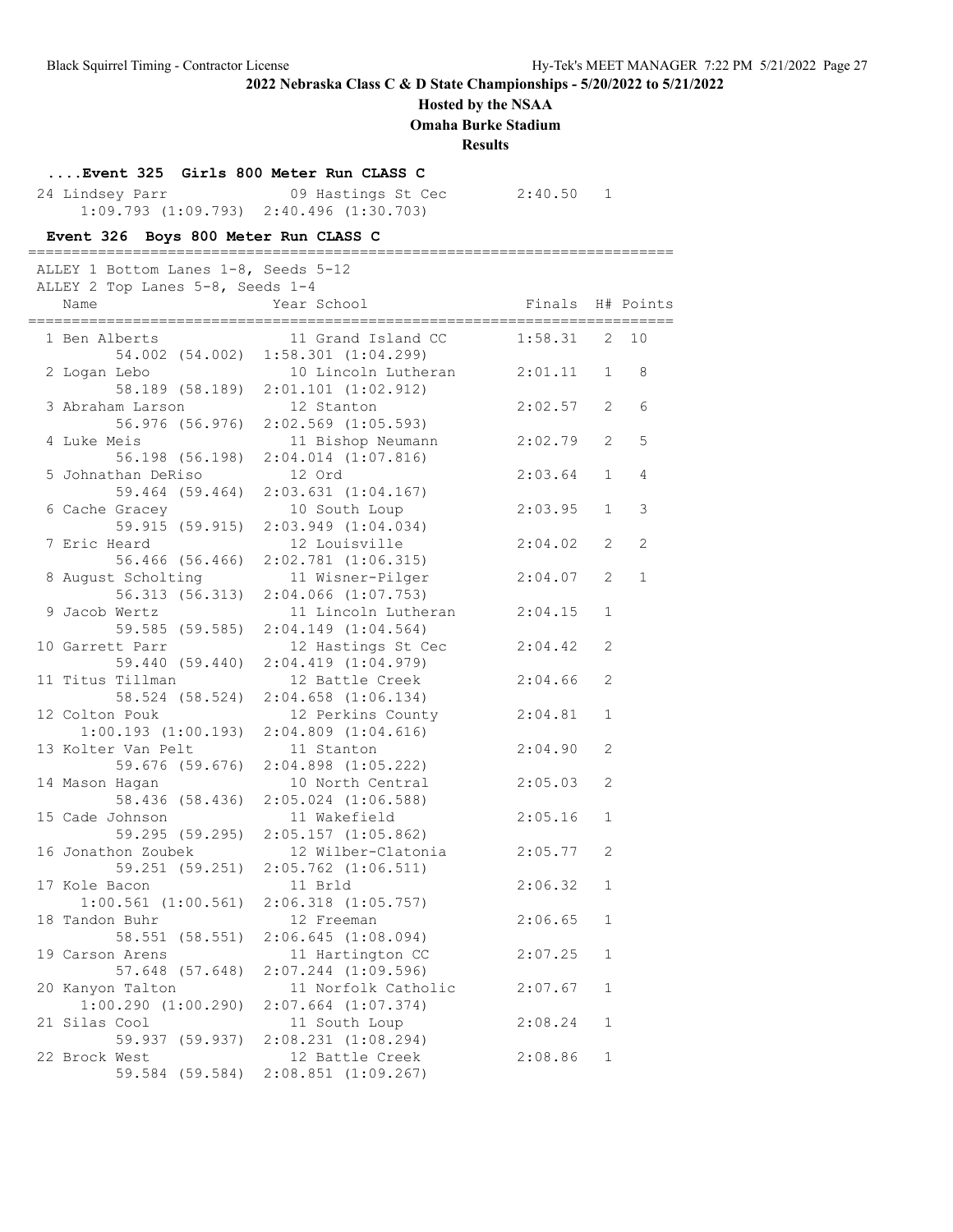## **Hosted by the NSAA**

**Omaha Burke Stadium**

**Results**

| Event 326 Boys 800 Meter Run CLASS C |                                     |             |  |
|--------------------------------------|-------------------------------------|-------------|--|
| 23 Jace Phillips                     | 12 Bridgeport                       | $2:09.09$ 2 |  |
|                                      | 57.076 (57.076) 2:09.088 (1:12.012) |             |  |
| 24 Kale Maquire                      | 11 Southern                         | 2:10.79 2   |  |
|                                      | 58.946 (58.946) 2:10.790 (1:11.844) |             |  |

## **Event 327 Girls 300 Meter Hurdles CLASS C**

| Name                 | Year School           | Prelims    | H#             |
|----------------------|-----------------------|------------|----------------|
| Preliminaries        |                       |            |                |
| 1 Adrianna Rodencal  | 12 Lincoln Lutheran   | 45.960 3   |                |
| 2 Hadley Cheatum     | 11 Summerland         | 46.180 1   |                |
| 3 Kayla Svoboda      | 12 Wisner-Pilger      | 46.84Q 2   |                |
| 4 Kinslee Bosak      | 11 Bishop Neumann     | $46.90q$ 1 |                |
| 5 Ellie Tramp        | 10 Crofton            | 47.23q     | $\mathbf{1}$   |
| 6 Kailee Potts       | 10 Perkins County     | 47.29q     | 2              |
| 7 Kali Jurgensmeier  | 12 Bishop Neumann     | 47.65q     | 2              |
| 8 Kate Griess        | 12 Sutton             | 48.29q     | $\mathbf{1}$   |
| 9 Delaney Frahm      | 10 Elmwood-Murdock    | 48.49      | 3              |
| 10 Miriam Frasher    |                       |            | 2              |
|                      | 09 Aquinas Catholic   | 48.50      |                |
| 11 Jerzee Milner     | 12 Chase County       | 48.54      | $\mathbf{2}$   |
| 12 Chloe Hanel       | 10 ClarksonLeigh      | 49.09      | 3              |
| 13 Bre Millard       | 09 TriCountyNortheast | 49.10      | $\overline{2}$ |
| 14 Mya Zohner        | 11 Battle Creek       | 49.87      | $\mathbf{1}$   |
| 15 Emma Kucera       | 11 Gibbon             | 50.31      | 2              |
| 16 Josi Noble        | 12 Cross County       | 50.61      | $\mathbf{1}$   |
| 17 Madeline Oltmanns | 12 Battle Creek       | 50.83      | $\mathcal{E}$  |
| 18 Madelynn Wells    | 12 Thayer Central     | 51.02      | $\mathfrak{Z}$ |
| 19 Morgan Lewis      | 10 North Central      | 51.03      | 3              |
| 20 Tresha Koch       | 12 Stanton            | 51.81      | $\mathbf{1}$   |
| 21 Charli Vickers    | 10 South Loup         | 51.84      | $\mathbf{1}$   |
| 22 Erin Sheehy       | 12 Hastings St Cec    | 51.88      | $\mathcal{E}$  |
| 23 Tabitha Seip      | 12 Nebraska Christ    | 51.94      | $\overline{2}$ |
| -- Britta Deden      | 11 Ord                | FS         | 3              |

## **Event 327 Girls 300 Meter Hurdles CLASS C**

|        | Name                | Year School         | Finals Points |               |
|--------|---------------------|---------------------|---------------|---------------|
| Finals |                     |                     |               |               |
|        | 1 Adrianna Rodencal | 12 Lincoln Lutheran | 45.60         | 1 O           |
|        | 2 Hadley Cheatum    | 11 Summerland       | 45.79         | 8             |
|        | 3 Kayla Svoboda     | 12 Wisner-Pilger    | 47.30         | 6             |
|        | 4 Kali Jurgensmeier | 12 Bishop Neumann   | 47.38         | 5             |
|        | 5 Kailee Potts      | 10 Perkins County   | 48.53         |               |
|        | 6 Kate Griess       | 12 Sutton           | 49.03         | 3             |
|        | 7 Kinslee Bosak     | 11 Bishop Neumann   | 51.04         | $\mathcal{P}$ |
|        | 8 Ellie Tramp       | 10 Crofton          | 51.68         |               |
|        |                     |                     |               |               |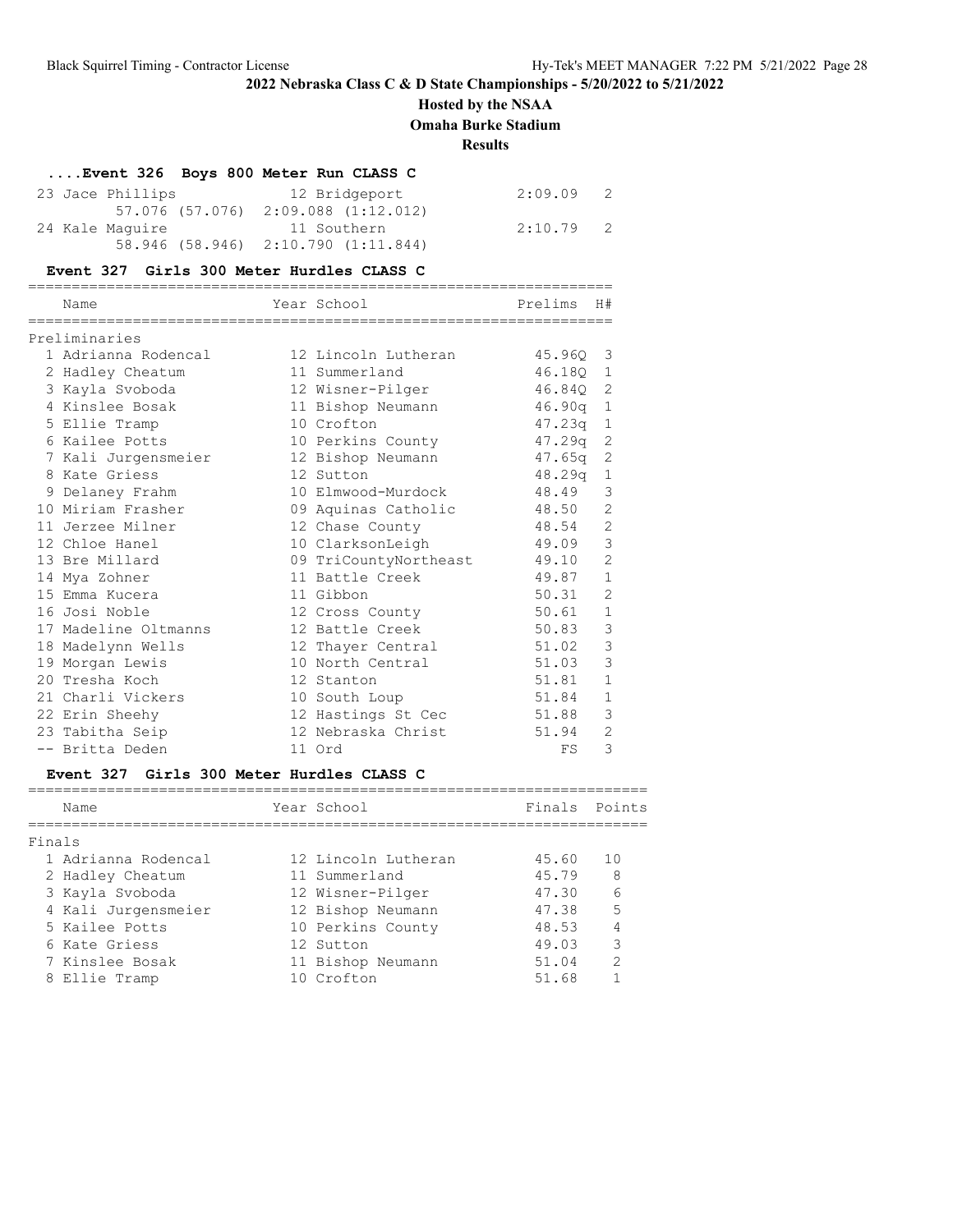# **Hosted by the NSAA**

**Omaha Burke Stadium**

**Results**

## **Event 328 Boys 300 Meter Hurdles CLASS C**

|        | Name                                     | Year School                 | Prelims              | H#             |        |
|--------|------------------------------------------|-----------------------------|----------------------|----------------|--------|
|        | Preliminaries                            |                             |                      |                |        |
|        | 1 Kamdyn Swartz                          | 12 Bishop Neumann           | 39.83Q 2             |                |        |
|        | 2 Beau Ruskamp                           | 12 Wisner-Pilger            | 40.330 1 40.329      |                |        |
|        | 3 Baron Buckendahl                       | 12 Battle Creek             | 41.320 3             |                |        |
|        | 4 Dane Miller                            | 12 Superior                 | $40.24q$ 2           |                |        |
|        | 5 Riley Wilson                           | 10 Elmwood-Murdock          | 40.33q 2 40.326      |                |        |
|        | 6 Easton Fries                           | 10 Chase County             | $41.18q$ 1           |                |        |
|        | 7 Caleb Allen                            | 12 Ainsworth                | 41.64q               | $\mathbf{1}$   |        |
|        | 8 John Prochaska                         | 12 Aquinas Catholic         | 41.78q               | 3              |        |
|        | 9 Carter Werner                          | 11 Elkhorn Valley           | 41.87                | 3              |        |
|        | 10 Calvin Sassaman                       | 11 Bishop Neumann           | 42.11                | 3              |        |
|        | 11 Jackson Ricchio                       | 11 Battle Creek             | 42.27                | $\overline{2}$ |        |
|        | 12 Hunter White                          | 12 Shelby-Rising City 42.46 |                      | $\mathbf{1}$   |        |
|        | 13 Lance Brester                         | 11 Howells-Dodge            | 42.61                | 3              |        |
|        | 14 Braden Miller                         | 12 Gibbon                   | 42.72                | 3              |        |
|        | 15 Aydon McDonald                        | 11 Gordon-Rushville         | 42.77                | 3              |        |
|        | 16 Houston Broz                          | 12 Wilber-Clatonia          | 42.78                | $\mathbf{1}$   |        |
|        | 17 Jake Bargen                           | 12 Centennial               | 43.27                | $\overline{2}$ |        |
|        | 18 Gavin Zoucha                          | 12 Malcolm                  | 43.30                | $\mathbf{1}$   |        |
|        | 19 Jackson Lindburg                      | 11 Cross County             | 43.42 2 43.411       |                |        |
|        | 20 Daniel Puppe                          | 11 Laurel-Conc-Cole         | 43.42 3 43.415       |                |        |
|        | 21 Mayson McIntosh                       | 11 Hartington-NC            | 43.72                | $\mathbf{1}$   |        |
|        | 22 Ben Holsing                           | 09 Tri County               | 43.76                | $\mathfrak{D}$ |        |
|        | 23 Alex Rohrobaugh                       | 10 Parkview Christ          | 44.20                | $\mathbf{1}$   |        |
|        | 24 Mitchel Wilson                        | 11 Southern Vly             | 45.90                | $\overline{2}$ |        |
|        | Event 328 Boys 300 Meter Hurdles CLASS C |                             |                      |                |        |
|        |                                          |                             |                      |                |        |
|        | Name                                     | Year School                 | Finals               |                | Points |
| Finals |                                          |                             |                      |                |        |
|        | 1 Beau Ruskamp                           | 12 Wisner-Pilger            | 39.83                | 10             |        |
|        | 2 Kamdyn Swartz                          | 12 Bishop Neumann           | 39.98                | 8              |        |
|        | 3 Dane Miller                            | 12 Superior                 | 40.58                | 6              |        |
|        | 4 Riley Wilson                           | 10 Elmwood-Murdock          | 40.68                | 5              |        |
|        |                                          |                             | $\sim$ $\sim$ $\sim$ |                |        |

 5 Baron Buckendahl 12 Battle Creek 40.97 4 6 John Prochaska 12 Aquinas Catholic 41.67 3 7 Easton Fries 10 Chase County 41.91 2 8 Caleb Allen 12 Ainsworth 42.16 1

=======================================================================

### **Event 329 Girls 1600 Meter Run CLASS C**

| ALLEY 1 Bottom Lanes 1-8, Seeds 9-24<br>ALLEY 2 Top Lanes 5-8, Seeds 1-8 |                                                                                                 |               |  |  |  |  |  |
|--------------------------------------------------------------------------|-------------------------------------------------------------------------------------------------|---------------|--|--|--|--|--|
| Name                                                                     | Year School                                                                                     | Finals Points |  |  |  |  |  |
| 1 Jordyn Arens                                                           | 10 Crofton                                                                                      | $5:17.98$ 10  |  |  |  |  |  |
|                                                                          | $1:13.779$ $(1:13.779)$ $2:34.964$ $(1:21.185)$ $3:58.848$ $(1:23.884)$ $5:17.980$ $(1:19.133)$ |               |  |  |  |  |  |
| 2 Kenzie Mosel                                                           | 12 Elkhorn Valley                                                                               | 5:31.69<br>8  |  |  |  |  |  |
|                                                                          | $1:15.425$ $(1:15.425)$ $2:40.435$ $(1:25.010)$ $4:09.840$ $(1:29.405)$ $5:31.689$ $(1:21.850)$ |               |  |  |  |  |  |
| 3 Lucy Spady                                                             | 12 Chase County                                                                                 | 5:32.39<br>-6 |  |  |  |  |  |
|                                                                          | $1:16.043$ $(1:16.043)$ $2:42.365$ $(1:26.323)$ $4:11.671$ $(1:29.306)$ $5:32.384$ $(1:20.714)$ |               |  |  |  |  |  |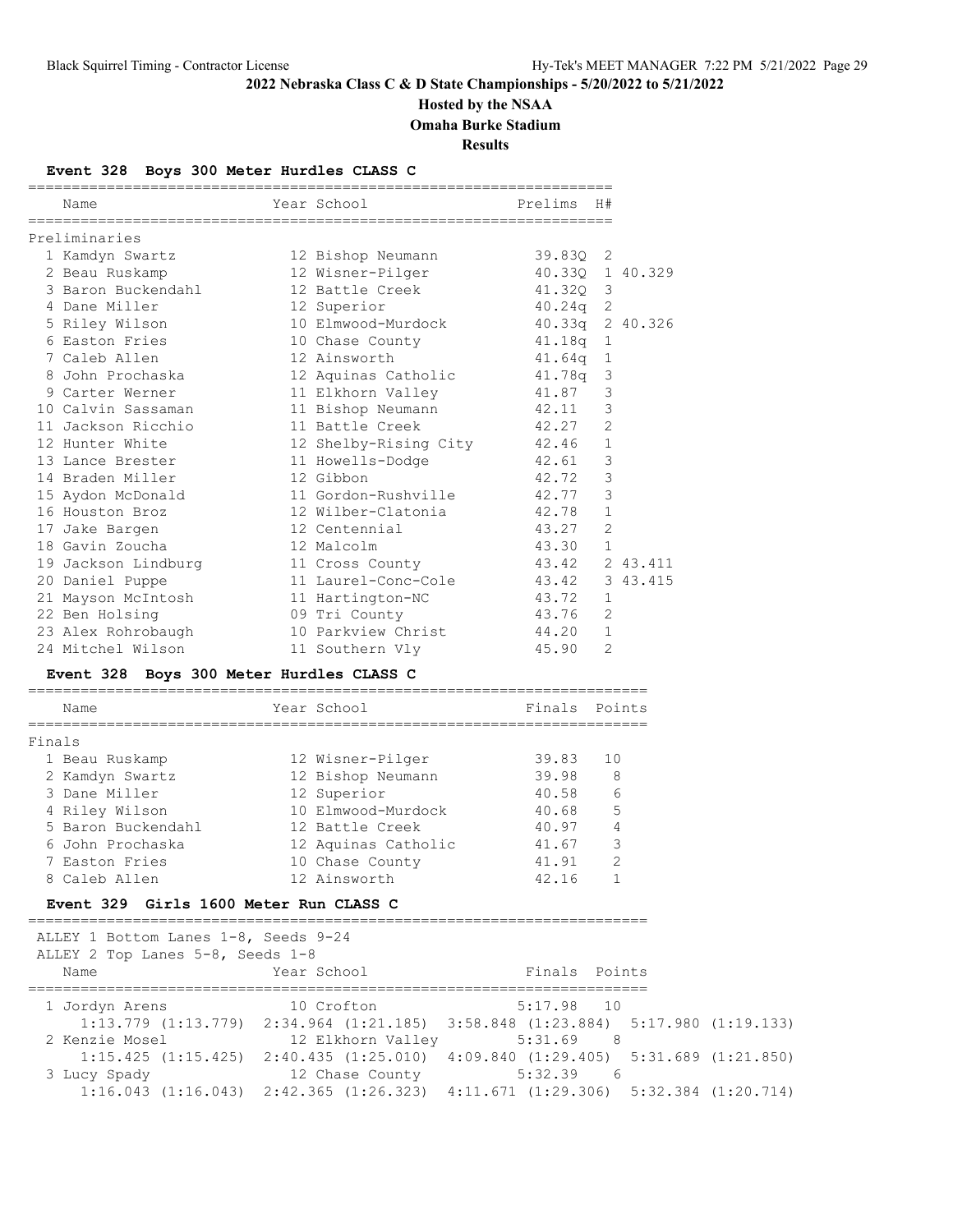## **Hosted by the NSAA**

**Omaha Burke Stadium**

**Results**

## **....Event 329 Girls 1600 Meter Run CLASS C**

| 4 Kaitlyn Mlnarik       | 11 Archbishop Berg                              | 5:33.31<br>$5^{\circ}$    |                         |
|-------------------------|-------------------------------------------------|---------------------------|-------------------------|
| $1:16.739$ $(1:16.739)$ | 2:45.147(1:28.409)                              | 4:14.559(1:29.412)        | 5:33.310 (1:18.752)     |
| 5 Tyrah American Horse  | 10 Gordon-Rushville                             | 5:33.59<br>$\overline{4}$ |                         |
| $1:20.652$ $(1:20.652)$ | $2:45.989$ $(1:25.337)$                         | $4:13.884$ $(1:27.896)$   | $5:33.589$ $(1:19.705)$ |
| 6 Chaney Nelson         | 11 Oakland-Craig                                | 5:34.46<br>3              |                         |
| $1:18.467$ $(1:18.467)$ | $2:46.964$ $(1:28.498)$ $4:17.364$ $(1:30.400)$ |                           | $5:34.451$ $(1:17.088)$ |
| 7 Tallianna Martin      | 11 South Loup                                   | 5:34.54<br>2              |                         |
| $1:14.299$ $(1:14.299)$ | $2:38.489$ $(1:24.190)$ $4:09.730$ $(1:31.242)$ |                           | $5:34.540$ $(1:24.810)$ |
| 8 Brekyn Kok            | 11 Cornerstone Chr                              | 5:35.14<br>$\overline{1}$ |                         |
| $1:15.696$ $(1:15.696)$ | $2:42.758$ $(1:27.062)$                         | 4:11.839(1:29.082)        | $5:35.133$ $(1:23.294)$ |
| 9 Sawyer Benne          | 09 Lincoln Lutheran                             | 5:35.23                   |                         |
| $1:18.163$ $(1:18.163)$ | $2:45.639$ $(1:27.476)$                         | 4:14.595(1:28.957)        | $5:35.222$ $(1:20.627)$ |
| 10 Hannah Swanson       | 10 Nebraska Christ                              | 5:36.29                   |                         |
| $1:18.139$ $(1:18.139)$ | $2:45.252$ $(1:27.113)$                         | $4:13.980$ $(1:28.729)$   | $5:36.284$ $(1:22.304)$ |
| 11 Alayna Vargas        | 10 Hastings St Cec                              | 5:40.93                   |                         |
| $1:13.926$ $(1:13.926)$ | $2:37.012$ $(1:23.086)$                         | $4:09.547$ $(1:32.535)$   | $5:40.923$ $(1:31.376)$ |
| 12 Chloe Rossow         | 09 Hastings St Cec                              | 5:49.71                   |                         |
| $1:16.401$ $(1:16.401)$ | $2:45.559$ $(1:29.159)$                         | 4:18.745(1:33.186)        | $5:49.701$ $(1:30.956)$ |
| 13 Maddie Davis         | 10 West Holt                                    | 5:50.10                   |                         |
| $1:18.100$ $(1:18.100)$ | 2:47.190(1:29.090)                              | $4:21.913$ $(1:34.723)$   | $5:50.099$ $(1:28.186)$ |
| 14 Malorie Weaklend     | 09 Logan View                                   | 5:50.15                   |                         |
| $1:19.046$ $(1:19.046)$ | 2:47.035(1:27.990)                              | $4:21.079$ $(1:34.044)$   | $5:50.147$ $(1:29.069)$ |
| 15 Adelyn Zwick         | 09 Bishop Neumann                               | 5:53.45                   |                         |
| $1:18.349$ $(1:18.349)$ | 2:46.685(1:28.337)                              | $4:21.719$ $(1:35.035)$   | $5:53.448$ $(1:31.729)$ |
| 16 Jessica Opfer        | 12 Hartington-NC                                | 5:55.53                   |                         |
| $1:18.382$ $(1:18.382)$ | $2:46.778$ $(1:28.396)$                         | $4:19.903$ $(1:33.125)$   | $5:55.528$ $(1:35.625)$ |
| 17 Charis Goodell       | 9 Perkins County                                | 6:00.07                   |                         |
| 1:19.325(1:19.325)      | 2:48.799(1:29.475)                              | $4:26.454$ $(1:37.655)$   | $6:00.066$ $(1:33.613)$ |
| 18 Ivy Tullis           | 9 South Loup                                    | 6:01.42                   |                         |
| $1:14.691$ $(1:14.691)$ | 2:47.973 (1:33.282)                             | $4:30.425$ $(1:42.453)$   | $6:01.417$ $(1:30.992)$ |
| 19 Ellesyn Hrouda       | 09 Ponca                                        | 6:01.87                   |                         |
| 1:18.670(1:18.670)      | $2:49.174$ $(1:30.504)$                         | $4:28.790$ $(1:39.617)$   | $6:01.862$ $(1:33.072)$ |
| 20 Emma Kennedy         | 9 Ainsworth                                     | 6:02.51                   |                         |
| $1:17.776$ $(1:17.776)$ | $2:47.222$ $(1:29.446)$                         | $4:23.742$ $(1:36.520)$   | $6:02.509$ $(1:38.767)$ |
| 21 Kinsley Havranek     | 10 Palmyra                                      | 6:03.74                   |                         |
| $1:18.323$ $(1:18.323)$ | $2:52.029$ $(1:33.706)$                         | $4:30.729$ $(1:38.700)$   | $6:03.739$ $(1:33.010)$ |
| 22 Kierra Miller        | 11 Bayard                                       | 6:04.43                   |                         |
| $1:19.859$ $(1:19.859)$ | $2:51.567$ $(1:31.708)$ $4:31.011$ $(1:39.445)$ |                           | $6:04.426$ $(1:33.415)$ |
| 23 Kennedy Baumert      | 09 Guardian Ang CC                              | 6:06.84                   |                         |
| $1:20.161$ $(1:20.161)$ | $2:56.198$ $(1:36.037)$                         | $4:36.749$ $(1:40.552)$   | 6:06.835(1:30.086)      |
| 24 Taya Pinneo          | 09 Shelby-Rising City                           | 6:08.06                   |                         |
| $1:19.765$ $(1:19.765)$ | $2:56.183$ $(1:36.418)$                         | $4:36.857$ $(1:40.675)$   | $6:08.057$ $(1:31.200)$ |

# **Event 330 Boys 1600 Meter Run CLASS C**

| ALLEY 1 Bottom Lanes 1-8, Seeds 9-24 |             |                                                                                                 |  |
|--------------------------------------|-------------|-------------------------------------------------------------------------------------------------|--|
| ALLEY 2 Top Lanes 5-8, Seeds 1-8     |             |                                                                                                 |  |
| Name                                 | Year School | Finals Points                                                                                   |  |
|                                      |             |                                                                                                 |  |
| 1 Carson Noecker                     |             | 11 Hartington CC 4:19.61 10                                                                     |  |
|                                      |             | $1:01.916$ (1:01.916) $2:06.795$ (1:04.879) $3:14.272$ (1:07.478) $4:19.608$ (1:05.336)         |  |
| 2 Ben Hammond                        |             | 12 Norfolk Catholic 4:36.13<br>-8                                                               |  |
|                                      |             | $1:08.004$ $(1:08.004)$ $2:20.235$ $(1:12.231)$ $3:28.857$ $(1:08.623)$ $4:36.129$ $(1:07.272)$ |  |
|                                      |             |                                                                                                 |  |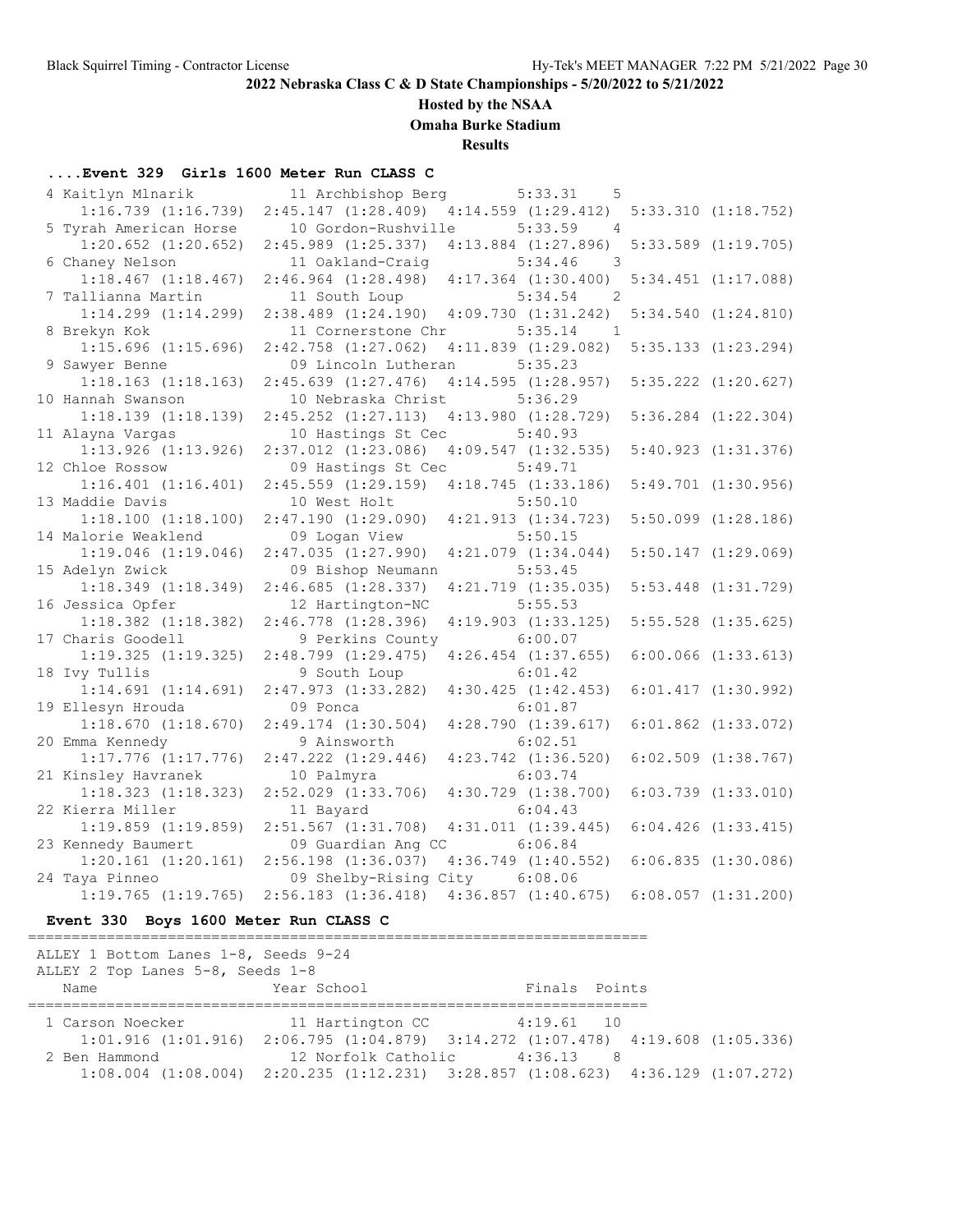## **Hosted by the NSAA**

**Omaha Burke Stadium**

**Results**

## **....Event 330 Boys 1600 Meter Run CLASS C**

| 3 Ty Schlueter          | 12 Ainsworth            | 4:37.48<br>- 6                      |                         |
|-------------------------|-------------------------|-------------------------------------|-------------------------|
| $1:07.739$ $(1:07.739)$ | $2:20.504$ $(1:12.765)$ | $3:31.567$ $(1:11.064)$             | $4:37.471$ $(1:05.904)$ |
| 4 Abraham Larson        | 12 Stanton              | 4:37.59<br>$-5$                     |                         |
| $1:08.228$ $(1:08.228)$ | 2:19.417(1:11.190)      | $3:29.981$ $(1:10.565)$             | $4:37.586$ $(1:07.605)$ |
| 5 Jackson Strain        | 12 Twin River           | 4:38.69<br>$\overline{4}$           |                         |
| $1:08.482$ $(1:08.482)$ | $2:21.077$ $(1:12.596)$ | $3:32.246$ $(1:11.169)$             | $4:38.689$ $(1:06.444)$ |
| 6 Grant Lander          | 12 Homer                | 4:38.71<br>$\overline{\phantom{a}}$ |                         |
| $1:08.195$ $(1:08.195)$ | $2:20.624$ $(1:12.429)$ | 3:31.911(1:11.287)                  | $4:38.701$ $(1:06.791)$ |
| 7 Mason McGreer         | 9 Perkins County        | 4:39.84<br>2                        |                         |
| $1:08.939$ $(1:08.939)$ | $2:17.008$ $(1:08.069)$ | $3:29.052$ $(1:12.045)$             | $4:39.840$ $(1:10.788)$ |
| 8 Kolter Van Pelt       | 11 Stanton              | 4:39.99<br>$\overline{1}$           |                         |
| $1:08.494$ $(1:08.494)$ | $2:21.368$ $(1:12.874)$ | $3:33.291$ $(1:11.924)$             | $4:39.985$ $(1:06.694)$ |
| 9 Jack Lancaster        | 11 Valentine            | 4:42.28                             |                         |
| $1:07.391$ $(1:07.391)$ | 2:20.730 (1:13.339)     | $3:32.350$ $(1:11.620)$             | $4:42.271$ $(1:09.921)$ |
| 10 Carter Siems         | 11 Tri County           | 4:45.00                             |                         |
| $1:09.510$ $(1:09.510)$ | $2:22.624$ $(1:13.114)$ | $3:36.581$ $(1:13.958)$             | $4:44.991$ $(1:08.410)$ |
| 11 Kale Maguire         | 11 Southern             | 4:45.01                             |                         |
| 1:09.611(1:09.611)      | 2:23.478 (1:13.867)     | $3:38.603$ $(1:15.125)$             | $4:45.001$ $(1:06.399)$ |
| 12 Dyami Berridge       | 11 Winnebago            | 4:46.12                             |                         |
| $1:08.354$ $(1:08.354)$ | $2:20.926$ $(1:12.572)$ | $3:32.686$ $(1:11.760)$             | 4:46.116(1:13.431)      |
| 13 Cade Johnson         | 11 Wakefield            | 4:48.23                             |                         |
| $1:10.039$ $(1:10.039)$ | $2:23.721$ $(1:13.682)$ | $3:39.116$ $(1:15.395)$             | $4:48.229$ $(1:09.114)$ |
| 14 Carter Ruse          | 11 Freeman              | 4:48.39                             |                         |
| $1:08.147$ $(1:08.147)$ | $2:21.873$ $(1:13.727)$ | $3:37.295$ $(1:15.422)$             | $4:48.381$ $(1:11.086)$ |
| 15 Carter Tichota       | 12 Yutan                | 4:48.58                             |                         |
| $1:08.847$ $(1:08.847)$ | $2:21.714$ $(1:12.867)$ | $3:34.262$ $(1:12.549)$             | 4:48.573(1:14.311)      |
| 16 Raden Orton          | 11 North Central        | 4:49.63                             |                         |
| $1:08.637$ $(1:08.637)$ | $2:20.972$ $(1:12.336)$ | $3:34.914$ $(1:13.942)$             | $4:49.624$ $(1:14.710)$ |
| 17 Elijah Conley        | 11 Bridgeport           | 4:53.53                             |                         |
| $1:09.285$ $(1:09.285)$ | $2:21.291$ $(1:12.006)$ | $3:38.555$ $(1:17.265)$             | $4:53.522$ $(1:14.968)$ |
| 18 Rowan Jarosik        | 09 Sandy Creek          | 4:53.92                             |                         |
| 1:08.917(1:08.917)      | $2:23.006$ $(1:14.090)$ | $3:39.576$ $(1:16.570)$             | 4:53.915(1:14.339)      |
| 19 Josue Munoz          | 09 Homer                | 4:56.29                             |                         |
| 1:10.617(1:10.617)      | $2:25.757$ $(1:15.141)$ | $3:45.803$ $(1:20.046)$             | $4:56.283$ $(1:10.480)$ |
| 20 Ashton Hughes        | 11 Cornerstone Chr      | 4:56.96                             |                         |
| $1:08.580$ $(1:08.580)$ | $2:21.784$ $(1:13.204)$ | $3:36.277$ $(1:14.494)$             | $4:56.954$ $(1:20.677)$ |
| 21 Noah Fischer         | 09 Nebraska Christ      | 5:03.65                             |                         |
| $1:07.938$ $(1:07.938)$ | 2:20.874 (1:12.937)     | $3:41.651$ $(1:20.778)$             | $5:03.646$ $(1:21.995)$ |
| 22 Logan Lebo           | 10 Lincoln Lutheran     | 5:06.60                             |                         |
| $1:10.414$ $(1:10.414)$ | $2:25.736$ $(1:15.322)$ | $3:46.528$ $(1:20.793)$             | $5:06.592$ $(1:20.065)$ |
| 23 Logan Recoy          | 10 South Loup           | 5:07.70                             |                         |
| $1:07.795$ $(1:07.795)$ | $2:21.009$ $(1:13.214)$ | $3:40.952$ $(1:19.944)$             | $5:07.692$ $(1:26.740)$ |
| 24 Jackson Sinsel       | 12 Sutherland           | 5:17.91                             |                         |
| $1:09.431$ $(1:09.431)$ | $2:26.924$ $(1:17.493)$ | 3:54.195(1:27.271)                  | $5:17.901$ $(1:23.706)$ |

### **Event 331 Girls 4x100 Meter Relay CLASS C**

| School                  | Finals H# Points       |  |  |  |  |  |  |
|-------------------------|------------------------|--|--|--|--|--|--|
| 1 Norfolk Catholic      | 50.48 2 10             |  |  |  |  |  |  |
| 1) Allison Brungardt 10 | 2) Kenzie Janssen 9    |  |  |  |  |  |  |
| 3) Saylor Fischer 11    | 4) Aubrey Barnes 10    |  |  |  |  |  |  |
| 2 Hartington CC         | - 8<br>$50.64$ 2       |  |  |  |  |  |  |
| 1) Faith Christensen 11 | 2) Grace Reifenrath 11 |  |  |  |  |  |  |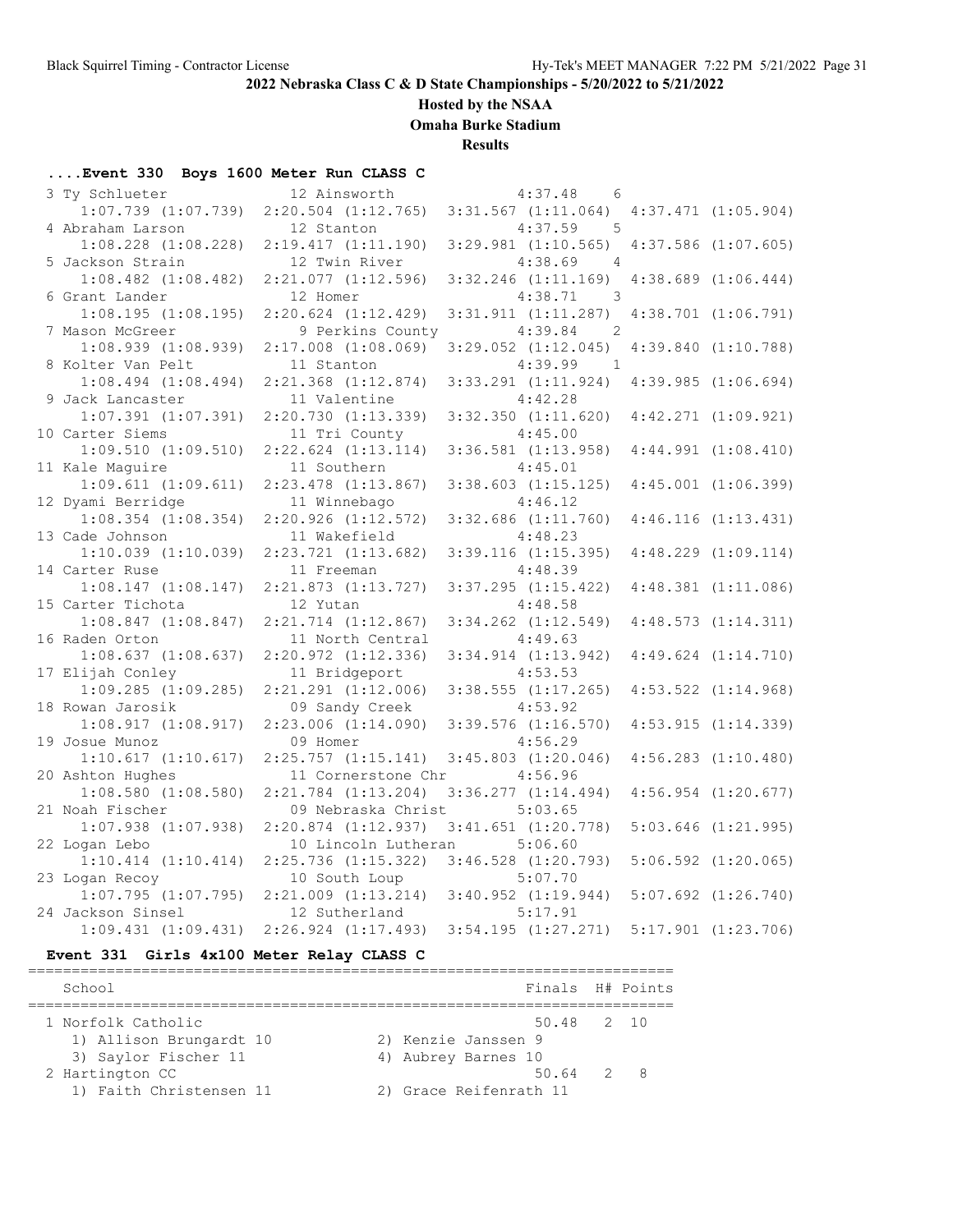## **Hosted by the NSAA**

**Omaha Burke Stadium**

**Results**

#### **....Event 331 Girls 4x100 Meter Relay CLASS C**

| 3) Lauren Bernecker 09  | 4) Sophia Reifenrath 11 |              |                |  |
|-------------------------|-------------------------|--------------|----------------|--|
| 3 Lincoln Lutheran      | 50.72                   | $\mathbf{1}$ | 6              |  |
| 1) Kate Leimbach 12     | 2) Abby Wachal 11       |              |                |  |
| 3) Lily Psencik         | 4) Molli Martin 12      |              |                |  |
| 4 Bishop Neumann        | 51.16                   | 2            | 5              |  |
| 1) Lizzie Lilly 10      | 2) Jill Johnson 09      |              |                |  |
| 3) Mary Chvatal 12      | 4) Teresa Quinn 12      |              |                |  |
| 5 Chase County          | 51.20                   | 2            | 4              |  |
| 1) Chloe Dillan 12      | 2) Jordan Jablonski 12  |              |                |  |
| 3) Ali McNair 11        | 4) Jerzee Milner 12     |              |                |  |
| 6 David City            | 51.37                   | 2            | 3              |  |
| 1) Neely Behrns 12      | 2) Lili Eickmeier 12    |              |                |  |
| 3) Trinity Boss 09      | 4) Avery Couch 11       |              |                |  |
| 7 Ord                   | 51.43                   | 1            | 2              |  |
| 1) Lexis Vancura 11     | 2) Journi Moran 12      |              |                |  |
| 3) Kaidence Wilson 11   | 4) Britta Deden 11      |              |                |  |
| 8 West Holt             | 51.66                   | $\mathbf{1}$ | 1              |  |
| 1) Katelynn Kratz 10    | 2) Abbygail Davis 9     |              |                |  |
| 3) Makenna Schaaf 9     | 4) Ainsley Galyen 9     |              |                |  |
| 9 Valentine             | 51.79                   | 2            |                |  |
| 1) MaKenzie Long 12     | 2) Tacey From 9         |              |                |  |
| 3) Becca McGinley 12    | 4) Alivia Patterson 10  |              |                |  |
| 10 Wisner-Pilger        | 51.93                   | 2            |                |  |
| 1) Taylor Scholting 09  | 2) Kayla Svoboda 12     |              |                |  |
| 3) Haley Kneifl 09      | 4) Lindsey Kniefl 12    |              |                |  |
| 11 Sandy Creek          | 52.16                   | 1            |                |  |
| 1) Ella Martin 10       | 2) Caitlin Rempe 12     |              |                |  |
| 3) Jenna Heinz 12       | 4) Leah Hatch 12        |              |                |  |
| 12 North Bend Cent      | 52.34                   | 2            |                |  |
| 1) Natalie Knapp 12     | 2) Kaitlyn Emanuel 11   |              |                |  |
| 3) Josie Cleveringa 10  | 4) Alexa Brodd 09       |              |                |  |
| 13 South Loup           | 52.92                   | 1            |                |  |
| 1) Joslyn Reiff 10      | 2) Bryn Schwarz 10      |              |                |  |
| 3) Taylor Ross 11       | 4) Halie Recoy 11       |              |                |  |
| 14 Bayard               | 53.04                   | 1            |                |  |
| 1) Jessi Kappen 9       | 2) Danika Hassel 10     |              |                |  |
| 3) Cambree Schmaltz 11  | 4) Dani Harter 10       |              |                |  |
| 15 Ponca                | 53.25                   | 1            |                |  |
| 1) Abbie Hrouda 11      | 2) Ellie McAfee 11      |              |                |  |
| 3) Julien Buckles 11    | 4) Gracen Evans 11      |              |                |  |
| -- Guardian Ang CC      | DQ.                     | 1            | Outside Zone 3 |  |
| 1) Cassie Peatrowsky 11 | 2) Mackenzie Schmid 09  |              |                |  |
| 3) Isabel Hass 10       | 4) Sophia Hass 12       |              |                |  |

#### **Event 332 Boys 4x100 Meter Relay CLASS C**

========================================================================== School **Finals** H# Points ========================================================================== 1 Battle Creek 43.99 2 10 1) Caleb Brauer 11 2) Landon Olson 12 3) Baron Buckendahl 12 (4) Rich Brauer 12 2 Grand Island CC 44.21 1 8 1) Isaac Herbek 12 2) Brayton Johnson 12 3) Connor Johnson 10 (4) Gage Steinke 12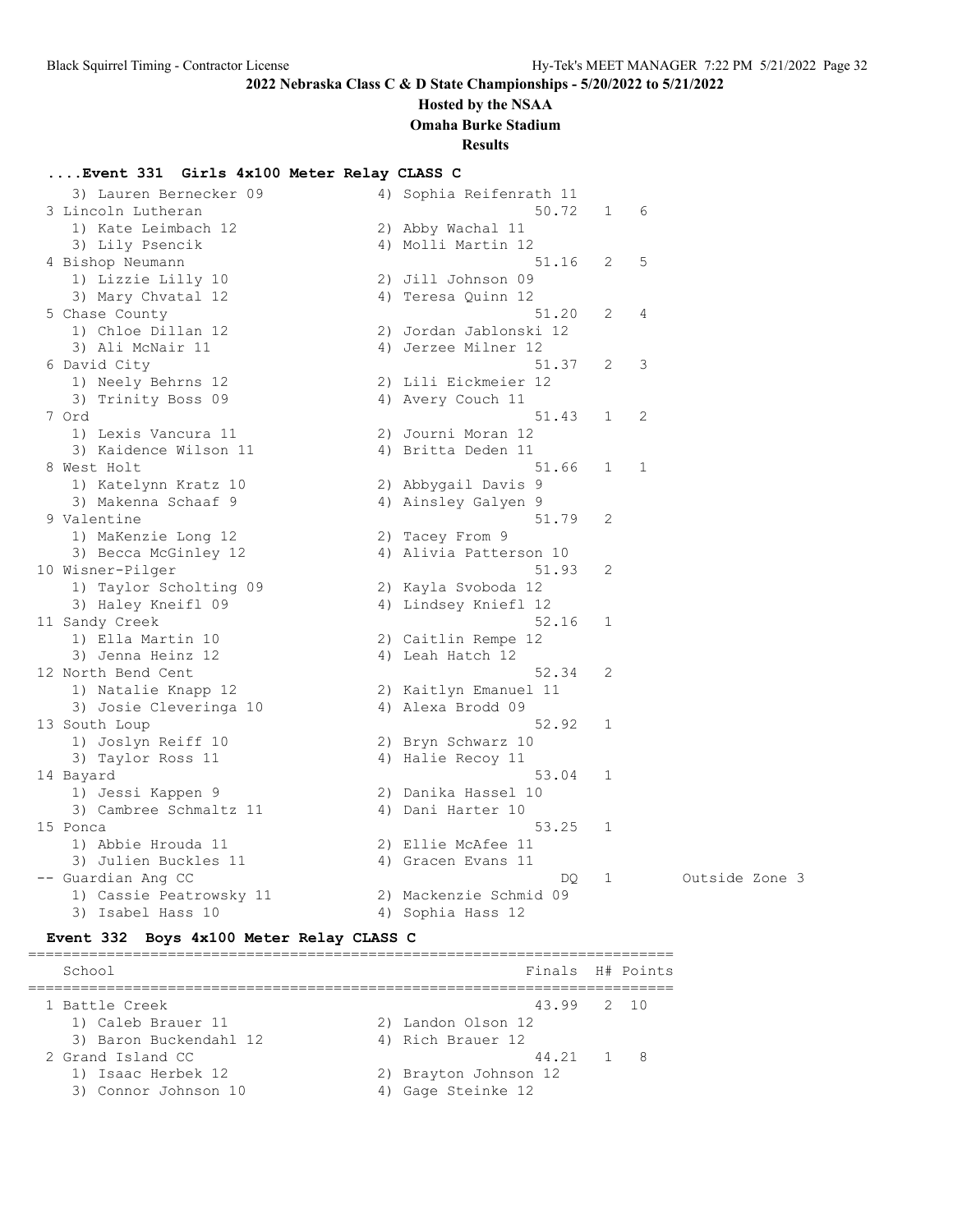#### **Hosted by the NSAA**

**Omaha Burke Stadium**

**Results**

#### **....Event 332 Boys 4x100 Meter Relay CLASS C**

 3 Louisville 44.26 2 6 1) Quincy Trent 11 2) Harrison Klein 12 3) Eric Heard 12 4) Cody Hrdy 09 4 Centura 44.57 2 5 1) Quentin Morris 11 2) Keaton Lemburg 10 3) Tanner Simdorn 12 4) Troy Rassmussen 12 5 Yutan 44.76 2 4 1) Zach Krajicek 11 2) Jett Arensberg 11 3) Derek Wacker 10 <a>
4) Josh Jessen 12 6 North Central 44.88 2 3 1) Carson Anderson 11 2) Troy Reynolds 12 3) Dolan Pospichal 12 12 12 4) Wyatt Prewitt 12 7 Superior 45.31 1 2 1) Matt Colgrove 12 2) Gavin Ekstein 12 3) Aiden Humphries 11 (4) Dane Miller 12 8 Hastings St Cec 20 1 2 2 2 3 2 3 3 3 4 5.32 1 2 1) Jacob Schaefer 09 2) William Shaw 09 3) Emmanuel Consbruck 12 4) Jenson Anderson 10 9 Hartington CC and the set of the set of the set of the set of the set of the set of the set of the set of the set of the set of the set of the set of the set of the set of the set of the set of the set of the set of the 1) Tyan Baller 11 2) Alex Kuehn 10 3) Grant Arens 11 4) Brett Kleinschmit 11 10 Freeman 45.65 1 1) Brandon Jurgens 11 (2) Gabe Goes 10 3) Evan Ault 09 4) Taylan Vetrovsky 11 11 Perkins County 16.09 and 16.09 and 16.09 and 16.09 and 16.09 and 16.09 and 16.09 and 16.09 and 16.09 and 1 1) Triston Hite 12 2) Casey Hanson 11 3) Ethan Sihm 11 4) Blake Garner 10 12 Wood River 2008 12 Wood River 2008 12 Wood River 2008 12 Wood River 2008 12 1) Harrison Oberg 10 2) Caleb Paulk 11 3) Ikaiah Edgren 9 1920 - 40 Logan Turek 12 -- Stanton DNF 2 1) Connor McCarthy 12 2) Mitchell Hupp 10 3) Jordan Claussen 09  $\hspace{1cm}$  4) Jason Claussen 11 -- Aquinas Catholic DQ 2 Out of Zone 2 1) John Prochaska 12 2) Caleb Thege 12 3) Michael Andel 12 4) Bryant Stouffer 09 -- David City DQ 2 Out of Zone 2 1) Jack McKay 12 2) Caden Denker 11 3) Ethan Underwood 12 4) Seth Golden 12 -- Malcolm Church Course 12 And Church Course 2<br>-- Malcolm DQ 1 Out of Zone 2 1) Gavin Zoucha 12 2) Logan McGreer 09 3) Lucas Christensen 11 4) Antonio Sims 12

**Event 333 Girls 4x400 Meter Relay CLASS C**

========================================================================== School **Finals** H# Points ========================================================================== 1 Hartington CC 4:06.37 2 10 1) Lauren Bernecker 09 2) Sophia Reifenrath 11 3) Faith Christensen 11 <a>
4) Laney Kathol 11 2:03.913 (2:03.913) 3:06.707 (1:02.795) 4:06.367 (59.660) 2 Chase County 4:08.58 2 8 1) Jordan Jablonski 12 2) Peyton Owens 9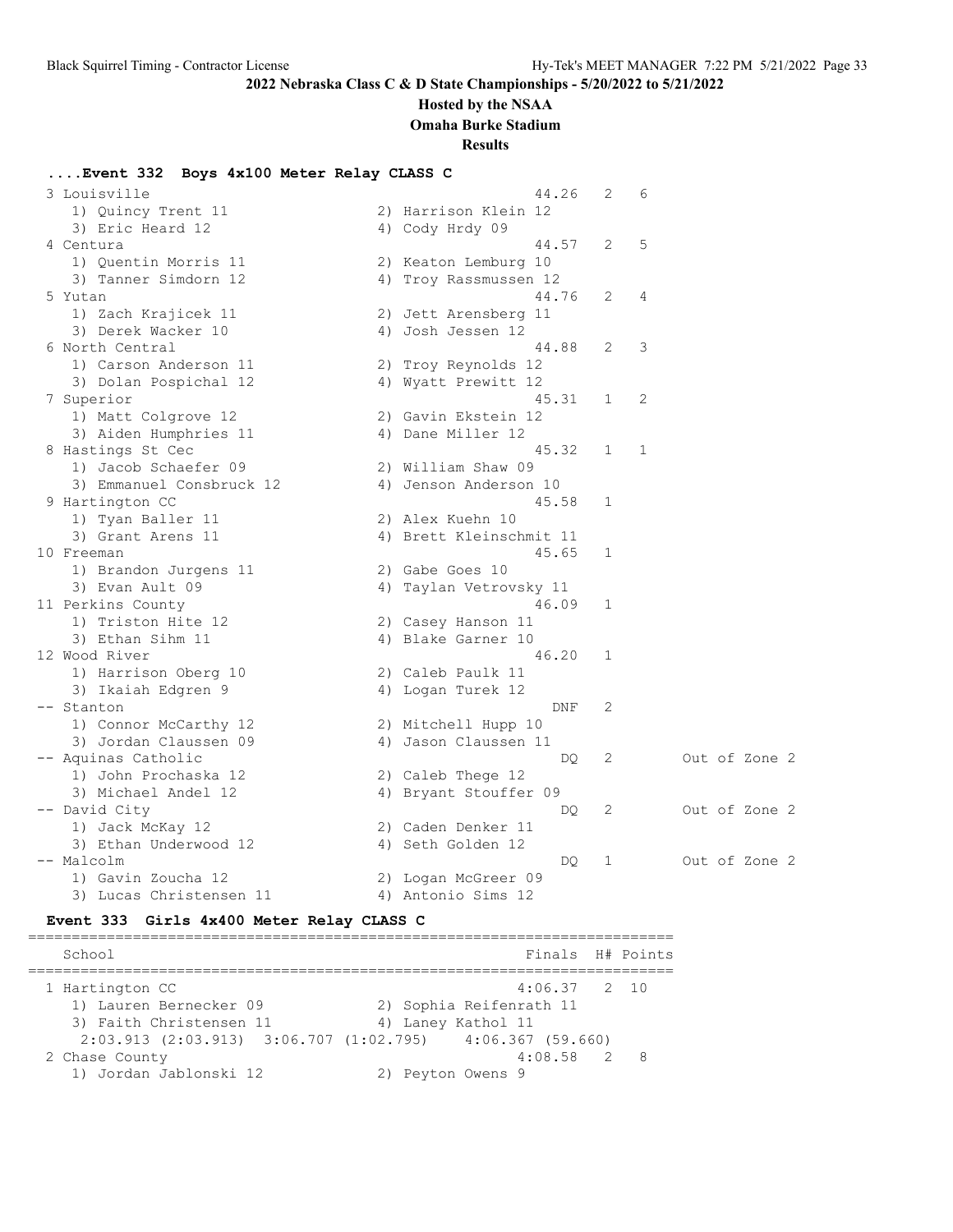### **Hosted by the NSAA**

**Omaha Burke Stadium**

**Results**

**....Event 333 Girls 4x400 Meter Relay CLASS C** 3) Ali McNair 11 4) Bryn McNair 11 2:06.240 (2:06.240) 3:09.377 (1:03.138) 4:08.577 (59.200) 3 Bishop Neumann 1) Kinslee Bosak 11 2) Caitlin McGuigan 10 3) Adelyn Zwick 09 12 12 4) Teresa Quinn 12 2:07.861 (2:07.861) 3:13.469 (1:05.608) 4:14.604 (1:01.135) 4 North Bend Cent 4:15.30 1 5 1) Josie Cleveringa 10 2) Lindsey Emanuel 09 3) Karlene Bourek 12 4) Sydney Emanuel 12 2:05.386 (2:05.386) 3:12.942 (1:07.557) 4:15.295 (1:02.353) 5 Valentine 4:15.32 2 4 1) MaKenzie Long 12 2) Fayth From 12 3) Alivia Patterson 10 <a>
4) Tacey From 9 2:08.773 (2:08.773) 3:13.194 (1:04.421) 4:15.316 (1:02.122) 6 Amherst 4:17.29 2 3 1) Hannah Herrick 10 2) Micaela Bivainis 12 3) Josee Tesmer 10 4) Tenley Hadwiger 12 2:10.202 (2:10.202) 3:15.907 (1:05.705) 4:17.282 (1:01.375) 7 Elmwood-Murdock 4:17.74 1 2 1) Sela Rikli 12 2) Ella Zierott 11 3) Brianna Ross 10 4) Delaney Frahm 10 2:11.866 (2:11.866) 3:15.573 (1:03.707) 4:17.737 (1:02.165) 8 Guardian Ang CC 4:18.13 2 1<br>1) Sophia Hass 12 2) Reese Throener 11 1) Sophia Hass 12 2) Reese Throener 11 3) Izzy Kreikemeier 09 4) Jocelynn Skoda 10 2:09.766 (2:09.766) 3:15.372 (1:05.607) 4:18.130 (1:02.758) 9 Hastings St Cec 4:18.67 2 1) Erin Sheehy 12 2) Megan Vrooman 12 3) Tatum Krikac 10 (4) Jill Parr 12 2:10.574 (2:10.574) 3:15.847 (1:05.273) 4:18.662 (1:02.815) 10 Norfolk Catholic 20 20 20 20 20 20 31 21 22 32 32 33 34:19 1) Kenzie Janssen 9 2) Aubrey Barnes 10 3) Morgan Miller 11 4) Allison Brungardt 10 2:09.075 (2:09.075) 3:15.411 (1:06.336) 4:19.308 (1:03.898) 11 North Central 4:20.38 1 1) Daisy Frick 12 2) Brielle Bussinger 12 3) Morgan Lewis 10 4) Brooklyn Buell 11 2:12.136 (2:12.136) 3:16.677 (1:04.542) 4:20.372 (1:03.695) 12 TriCountyNortheast 4:20.77 1 1) Jordyn Carr 12 2) Brynn Schock 12 3) Bre Millard 09 4) Brianna Bousquet 11 2:11.034 (2:11.034) 3:14.605 (1:03.571) 4:20.766 (1:06.161) 13 Sutton 4:20.85 1 1) Kate Griess 12 2) Kennedy Perrien 10 3) Olivia Kessler 11 4) Reagan Robinson 10 2:11.116 (2:11.116) 3:16.288 (1:05.173) 4:20.847 (1:04.560) 14 Wisner-Pilger 4:21.53 2 1) Haley Kneifl 09 2) Taylor Scholting 09 3) Emma Heller 11 12 14) Lindsey Kniefl 12 1) Haley Kneifl 09<br>3) Emma Heller 11 (2:11.752 (2:11.752) 3:19.462 (1:07.710) 4:21.526 (1:02.065)  $2:11.732$   $(2.11.732)$   $(3.11.732)$   $(4.22.32)$  1<br>15 Shelby-Rising City  $(4.22.32)$  1 1) Ava Larmon 10 2) Kaylei Perry 10 3) Liberty Baker 11 4) Alex Larmon 10 2:12.489 (2:12.489) 3:18.573 (1:06.085) 4:22.318 (1:03.745)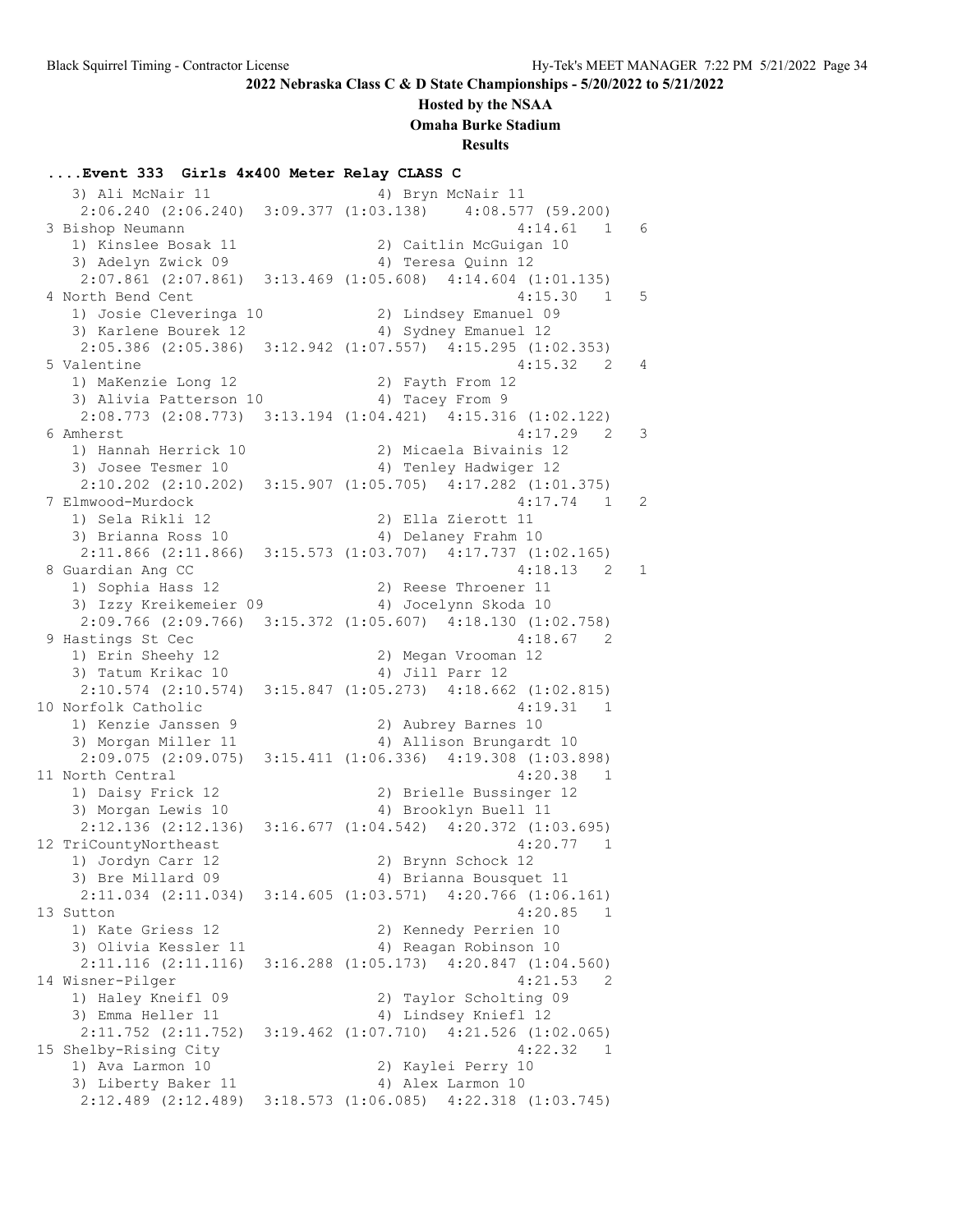#### **Hosted by the NSAA**

**Omaha Burke Stadium**

**Results**

#### **....Event 333 Girls 4x400 Meter Relay CLASS C**

| 16 Tekamah-Herman    | 4:24.05<br>2                                                  |  |
|----------------------|---------------------------------------------------------------|--|
| 1) Preslee Hansen 10 | 2) Kaitlyn Quick 12                                           |  |
| 3) Isabella Roche 09 | 4) Emma Wakehouse 11                                          |  |
|                      | $2:15.207$ (2:15.207) 3:21.784 (1:06.577) 4:24.046 (1:02.262) |  |

#### **Event 334 Boys 4x400 Meter Relay CLASS C**

========================================================================== School **Finals** H# Points ========================================================================== 1 Grand Island CC 3:32.02 1 10 1) Ben Alberts 11 2) Ishmael Nadir 11 3) Isaac Herbek 12 4) Brayton Johnson 12 1:46.735 (1:46.735) 2:41.066 (54.332) 3:32.015 (50.950) 2 Bishop Neumann 3:32.08 2 8 1) Calvin Sassaman 11 2) Trenton Moudry 10 3) Michael Lynch 12 (4) Luke Meis 11 1:46.775 (1:46.775) 2:40.168 (53.394) 3:32.076 (51.908) 3 Hartington CC 3:32.72 2 6 1) Grant Arens 11 2) Carson Arens 11 3) Brett Kleinschmit 11 <a>
4) Alex Kuehn 10 1:47.663 (1:47.663) 2:42.272 (54.610) 3:32.713 (50.442)<br>ilber-Clatonia 3:33.18 2 5 4 Wilber-Clatonia 3:33.18 2 5 1) Cash Keslar 09 2) Mason Combs 12 3) Jonathon Zoubek 12 4) Houston Broz 12 1:47.777 (1:47.777) 2:40.699 (52.923) 3:33.178 (52.479) 5 Freeman 3:33.38 1 4 1) Brandon Jurgens 11 2) Tandon Buhr 12 3) Taylan Vetrovsky 11 4) Gabe Goes 10 1:47.856 (1:47.856) 2:40.550 (52.694) 3:33.375 (52.825) 6 Louisville 3:33.81 2 3 1) Eric Heard 12 2) Cody Hrdy 09 3) Jaxson Barnes 12 (4) Harrison Klein 12 1:47.564 (1:47.564) 2:42.904 (55.340) 3:33.802 (50.898) 7 Battle Creek 3:34.09 2 2 1) Jackson Ricchio 11 2) Baron Buckendahl 12 3) Titus Tillman 12 4) Will Hamer 11 1:48.376 (1:48.376) 2:41.238 (52.863) 3:34.088 (52.850) 8 Centura 3:34.65 1 1 1) Quentin Morris 11 2) Keaton Lemburg 10 3) Troy Rassmussen 12 4) Tanner Simdorn 12 1:46.585 (1:46.585) 2:39.385 (52.800) 3:34.650 (55.265) 9 Hastings St Cec 3:37.14 1 1) Emmanuel Consbruck 12 2) Jacob Schaefer 09 3) Garrett Parr 12 4) William Shaw 09 1:47.451 (1:47.451) 2:43.205 (55.754) 3:37.139 (53.935) 10 Hartington-Newcastle 3:37.29 2 1) Bennet Sievers 12 2) Jake Peitz 12 3) Cole Rosener 09 4) Mayson McIntosh 11 1:47.275 (1:47.275) 2:42.753 (55.479) 3:37.284 (54.531) 11 Gordon-Rushville 3:37.35 1 1) Wyatt Feddersen 9 2) Aydon McDonald 11 3) Ellis Livingston 11 (4) Jace Freeseman 11 1:51.187 (1:51.187) 2:45.615 (54.429) 3:37.350 (51.735)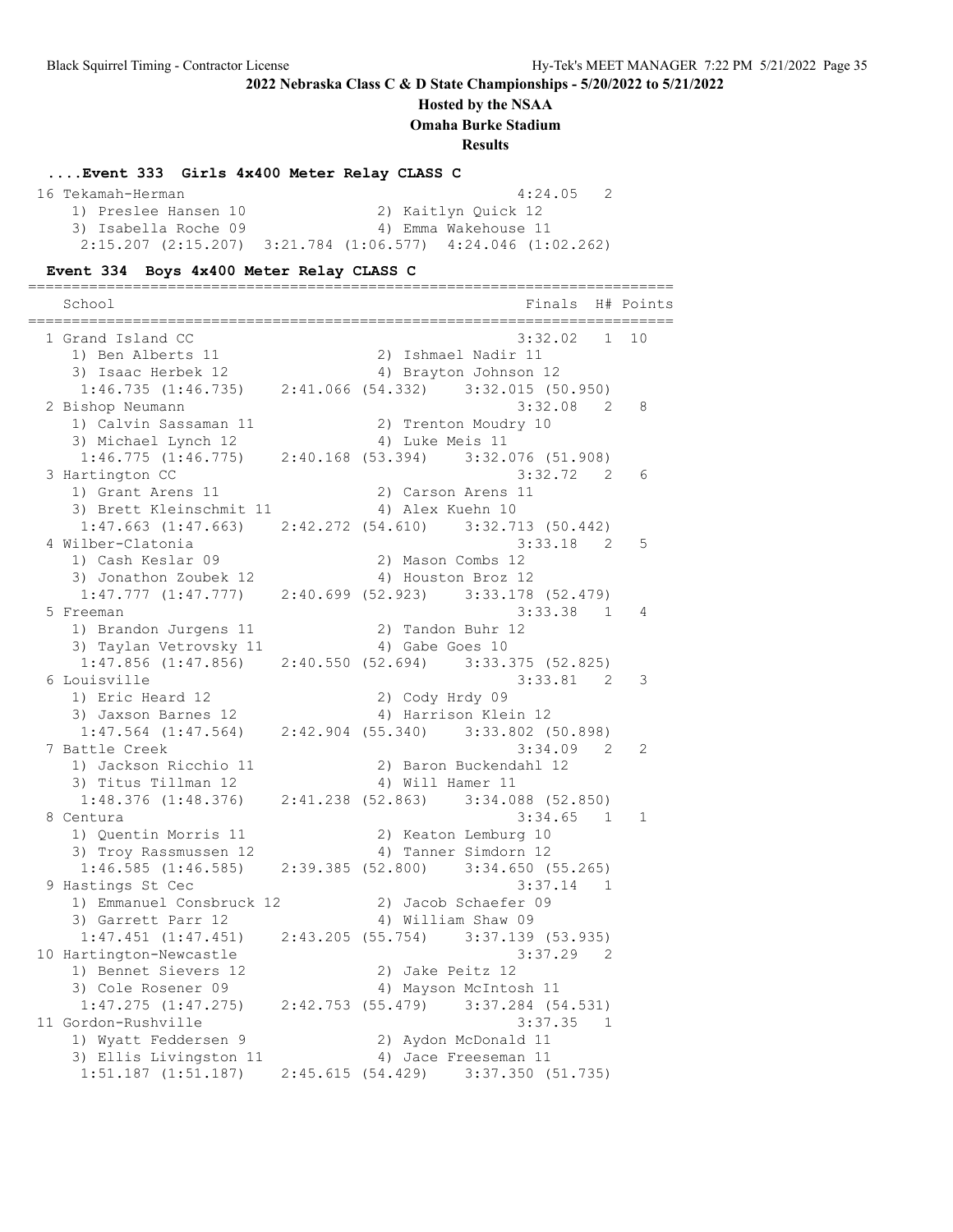#### **Hosted by the NSAA**

**Omaha Burke Stadium**

#### **Results**

#### **....Event 334 Boys 4x400 Meter Relay CLASS C**

12 Chase County 2012 12:38.15 2 1) Luis Co 9 2) Stephen Murray 11 2) Suephen Murray 11<br>3) Easton Fries 10 4) Ryan Bernhardt 12 1:49.618 (1:49.618) 2:44.492 (54.875) 3:38.143 (53.652) 13 Howells-Dodge 3:38.49 1 1) Aiden Meyer 11 2) Lance Brester 11 3) Levi Belina 12 (4) R. J. Bayer 12 1:48.592 (1:48.592) 2:45.288 (56.696) 3:38.482 (53.195) 14 Tri County 3:42.70 2 1) Grant Lewandowski 12 2) Carter Siems 11 3) Dustin Kapke 10 4) Ben Holsing 09 1:47.950 (1:47.950) 2:46.005 (58.055) 3:42.696 (56.691) 15 Superior 3:42.79 1 1) Matt Colgrove 12 2) Gavin Ekstein 12 3) Jacob Meyer 11 4) Dane Miller 12  $\frac{1}{1}$ , banc mirch 12<br>1:53.620 (1:53.620) 2:50.622 (57.002) 3:42.790 (52.169) 16 Hi-Line 3:46.88 1 1) Ryker Evans 10 2) Isaiah Bullis 11 3) Bryce Reiners 10 (4) Treyton Evans 10 1:49.160 (1:49.160) 2:50.043 (1:00.884) 3:46.872 (56.830)

### **Event 435 Boys Pole Vault Jump Off CLASS C**

| Name                                             | Year School        | Finals       |
|--------------------------------------------------|--------------------|--------------|
| 1 Jon Peterka<br>$14 - 06$ $14 - 03$             | 12 Sutherland      | $14 - 03.00$ |
| X<br>Ω<br>-- Gage Steinke<br>$14 - 06$ $14 - 03$ | 12 Grand Island CC | ΝH           |

========================================================================================= Women - CLASS C - Team Rankings - 17 Events Scored

|     | 1) Chase County              | 70   | 2) Lincoln Lutheran    | 53    |  |
|-----|------------------------------|------|------------------------|-------|--|
| 3)  | Superior                     | 49   | 4) Bishop Neumann      | 36    |  |
|     | 5) Crofton                   | 35   | 5) Hartington CC       | 35    |  |
| 7)  | Wisner-Pilger                | 27   | 8) Hastings St Cec     | 21    |  |
| 9)  | Arcadia-Loup Cty             | 20   | 9) Sutherland          | 20    |  |
|     | 11) Summerland               | 17   | 12) Norfolk Catholic   | 16    |  |
|     | 12) Ainsworth                | 16   | 14) Grand Island CC    | 15    |  |
|     | 15) David City               | 13   | 16) Centura            | 12.50 |  |
|     | 17) Valentine                | 12   | 18) Battle Creek       | 11    |  |
|     | 18) Bridgeport               | 11   | 20) North Bend Cent    | 9     |  |
|     | 20) Gordon-Rushville         | 9    | 22) Sandy Creek        | 8     |  |
|     | 22) Shelby-Rising City       | 8    | 22) Centennial         | 8     |  |
|     | 22) ClarksonLeigh            | 8    | 22) Elkhorn Valley     | 8     |  |
|     | 22) South Loup               | 8    | 22) Oakland-Craig      | 8     |  |
|     | 22) Logan View               | 8    | 30) Archbishop Berg    |       |  |
|     | 30) Ord                      |      | 30) Aquinas Catholic   |       |  |
|     | 33) Southern Valley (Oxford) | 6.50 | 34) Nebraska Christ    | 6     |  |
|     | 34) Louisville               | 6    | 34) Stanton            | 6     |  |
| 37) | Amherst                      | 5    | 37) Palmyra            | 5     |  |
|     | 37) Guardian Ang CC          | 5    | 37) TriCountyNortheast | 5     |  |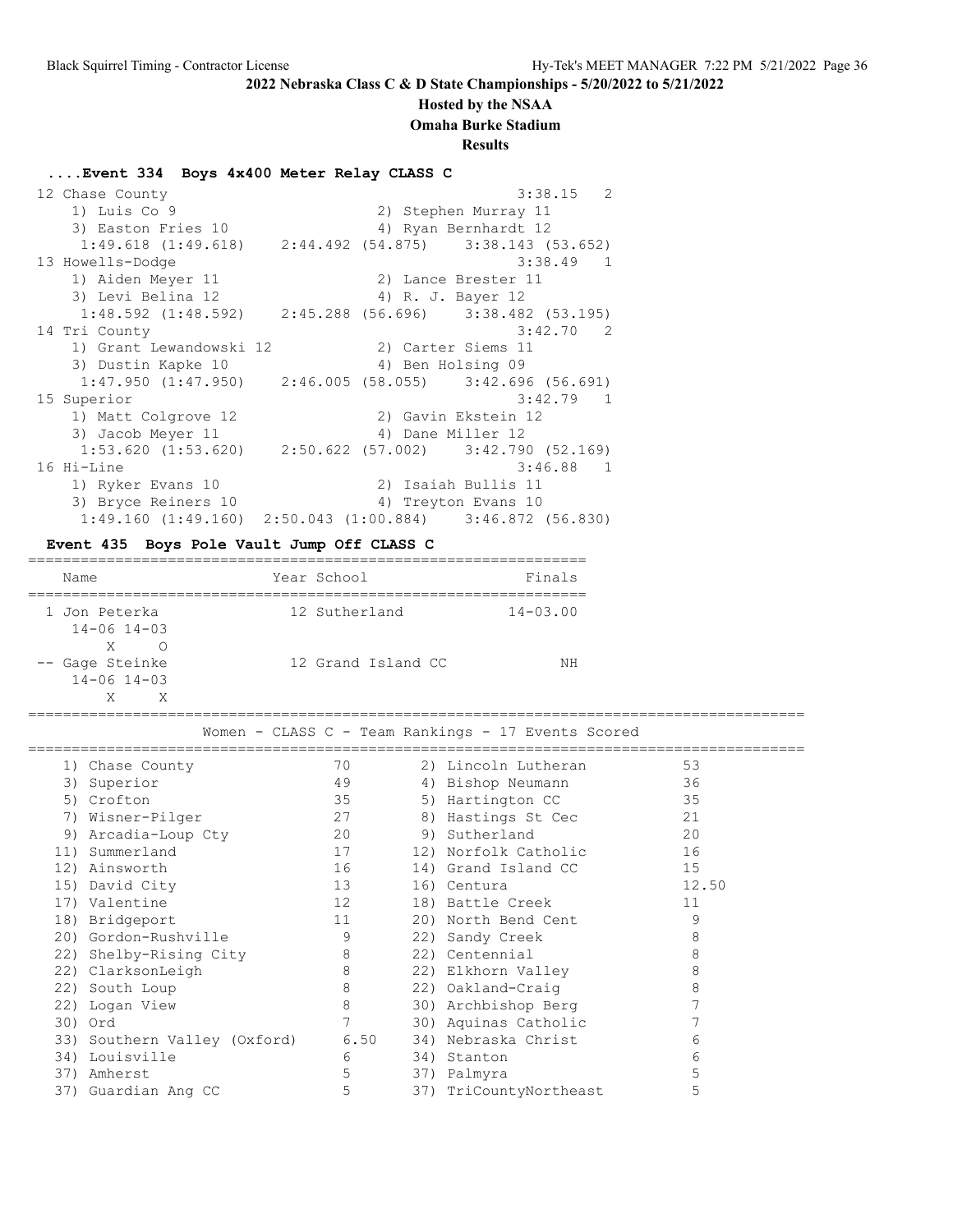## **Hosted by the NSAA**

**Omaha Burke Stadium**

**Results**

## **....Event 435 Boys Pole Vault Jump Off CLASS C**

| 41) Cornerstone Chr<br>41) Perkins County<br>41) Cross County<br>44) Sutton<br>44) Laurel-Concord-Coleridge<br>46) Conestoga<br>3<br>46) Fillmore Central<br>46) Elmwood-Murdock<br>49) West Holt<br>49) Hershey |  |
|------------------------------------------------------------------------------------------------------------------------------------------------------------------------------------------------------------------|--|
|------------------------------------------------------------------------------------------------------------------------------------------------------------------------------------------------------------------|--|

Women - CLASS D - Team Rankings - 17 Events Scored

|    | 1) N Platte St Pats     | 46           | 2) Sterling                   | 40             |
|----|-------------------------|--------------|-------------------------------|----------------|
|    | 3) Overton              | 38           | 4) Osceola                    | 32.50          |
|    | 5) Fullerton            | 30           | 6) Maywood-Hayes Center       | 29             |
| 7) | AnsleyLitchfield        | 28           | 8) Axtell                     | 26             |
|    | 9) Cambridge            | 24           | 10) Bloomfield                | 22             |
|    | 11) SandhillsThedford   | 21           | 12) Wausa                     | 19             |
|    | 12) Central Valley      | 19           | 14) McCool Junction           | 18             |
|    | 14) BDS                 | 18           | 14) Mullen                    | 18             |
|    | 17) Shelton High School | 15           | 18) Loomis                    | 14             |
|    | 18) NiobraraVerdigre    | 14           | 18) Meridian                  | 14             |
|    | 18) St. Marys           | 14           | 18) Scribner-Snyder           | 14             |
|    | 23) Wynot               | 13           | 24) Kenesaw                   | 12             |
|    | 25) St Francis          | 11           | 25) Crawford                  | 11             |
|    | 25) Wallace             | 11           | 28) East Butler               | 9              |
|    | 28) Leyton              | 9            | 30) Humphrey-Lindsay Holy Fam | 6              |
|    | 30) Pender              | 6            | 30) Osmond                    | 6              |
|    | 30) Silver Lake         | 6            | 34) Southwest Public          | 5.50           |
|    | 35) CWC                 | 5            | 35) Franklin                  | 5              |
|    | 35) Plainview           | 5            | 38) Exeter-Milligan           | 4              |
|    | 39) Medicine Valley     | 3            | 39) Pawnee City               | 3              |
|    | 39) Palmer HS           | 3            | 39) Stuart                    | 3              |
|    | 39) Burwell             | 3            | 44) Wauneta-Palisade          | $\overline{c}$ |
|    | 44) Cedar Bluffs        | $\mathbf{2}$ | 44) Boyd County               | $\overline{c}$ |
|    | 44) Elm Creek           | 2            | 48) Sioux County              | $\mathbf 1$    |
|    | 48) Lawrence-Nelson     | $\mathbf{1}$ |                               |                |

### ========================================================================================= Men - CLASS C - Team Rankings - 17 Events Scored

|     | 1) Grand Island CC  | 68   | 2) Battle Creek              | 64    |
|-----|---------------------|------|------------------------------|-------|
| 3)  | Hartington CC       | 44   | 4) Bishop Neumann            | 35.50 |
| 5)  | Stanton             | 34   | 6) Ainsworth                 | 30.50 |
|     | Norfolk Catholic    | 27   | 8) Superior                  | 23    |
| 9)  | Lincoln Lutheran    | 21   | 10) Archbishop Berg          | 20    |
| 10) | Lourdes Cen Cath    | 20   | 12) Louisville               | 19    |
|     | 13) Elmwood-Murdock | 18   | 14) South Loup               | 17    |
| 15) | Sutton              | 16   | 15) Wisner-Pilger            | 16    |
| 17) | Wilber-Clatonia     | 13   | 18) West Holt                | 12    |
|     | 18) Perkins County  | 12   | 20) Laurel-Concord-Coleridge | 11    |
|     | 20) Hastings St Cec | 11   | 22) Doniphan-Trumbul         | 10.50 |
|     | 23) David City      | 10   | 23) Ord                      | 10    |
|     | 23) Sutherland      | 10   | 26) Centura                  | 8     |
| 26) | Summerland          | 8    | 28) Twin River               |       |
| 29) | Freeman             | 6.50 | 30) Sandy Creek              | 6     |
| 30) | Aquinas Catholic    | 6    | 30) Chase County             | 6     |
| 30) | Homer               | 6    | 34) Howells-Dodge            | 5.50  |
|     | 35) Oakland-Craig   | 5    | 35) Mitchell                 | 5     |